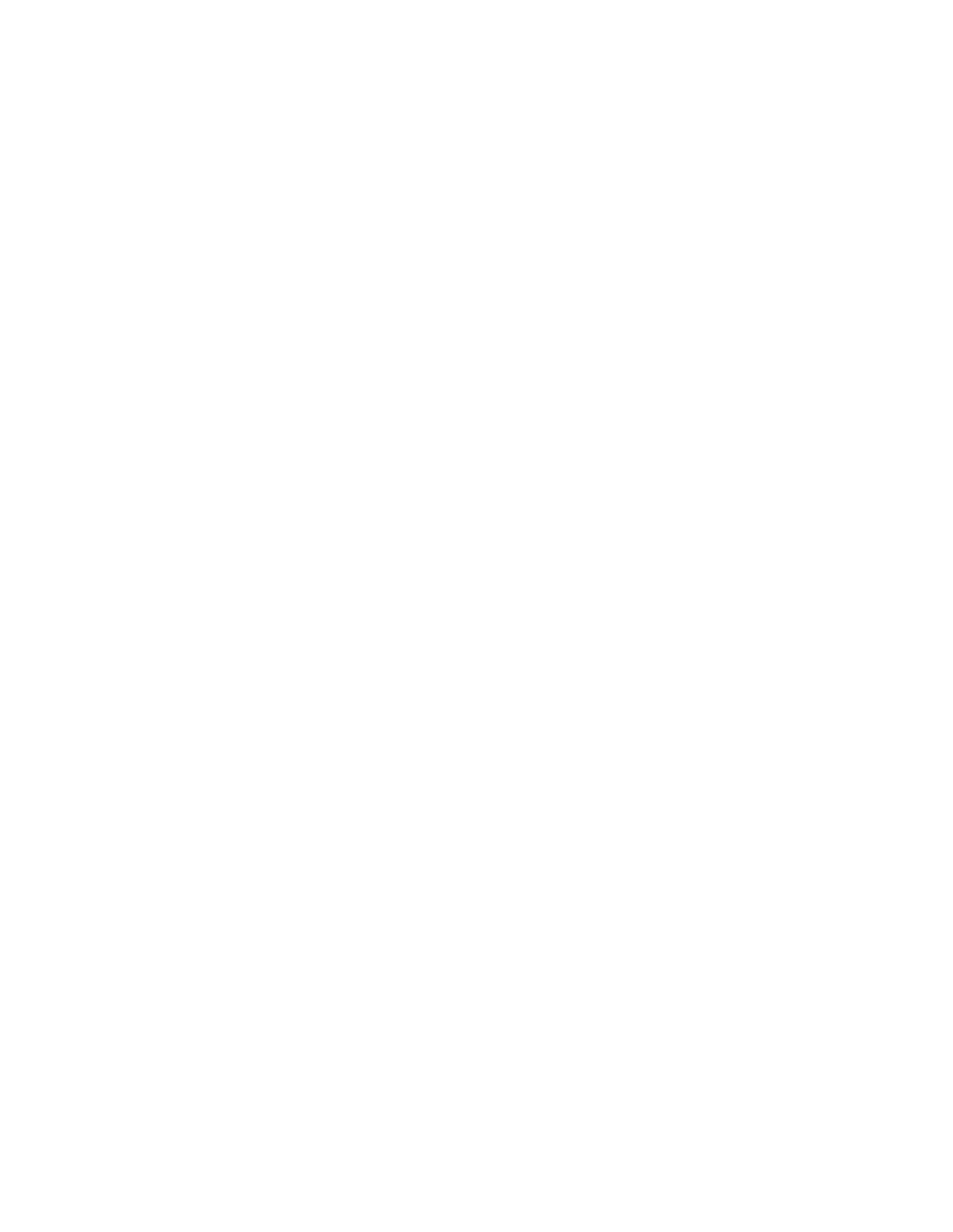### **CONTENTS**

| Early Child Health Care, Insurance Coverage, and Claims Reimbursement |
|-----------------------------------------------------------------------|
|                                                                       |
|                                                                       |
|                                                                       |
|                                                                       |
| Appendix. Preliminary HIPAA-Compliant Coding Taxonomy for             |
|                                                                       |

## **LIST OF FIGURES AND TABLES**

| Figure 1 Publicly Insured Children Are More Likely than Privately Insured |
|---------------------------------------------------------------------------|
|                                                                           |
| Table 1 A Comparison of Benefits for Infants and Young Children:          |
| Medicaid and the FEHBP Standard Option Blue Cross/Blue Shield Plan 9      |
|                                                                           |
|                                                                           |
|                                                                           |
|                                                                           |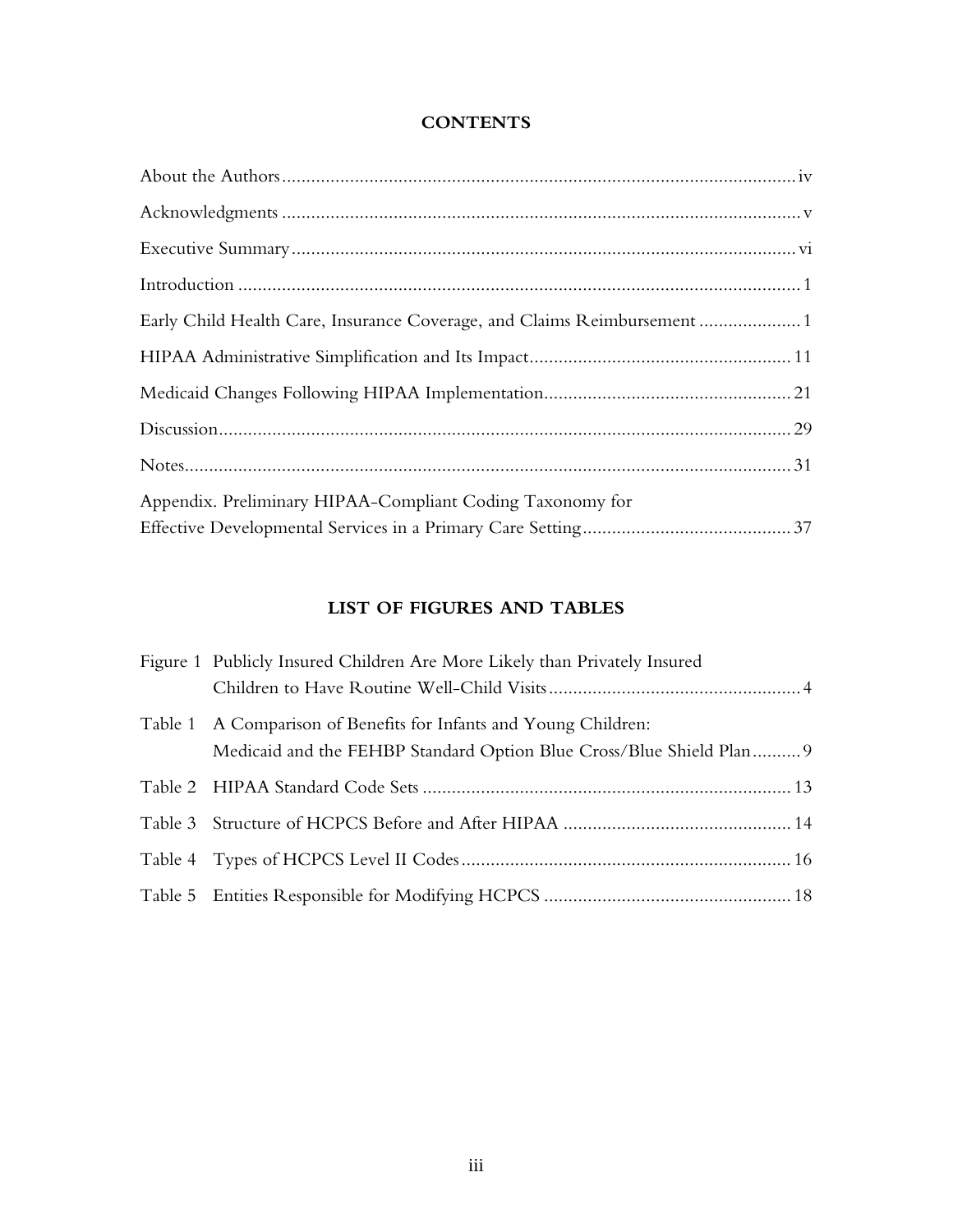#### **ABOUT THE AUTHORS**

**Anne Rossier Markus, J.D., Ph.D., M.H.S.,** is associate research professor in the Department of Health Policy at the George Washington University (GWU) School of Public Health and Health Services, where she teaches and researches topics related to the financing and organization of health care and access to quality care, with a particular emphasis on managed care, Medicaid/SCHIP, health centers, and how they address the needs of women and children. Prior to joining the department, she was a research associate at the GWU's Intergovernmental Health Policy Project, where she tracked, researched, and analyzed health care legislation and issues on health care reform, managed care, access to care, and bioethics. Previously, she worked for the Washington Business Group on Health, a national organization of Fortune 500 employers that has worked to restructure health care financing and delivery since 1974. Ms. Markus holds a law degree from the University of Lausanne School of Law in Switzerland, a master's degree in health policy from the Johns Hopkins University School of Hygiene and Public Health, and a Ph.D. in public policy from GWU Columbian College and Graduate School of Arts and Sciences.

**Sara Rosenbaum, J.D.,** is the Harold and Jane Hirsh Professor of Health Law and Policy and chair of the Department of Health Policy at the George Washington University School of Public Health and Health Services. Ms. Rosenbaum also directs the Hirsh Health Law and Policy Program and the Center for Health Services Research and Policy. She has focused her career, which began as a legal services attorney for the poor, on health care for low-income, minority, and medically underserved populations. Over the years, she has played a major role in the design of federal and state legislative and regulatory health policy related to Medicaid, private health insurance and employee health benefits, health services for medically underserved persons, maternal and child health, civil rights, and public health. In 1993–94, Ms. Rosenbaum worked for the White House Domestic Policy Council, where she directed the drafting of the Health Security Act for President Clinton. She has been named one of America's 500 most influential health policymakers and has been recognized by the U.S. Department of Health and Human Services for distinguished national service on behalf of Medicaid beneficiaries. Ms. Rosenbaum received her law degree from the Boston University School of Law.

**Alexandra M. Stewart, J.D.,** is assistant research professor in the Department of Health Policy at the George Washington University School of Public Health and Health Services. Ms. Stewart has performed research in two areas: 1) the intersection of immunization law and health policy, and 2) the community integration of persons with disabilities. Ms. Stewart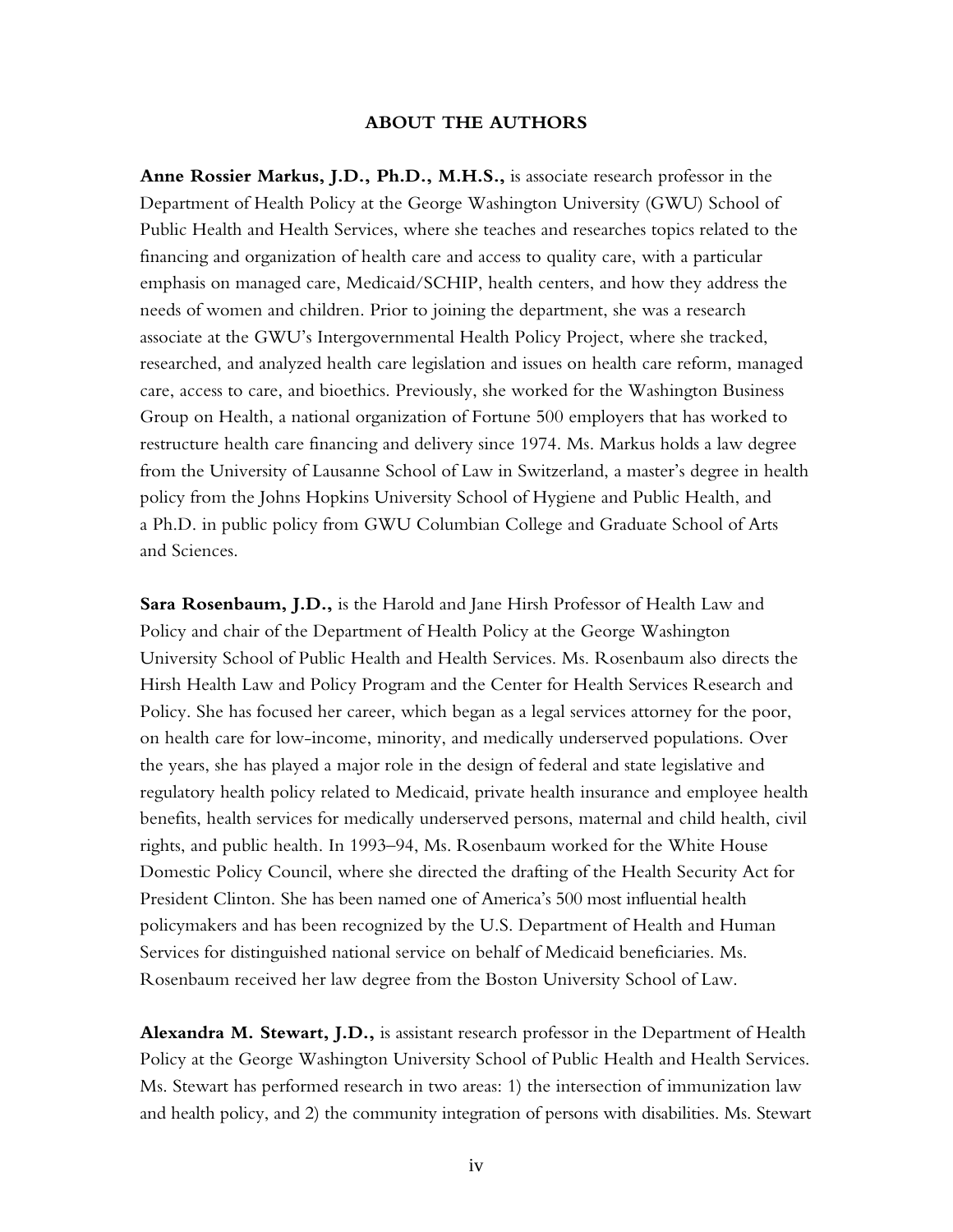directs an initiative on the epidemiology of U.S. immunization law, funded by the Centers for Disease Control and Prevention. Ms. Stewart has drafted model statutes addressing state private insurance law for immunization coverage; establishment of state immunization registries; data sharing among immunization registries; and establishment of perinatal and infant hepatitis B testing and vaccination programs. She earned her law degree from the George Washington University Law School.

**Marisa Cox, M.A.,** is a research associate at the Department of Health Policy at the George Washington University School of Public Health and Health Services, where she is currently assisting department staff in an extensive CDC-sponsored project focused on access to and financing of vaccines for various populations. Ms. Cox has engaged in policy-related internships at the Lehigh Valley Hospital Ethics Committee, Women Work!, and the American College of Nurse Midwives. She has completed a master of arts degree in philosophy and social policy at the George Washington University.

#### **ACKNOWLEDGMENTS**

The authors wish to acknowledge Kimberly A. Thomas, M.P.H., for the assistance she provided to this project while completing her special project, "An Examination of the Early Child Development Services Covered by the State Children's Health Insurance Programs (SCHIP) and Medicaid Programs in Maryland and Illinois (December 6, 2004)," in furtherance of the George Washington University School of Public Health and Health Services' graduation requirements.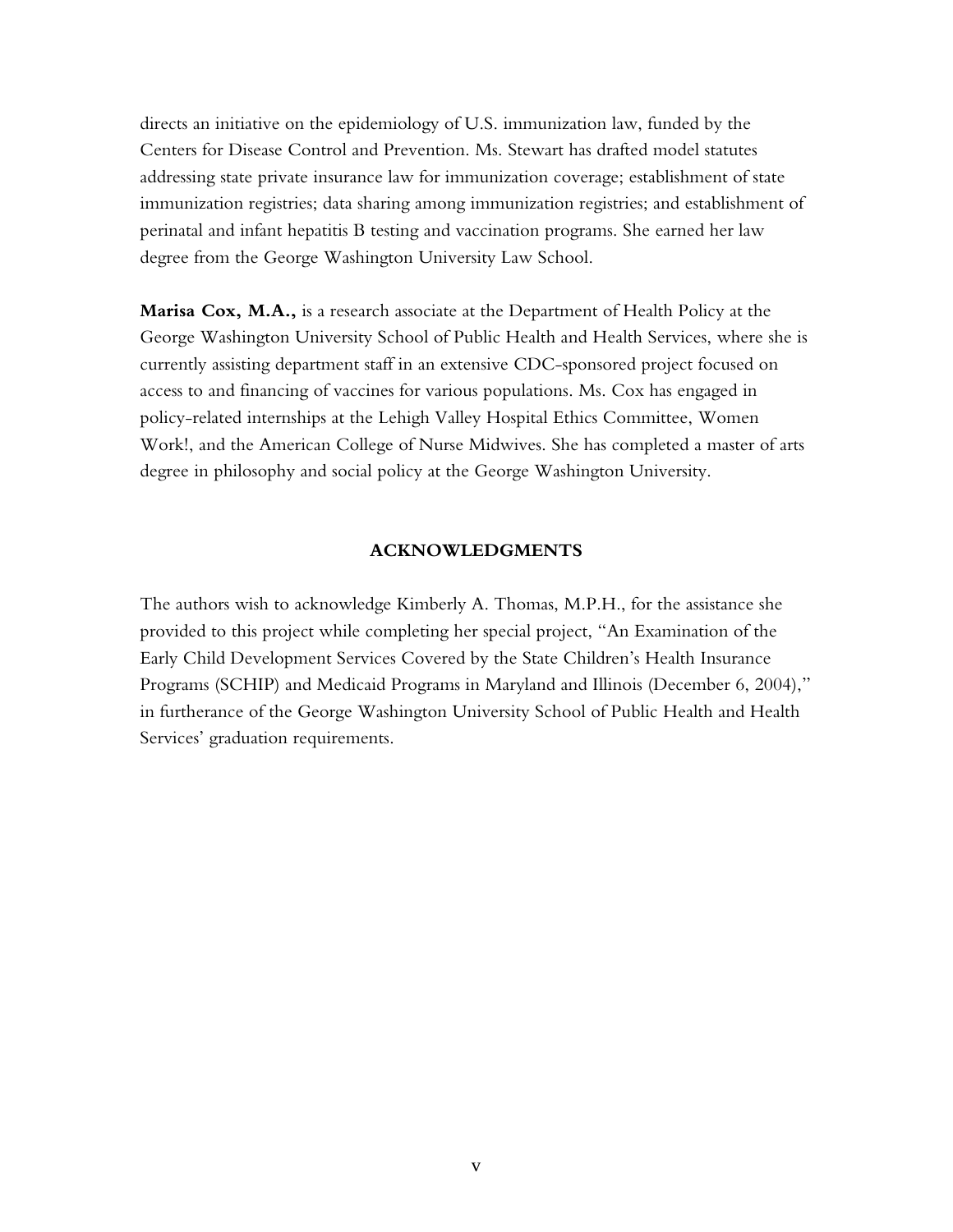#### **EXECUTIVE SUMMARY**

The Health Insurance Portability and Accountability Act of 1996 (HIPAA) is intended to foster greater efficiency and effectiveness in the health care system by requiring payers and providers to use standardized procedure codes for payment claims. Although HIPAA's goal is to decrease costs and increase health care quality, the law may have unintended consequences on the ability of Medicaid agencies to preserve special rules of coverage. In particular, Medicaid-covered services related to the Early and Periodic Screening, Diagnosis and Treatment (EPSDT) program present challenges in adapting claims and payment codes. If the standardized codes are not adopted or adapted to fulfill special coverage standards, states can lose significant coverage for developmental services for Medicaid-enrolled infants and young children, who as a group have higher-thanaverage health needs.

This report examines HIPAA administrative standardization and the process of modifying the standardized codes. It assesses the implications of HIPAA standardization for payment of Medicaid-covered early childhood preventive and developmental services, drawing on findings from a 50-state, point-in-time review of readily available state HIPAA compliance documents conducted in December 2004.

#### **Key Findings**

- HIPAA has a significant impact on the translation of benefit designs into medical claims payment standards. HIPAA standardization relies on a national coding scheme, which public and private health insurers have little discretion to adapt to their own coverage standards. This presents challenges for children's Medicaid coverage. Not only does Medicaid cover types of benefits not found in private health insurance, but the program also has a unique definition of medical necessity that ties coverage to childhood growth and development.
- While HIPAA sets coding standards and has a strict process for modifying codes once they are established, individual insurers can choose which of the standardized billing codes to recognize for reimbursing covered services. Few insurers recognize the full set of national billing codes.
- All state children's health insurance coverage programs are expected to launch a HIPAA-compliance process, including standardization of codes and communication of new codes to participating providers. Only a slight majority of state Medicaid agencies ( $n=26$ ) take part in this process via Web posting ("study states"). Study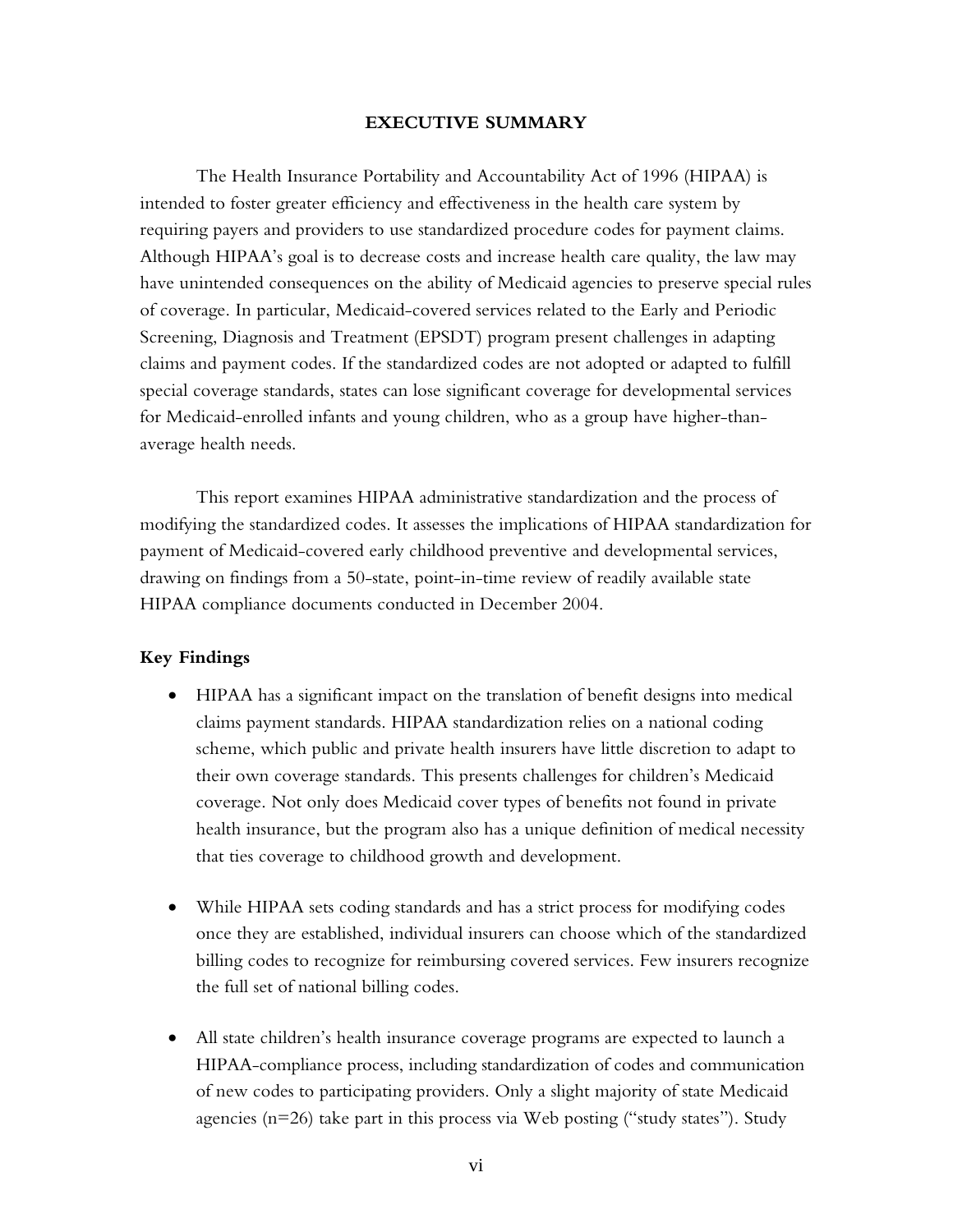states either: 1) maintain the same level of coverage by "cross-walking" their pre-HIPAA local codes to existing national billing codes deemed equivalent by the agency; 2) reduce the level of coverage by eliminating local codes and not replacing them with national codes, or by replacing local codes with national codes that in effect reduce coverage; or 3) expand coverage by recognizing national codes for which they had no corresponding local code or that they had previously recognized only for a different purpose.

- HIPAA's national coding system, which is rooted in discrete procedures, may have shortcomings for pediatric care. The system only recently began to take into account child health and developmental services that are nonprocedural in nature. In addition, HIPAA either excludes or fails to appropriately capture a number of behavioral health services, particularly services to follow up on initial detection of a condition.
- HIPAA's coding system may result in lower levels of service for Medicaid enrollees. Across the 26 study states, changes made to local Medicaid codes tend to affect primary health and patient support services furnished in settings other than private practices, such as county and local agencies. Mental health services, early intervention, physical and speech therapy, home care, case management, and transportation appear to be particularly affected.

#### **Conclusion**

To the extent that HIPAA has inadvertently resulted in reduced Medicaid coverage for child development services, it is important to reverse this trend. The findings demonstrate that HIPAA reduces, but by no means eliminates, variation in payment coding. Since some variation among insurers is inevitable, HIPAA should allow payment coding to be customized to accommodate unique coverage standards. State Medicaid agencies could learn from one another about how to modify payment rules to cover child development services.

The continued involvement of pediatric health experts in HIPAA standardization is essential. It is particularly important to include professionals with special expertise in child development and care for children with unique needs related to poverty, culture, language, or other factors. It may be valuable to create a pediatric consensus panel to identify and refine standards of care for preventive and developmental services and translate these standards into HIPAA-compliant codes. Finally, additional research is needed to illuminate distinctions between what health insurance covers and which payment codes apply and to measure the impact of standardized codes on the types of developmental services pediatric physicians choose to provide.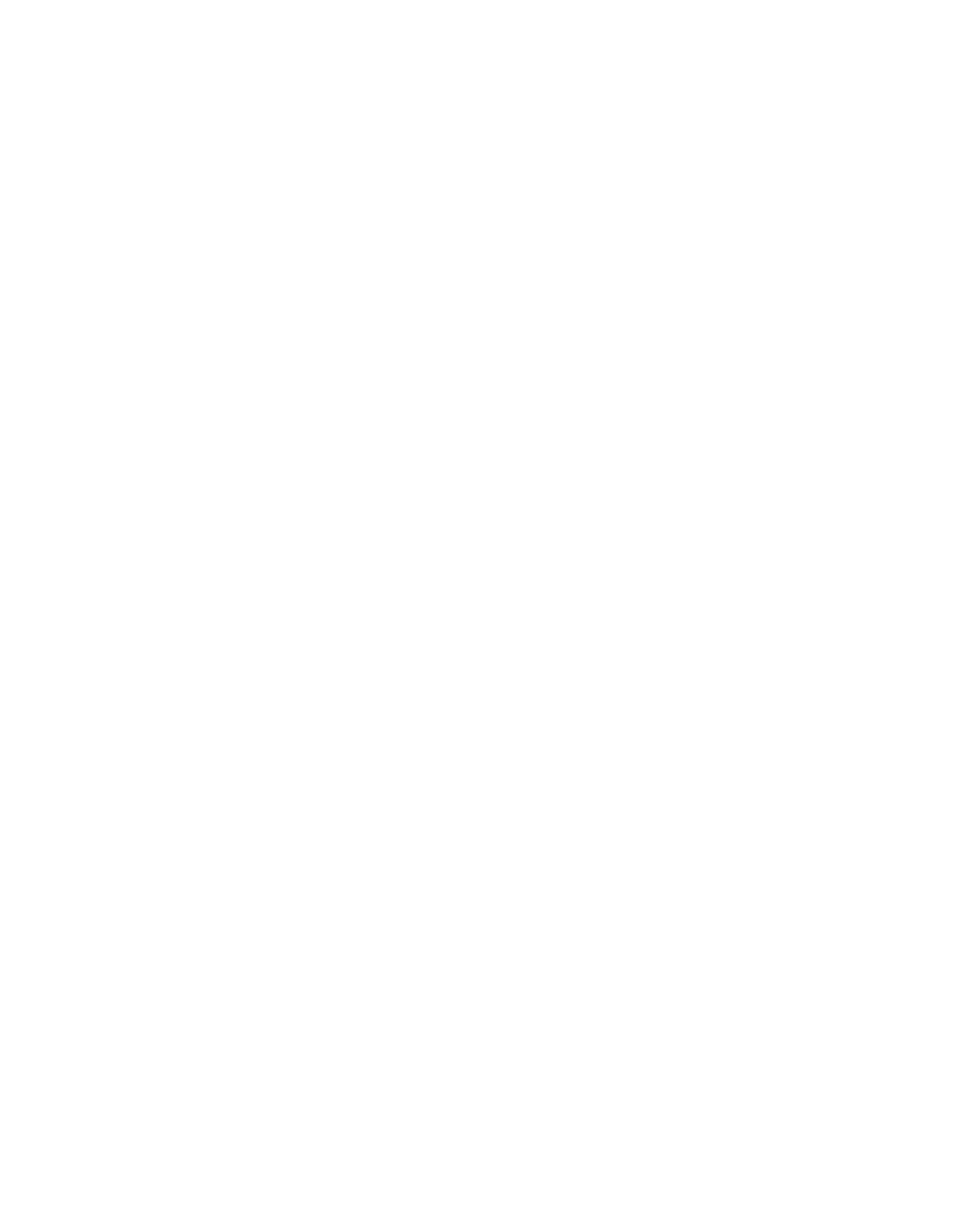## **HOW MEDICAL CLAIMS SIMPLIFICATION CAN IMPEDE DELIVERY OF CHILD DEVELOPMENTAL SERVICES**

#### **INTRODUCTION**

This report examines the administrative simplification provisions of the Health Insurance Portability and Accountability Act of 1996 (HIPAA) and assesses their implications for coverage of early childhood preventive and developmental services by state Medicaid and State Children's Health Insurance Program (SCHIP) agencies. $^1$  HIPAA aims to increase the efficiency of the health care system by requiring payers and providers to follow standardized procedure codes for payment claims.

In trying to reduce administrative costs, the law may have unintentionally curtailed the ability of payers, particularly Medicaid agencies, to customize their policies to pay for developmental services for young children. Before the implementation of HIPAA, there was enormous variation among the states in terms of what developmental services they reimbursed providers for delivering. This variation still exists today, but to a much lesser extent. However, the HIPAA-compliant national coding system may have serious shortcomings for the delivery of developmental services. The system is rooted in discrete procedures and cannot be sufficiently customized to cover childhood health and developmental services that are nonprocedural in nature.<sup>2</sup>

This report discusses how health insurers' coverage and payment policies affect the quality of care for young children. It provides an overview of HIPAA and its administrative simplification provisions, reviews the federal standards on electronic transmission of patient information and payment codes, and outlines the process by which public and private insurers standardize their coverage and payment policies for child development services. It then presents findings of an analysis of activities in all 50 states and a review of state HIPAA compliance records that illustrate the changes that state Medicaid and SCHIP agencies have made in order to comply with HIPAA. We then discuss the implications of these changes for coverage and payment of early childhood preventive and developmental services.

## **EARLY CHILD HEALTH CARE, INSURANCE COVERAGE, AND CLAIMS REIMBURSEMENT**

#### **Definition of Preventive and Developmental Services**

Early childhood preventive and developmental services play a crucial role in promoting the healthy development of children from birth to age 5, a period during which children develop neurologically, physically, socially, and cognitively. $^3$  In order to monitor this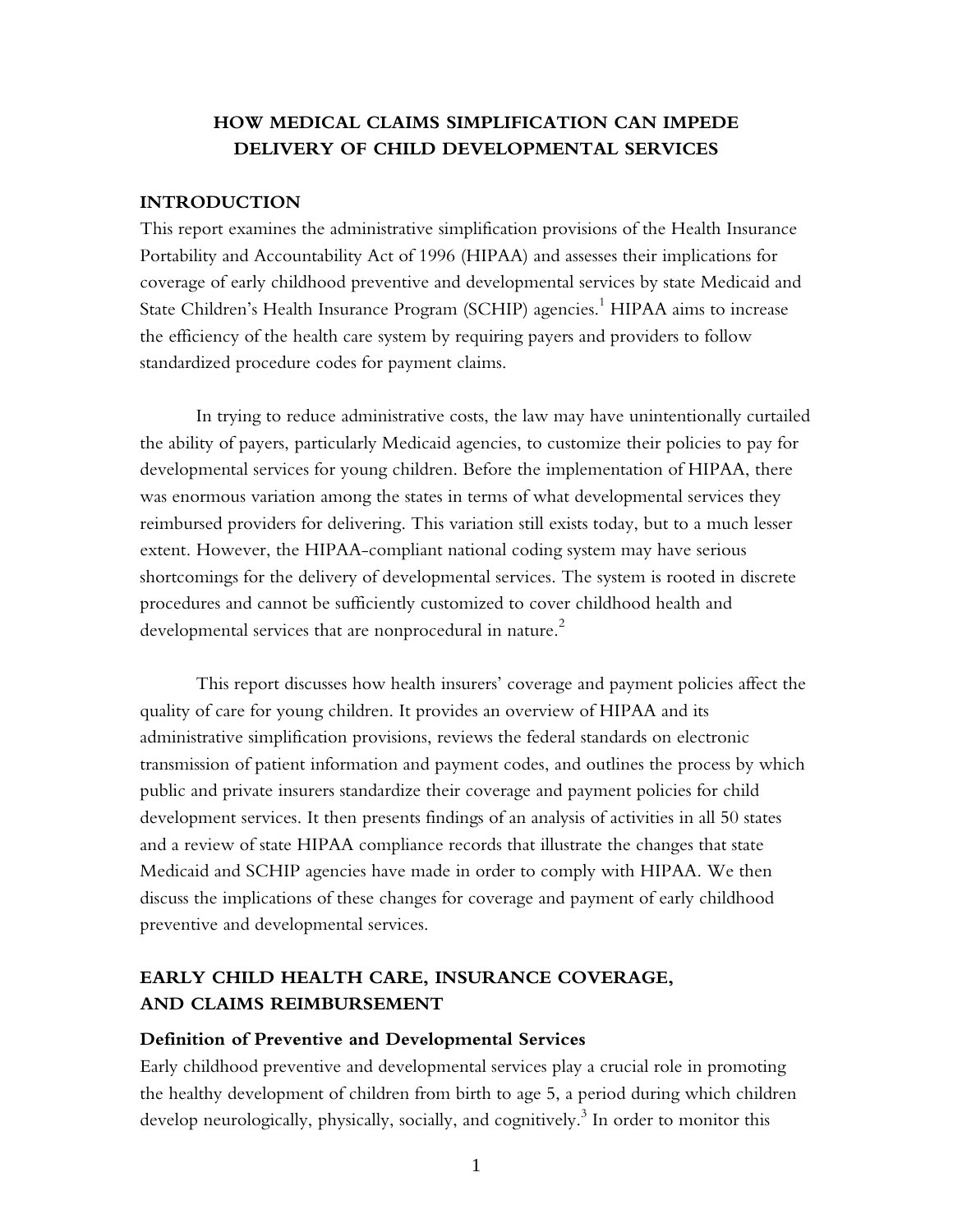development, children should receive age-appropriate medical, psychological, and other support services. If developmental problems are diagnosed and treated during these early years, it may be possible to avoid detrimental consequences to children's health, wellbeing, social attainment, and educational achievement.<sup>4</sup>

Although there is no consensus on the content of developmental services, these services generally include an array of screenings and interventions aimed at the prevention, detection, and treatment of physical, cognitive, and behavioral delays or conditions. Examples of services include vision, hearing, and dental assessments; health education and anticipatory guidance; mental health counseling; and physical examinations.

For this analysis, we rely on a typology of early childhood preventive and developmental services developed by a research team from the University of California at Los Angeles. The team examined the available scientific evidence documenting the effectiveness of these services and categorized those found to be effective into four main categories:<sup>5</sup>

- 1. Assessment services, such as assessments of parental concerns about a child's health and development, developmental tests, psychosocial risk screenings, observations of the parent–child relationship, and assessments of child behavior problems and temperament;
- 2. Education services, such as anticipatory guidance (e.g., on sleep habits, discipline) and parent-support groups;
- 3. Intervention services, such as office counseling and home visits; and
- 4. Care coordination services, such as follow-up for office interventions, monitoring of sub-specialist or program referrals, and implementation of an office tracking system.<sup>6</sup>

#### **Relationship Between Coverage, Payment, and Quality of Care**

To our knowledge, no research has examined the potential impact of HIPAA standardization on the breadth of coverage available to children enrolled in public health insurance coverage programs. Our review of the literature reveals that all of the pertinent research published to date presents findings from data collected prior to the implementation of HIPAA. This section summarizes these findings, which can be used as a baseline to measure the impact of federal changes in payment policy on coverage of pediatric care.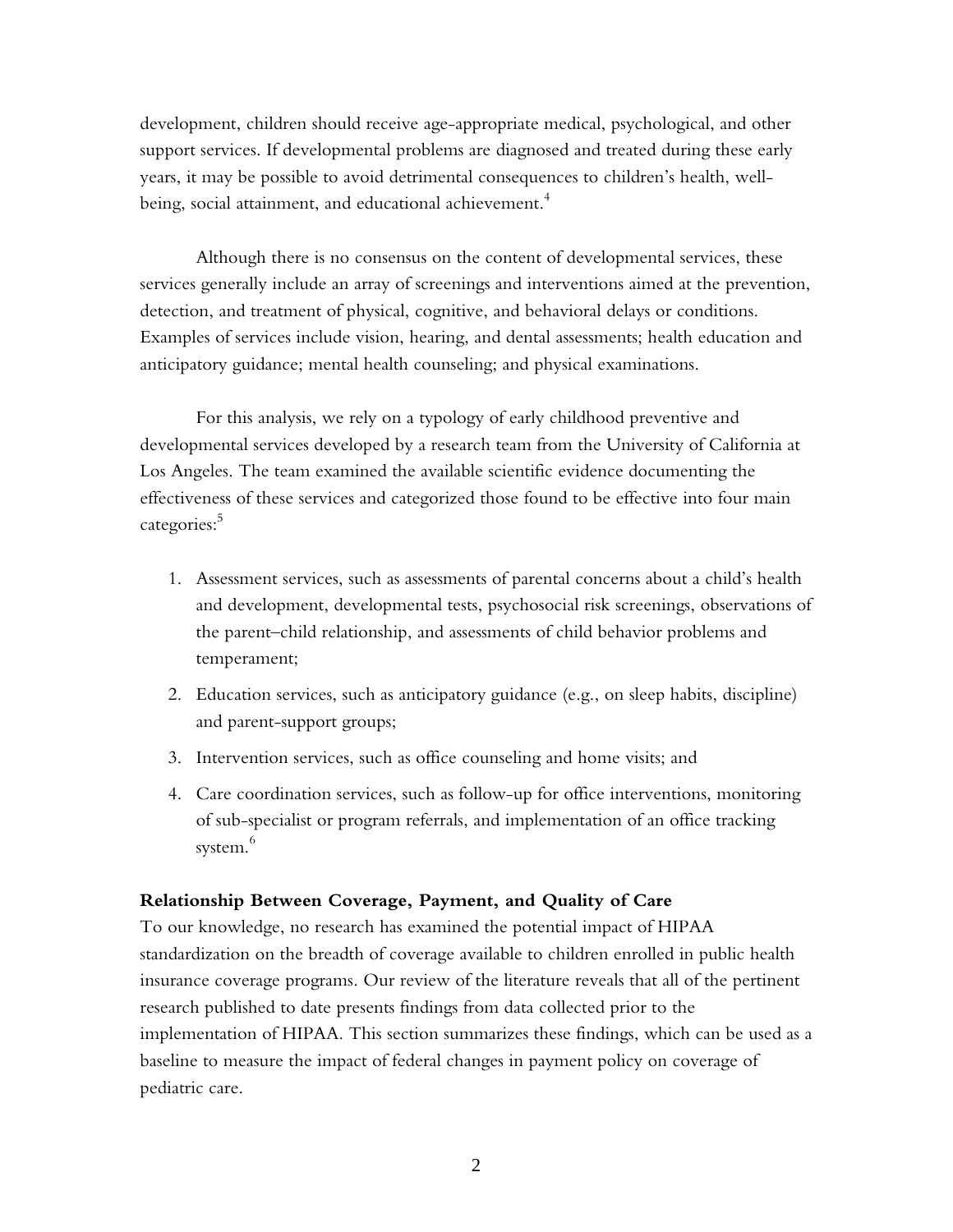We found two types of studies related to our examination of billing codes. The first type documents the relationship between type of coverage and quality of care. The second type of research, which is still in its infancy, explores the relationship between payment levels and quality of care. Payment codes are the link between these two lines of research since they are used both to implement coverage and to form the basis of the fee schedule used to pay providers.

Research has shown that children covered by health insurance, whether public or private, have better access to preventive, screening, and therapeutic services, and that being insured is associated with better health outcomes as measured by mortality and disability rates.<sup>7</sup>

Privately insured children usually fare slightly better than publicly insured children on a number of access and quality measures. Overall, however, public insurance has narrowed the gap in access to and quality of care between the uninsured and the privately insured. $^8$  Poor and low-income children are more likely to have public insurance. $^9$  They are also more likely to be in fair or poor health and have asthma, learning disorders, or medical conditions that require regular treatment with prescription drugs.<sup>10</sup> For these children, Medicaid or SCHIP may be the only sources of coverage for preventive and developmental services.

Analyses of existing data on the rate at which children see their doctor for a routine check-up at age-appropriate intervals provide somewhat conflicting results. Household survey data from the National Survey of America's Families (NSAF), in which parents report on use of routine check-ups for their children, show that publicly insured children generally surpass privately insured children on this measure. In a study of 1999 data, 85 percent of publicly insured children ages 3 to 17 received age-appropriate wellchild visits, compared with 76 percent of their privately insured counterparts (Figure 1).<sup>11</sup> In a study of 1999 and 2002 data, receipt of well-child visits among children ages 17 and younger generally increased over time, with publicly insured children still receiving one or more well-child visits at a higher rate than privately insured children (75% vs. 70%).<sup>12</sup>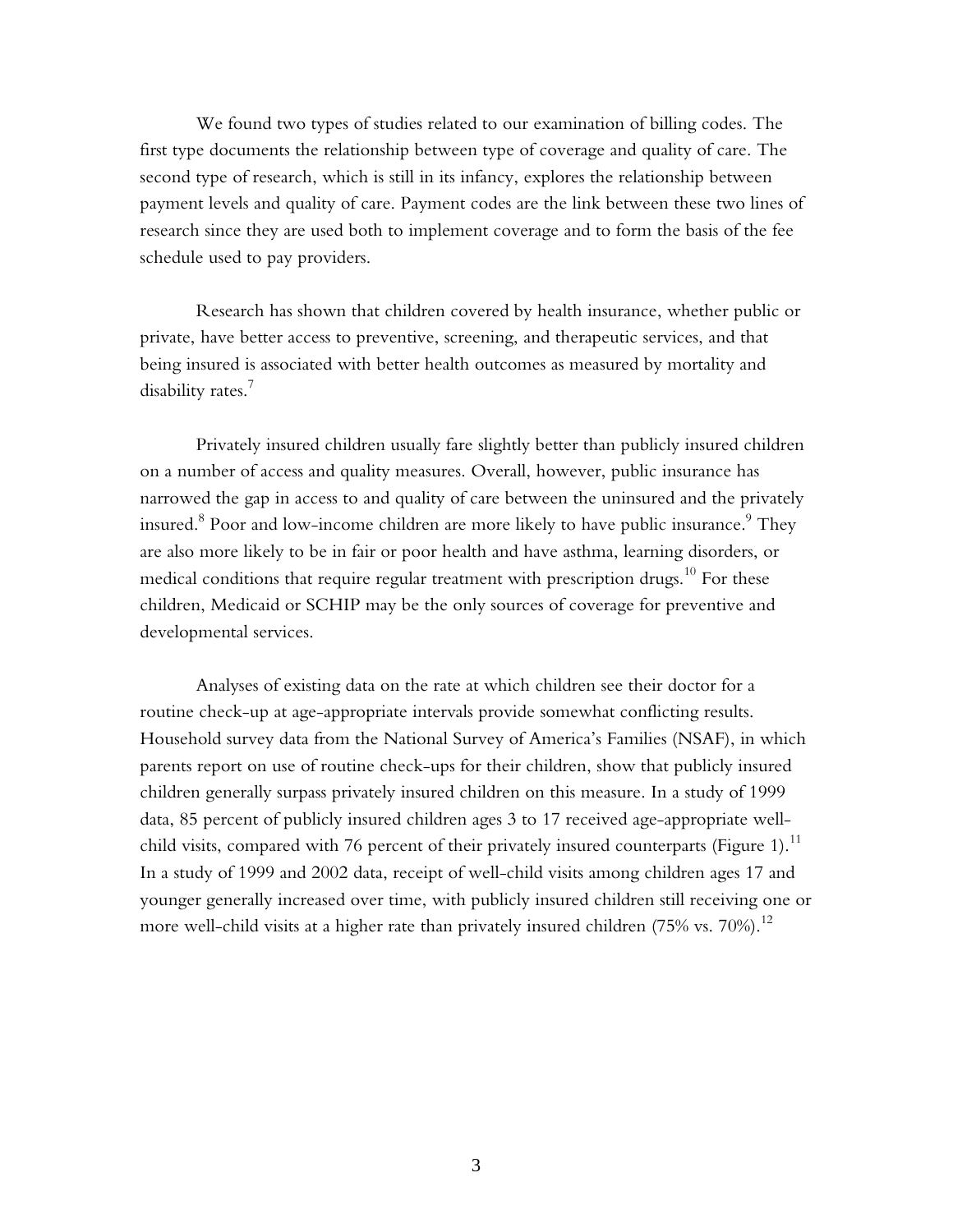<span id="page-11-0"></span>

The two NSAF studies used different definitions of children (i.e., children ages 3 to 17 vs. all children ages 17 and younger) and well-child visits (i.e., age-appropriate visits vs. one or more visits in the past year). The studies also use different statistical approaches to control for factors apart from health insurance coverage that influence service use, such as health and socioeconomic status. These differences may explain the variation between the two studies' findings. Yet, both find that publicly insured children are more likely than their privately insured counterparts to have routine check-ups, a finding that may seem surprising since Medicaid is known for its low reimbursement rates.<sup>13</sup>

Self-assessed and audited 1999 Health Plan Employer Data and Information Set (HEDIS) data from Medicaid and commercial managed care plans, on the other hand, show that Medicaid-covered children fared worse than their commercially insured counterparts in terms of number of well-child visits received, particularly during the first 15 months. Overall, compliance rates were low for publicly insured children compared with privately insured children (31% vs. 53% for children under 15 months; 50% vs. 55% for children ages 3 to 6; and 29% vs. 27% for adolescents 12 years and older).<sup>14</sup>

Unlike NSAF household survey data, which are representative of the population as a whole, HEDIS data do not represent the entire population. Health plans report HEDIS measures on a voluntary basis and thus measures from a number of plans usually go unreported (in 1999, one-quarter of all plans did not provide this information and small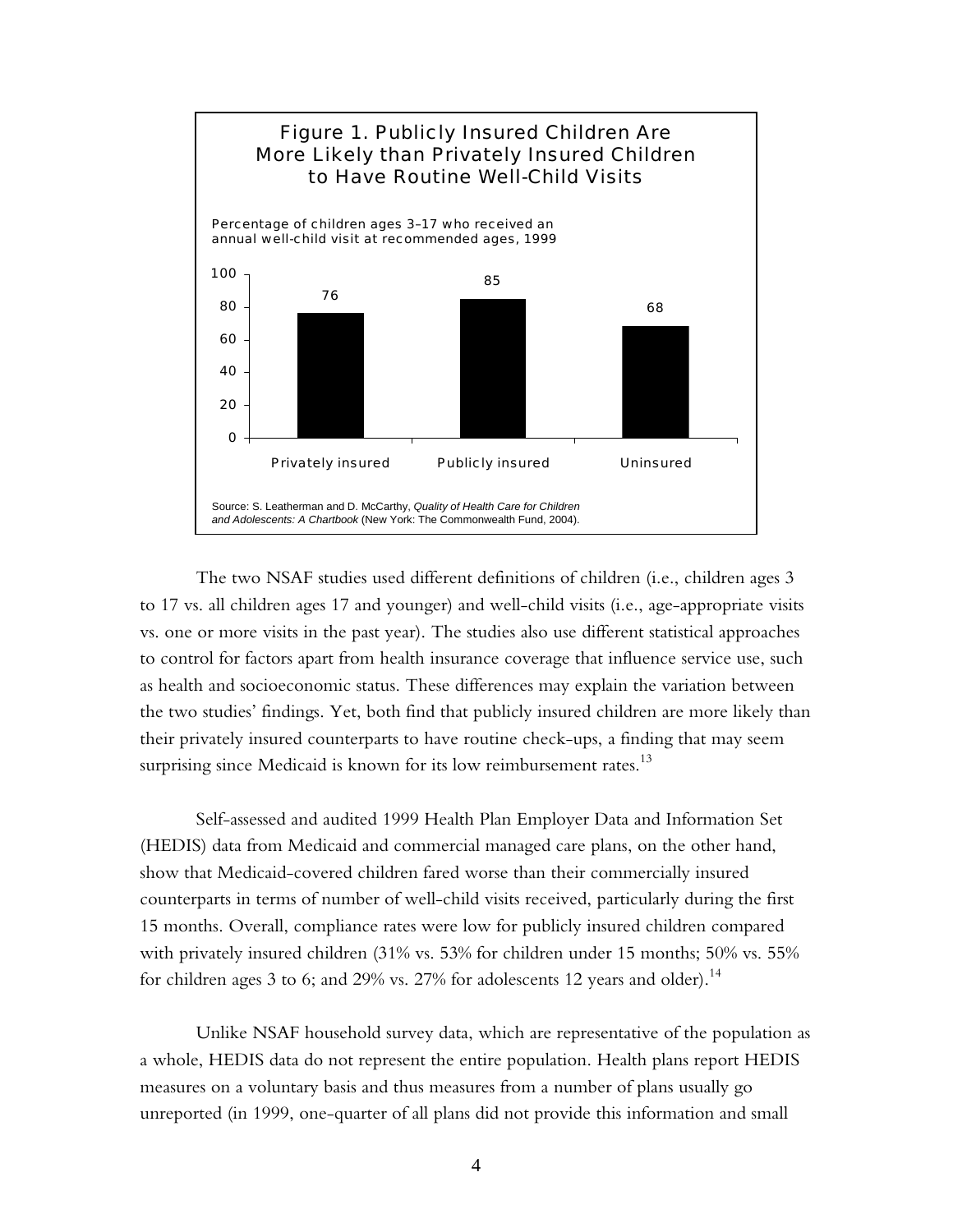plans were underrepresented). For example, HEDIS data focus on a more limited number of childhood years and on children who are continuously enrolled in the same managed care plan in the prior 12 months. In addition, the data do not control for individual differences in health status and socioeconomic factors among enrolled children. There are other differences in how HEDIS and NSAF data are gathered and analyzed, which may explain the poorer performance of the managed care delivery system.

Apart from immunization rates, there are limited data comparing the content of care provided during office visits for publicly and privately insured children.<sup>15</sup> The American Academy of Pediatrics (AAP) recommends that a number of developmental services be performed during well-child visits, including dental, hearing, and vision screens, developmental assessments, and anticipatory guidance. $^{16}$  Providers typically give parents some level of guidance about what to expect in terms of their child's development, though they may not perform more resource-intensive blood tests to check lead levels or comprehensive developmental assessments.

Data from the National Survey of Early Childhood Health (NSECH), a household survey conducted in 2000 in which parents reported use of care by children ages 4 to 35 months, show that insurance status did not affect receipt of a number of preventive services, including: developmental assessments; injury prevention guidance on car seats, sleeping positions, and dangerous situations; smoking history; and parental guidance on reading.<sup>17</sup> Overall, approximately two-thirds of children received four or more of these services, regardless of whether they had private or public insurance. These findings seem to indicate that once children "get in the door," physicians are able to provide highquality care.

Some researchers have hypothesized that there is a link between payment levels and quality of preventive services for children, but the research in this area is just beginning.

For example, recent research has attempted to detect a relationship between capitated payment levels paid to pediatricians by commercial managed care plans and their adherence to the AAP well-child visit and immunization recommendations.<sup>18</sup> Specifically, one study of 2002 HEDIS data found similar well-child visit and immunization rates for infants, young children, and adolescents as the study of 1999 HEDIS data mentioned above. In both cases, rates were low across the board. Yet, states with higher reimbursement levels had higher immunization and well-child visit rates. The study also found that pediatrician supply was a mediating factor: a higher proportion of pediatricians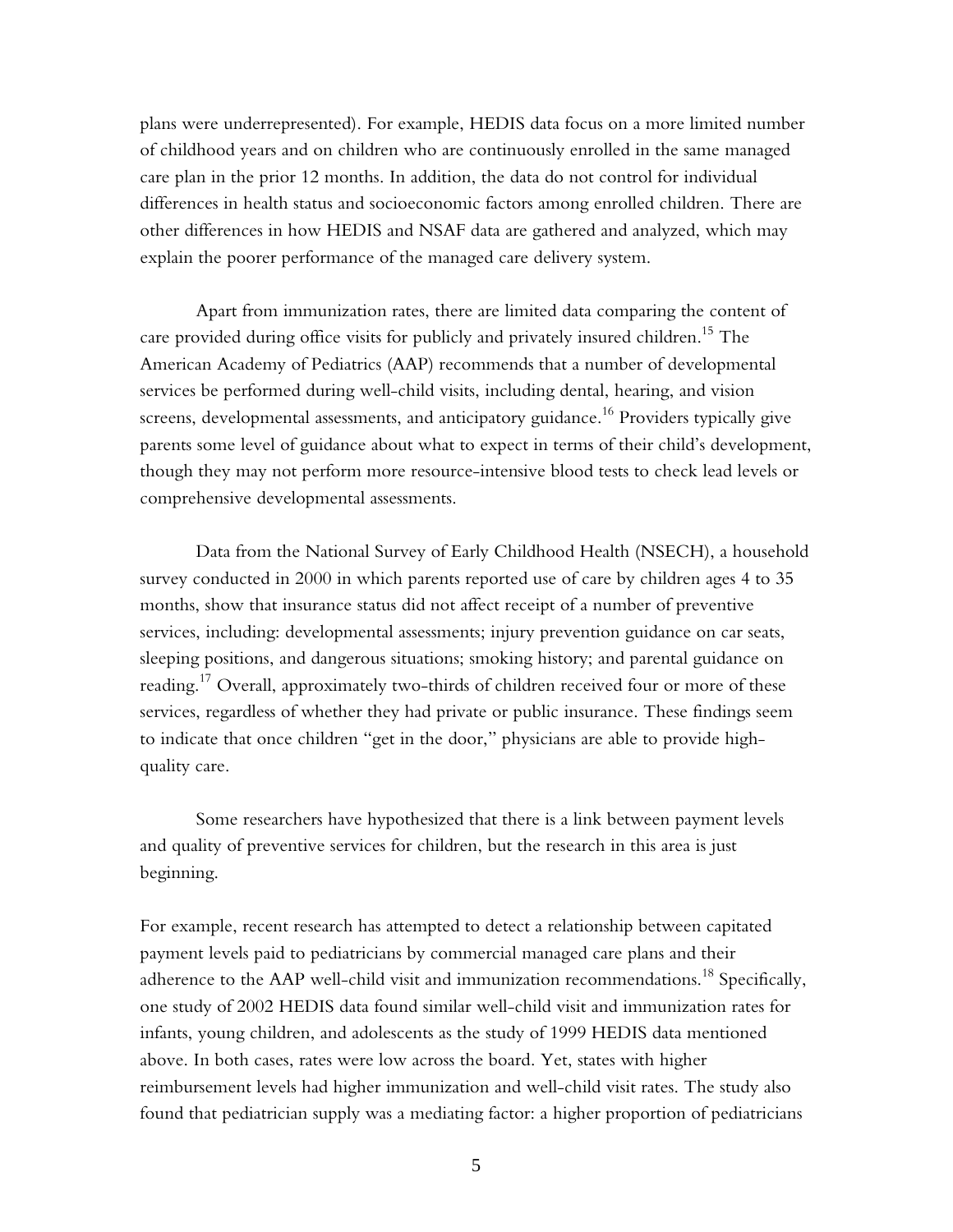were located in higher-paying states, which in turn had increased rates of visits and immunizations. The authors hypothesized that, because pediatricians have specialized education and training, they are more likely to perform these services themselves and to adhere to the AAP periodicity schedule.<sup>19</sup>

Researchers did not analyze Medicaid HEDIS data in a similar fashion, but it is possible to hypothesize that states with lower Medicaid payments may deter practitioners from providing the full array of developmental services (although the NSAF studies indicate that children receive better care under Medicaid despite lower reimbursement levels).<sup>20</sup> In addition, due to low reimbursement levels, there have historically been shortages of physicians, including pediatricians, willing to serve Medicaid enrollees. As stated above, there may be a link between pediatrician supply and rates of immunization and other services. These factors may help explain some of the disparities found in previous research, such as the study of 1999 HEDIS data described in this section.

Research findings to date seem to support our assumption that different coverage designs determine which services primary care providers will actually be paid for providing and ultimately the quality of care.<sup>21</sup> Researchers who examined the NSAF household data hypothesized that more comprehensive public coverage may account for higher rates of preventive visits among publicly insured children compared with privately insured children.22 This assumption may hold particularly true for children enrolled in Medicaid because of key differences in insurance design between Medicaid and SCHIP programs. $^{23}$ However, more research is needed to determine the relationships between coverage designs, payment levels, and quality of care. In addition, a comparison of pre- and post-HIPAA patterns would be valuable in order to detect the actual impact of standardization.

## **Reimbursement for Preventive and Developmental Services in Public and Private Coverage**

The nation's health care financing system involves a complex web of publicly and privately sponsored group and individual health insurance plans. Under these plans, each insurer may use its own marketing, billing, and claims procedures. Together, these insurers process more than 5 billion payment claims annually, according to the Centers for Medicare and Medicaid Services (CMS), the federal agency that administers Medicare, Medicaid, and SCHIP.<sup>24</sup>

In terms of claims payment, state Medicaid programs act much like any group health plan. Although state Medicaid programs are subject to federal standards, they have historically had the flexibility to use their own claims protocols. As Medicaid programs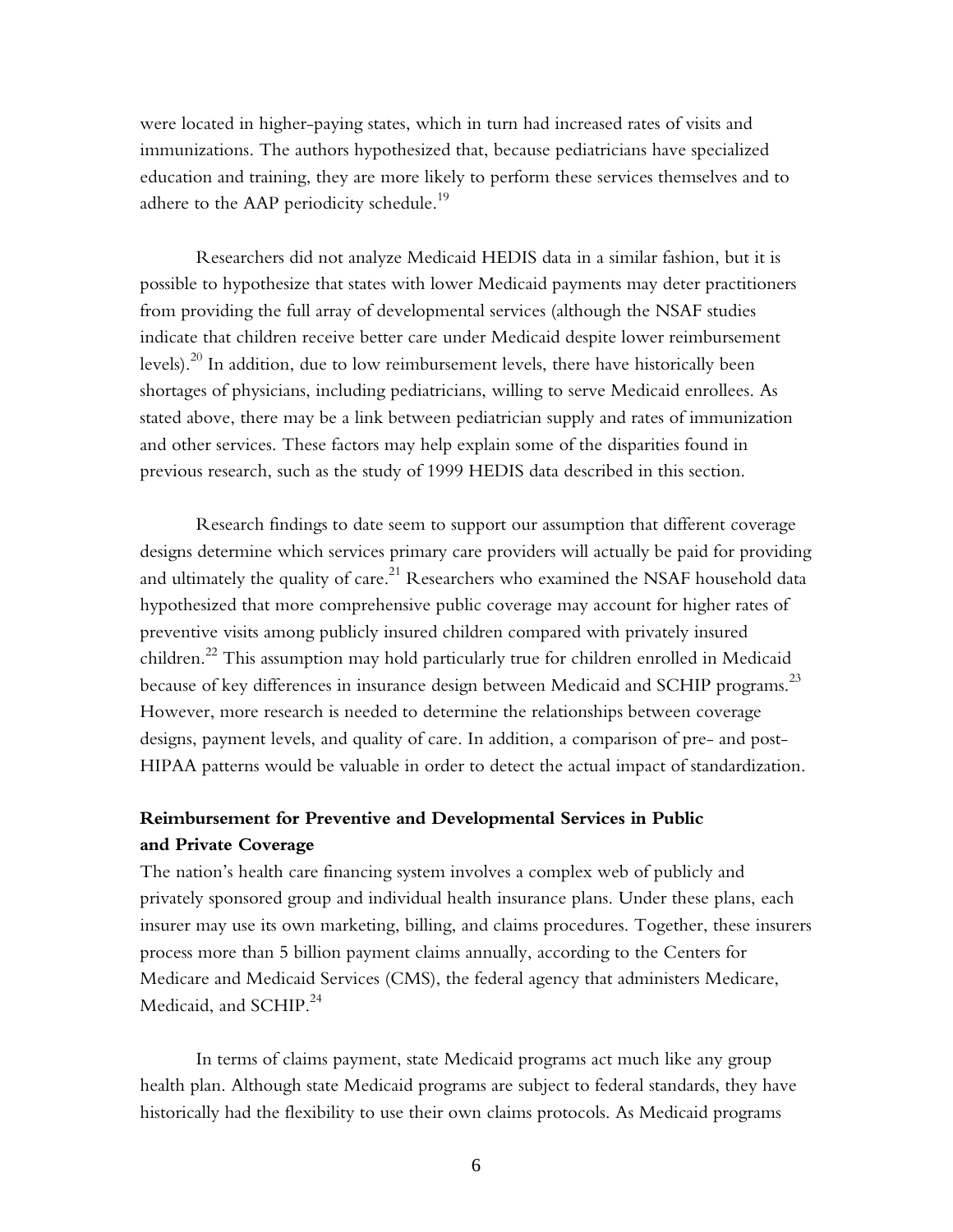increasingly have moved to managed care, their contracts either mandate continuation of their own claims protocols or permit the adoption of procedures used by their contractors. This also has been true in state SCHIP programs.

The cost of a vast, multi-payer claims processing and plan administration system is considerable; one frequently cited estimate places it at one-quarter of total health care spending.<sup>25</sup> Administrative costs appear to be as much as three times higher for private insurers and health care corporations than for public agencies such as state Medicaid programs or CMS.<sup>26</sup> For this reason, the evolution of Medicaid and SCHIP from publicly administered programs into programs that buy managed care services from the private sector has likely led to increased claims administration costs.

Health care providers shoulder heavy burdens under multi-payer claims administration. As a condition of participation, providers must comply with the billing and claims procedures imposed by each insurer or plan. The Commonwealth Fund Survey of Physician Experiences with Managed Care found that, in 1997, one-half of the physicians surveyed participated in five or more separate plans and one-quarter had contracts with 10 or more plans, with a mean number of eight contracts per physician.<sup>27</sup>

Some of the variation in billing procedures and codes may result from idiosyncratic choices made by insurers and health plans regarding how they recognize and pay for the same procedures. In other cases, variations may be attributable to real differences in plan coverage. This is particularly true in Medicaid, which has fundamentally different coverage rules than private insurers. The implications of this are important for children, who have a unique level of coverage under Medicaid.

#### **Billing Codes and Coverage Designs**

Insurers recognize a set of billing codes, which providers use to implement insurers' coverage designs. A coverage design or certificate of benefits consists of an insurer's terms of coverage, which determine the extent of coverage, including classes of benefits, exclusions and limitations, and standards for determining medical necessity. In Medicaid and SCHIP, the extent of coverage is described in federal law and regulations; state Medicaid and SCHIP plans, as approved by the federal government; state policies and manuals; and any managed care contracts. Group and individual policies, members' handbooks, and other internal documents describe the extent of coverage for private insurers.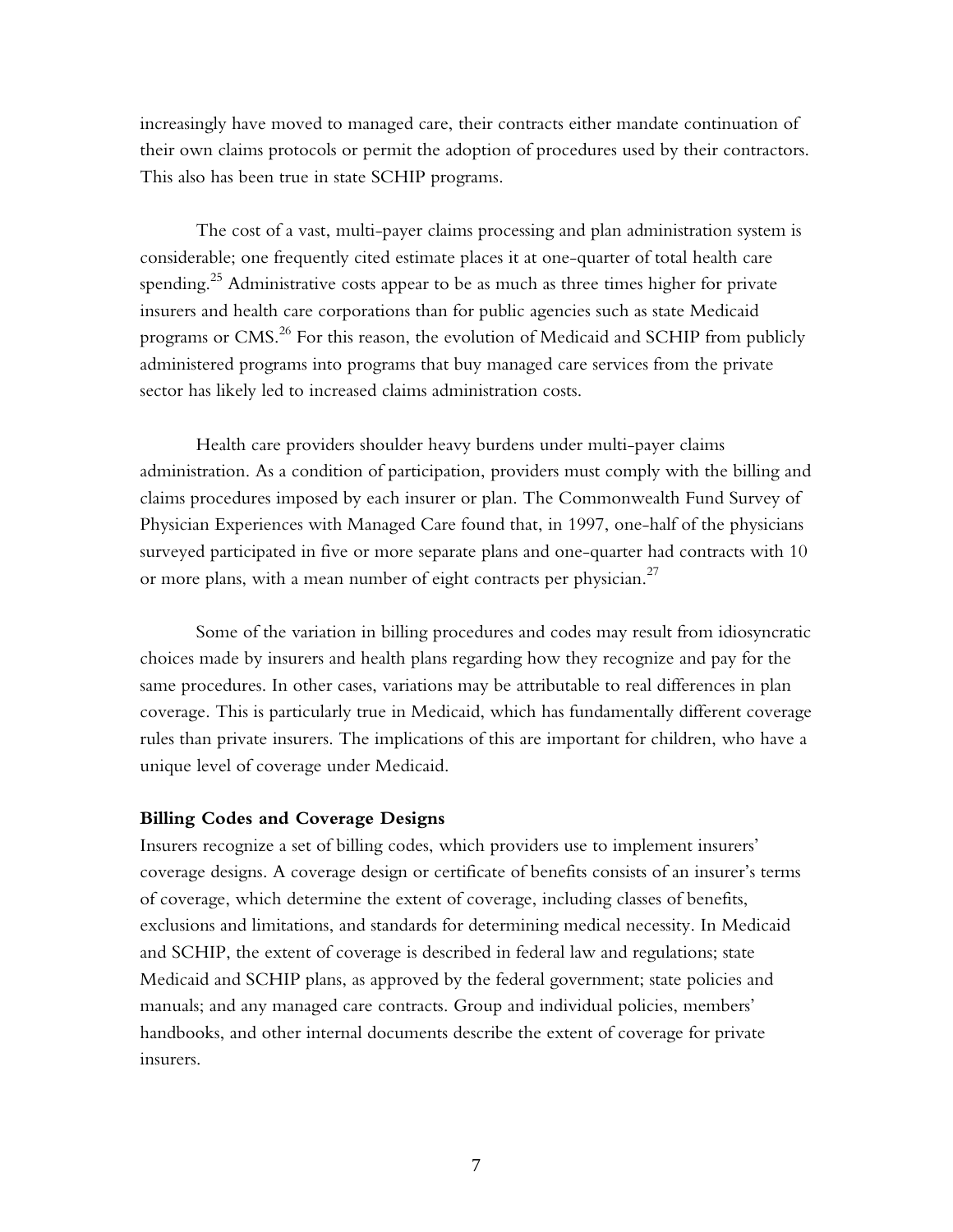Medicaid's coverage design for children is the most comprehensive of all insurers. Through the Early and Periodic Screening, Diagnosis, and Treatment (EPSDT) benefit for children under age 21, Medicaid provides children with a comprehensive set of screenings, interventions, and other support services. The benefit covers services for young children with potential developmental problems who need preventive care as well as short- and longer-term therapies to reach their full potential.

State SCHIP programs have the option of designing similar developmental benefits, but most states do not choose to provide such comprehensive coverage. Rather, they typically offer coverage that meets a minimum standard set by other commercial insurers in the state and that is more limited in scope.<sup>28</sup> For example, SCHIP programs tend to limit speech, occupational, and physical therapy and exclude private duty nursing and other long-term services, which are covered by Medicaid if they are deemed to be medically necessary.<sup>29</sup> Yet, SCHIP benefit packages still are typically more generous than those found in the private market. Federal law requires SCHIP programs to offer wellchild care as a basic benefit.<sup>30</sup> The majority of states provide SCHIP-enrolled children with some level of vision, hearing, and dental care—benefits that often are extremely limited or completely excluded from private insurance packages.<sup>31</sup>

Compared with Medicaid and SCHIP, private insurance offers the least comprehensive developmental coverage. This is true even for the Standard Option Blue Cross/Blue Shield Plan offered to federal employees under the Federal Employees Health Benefits Program (FEHBP). Put simply, private insurers do not cover interventions for children at risk for developmental disabilities and delays. Table 1 illustrates the differences between children's coverage in Medicaid and the FEHBP Standard Option Blue Cross/Blue Shield plan.<sup>32</sup>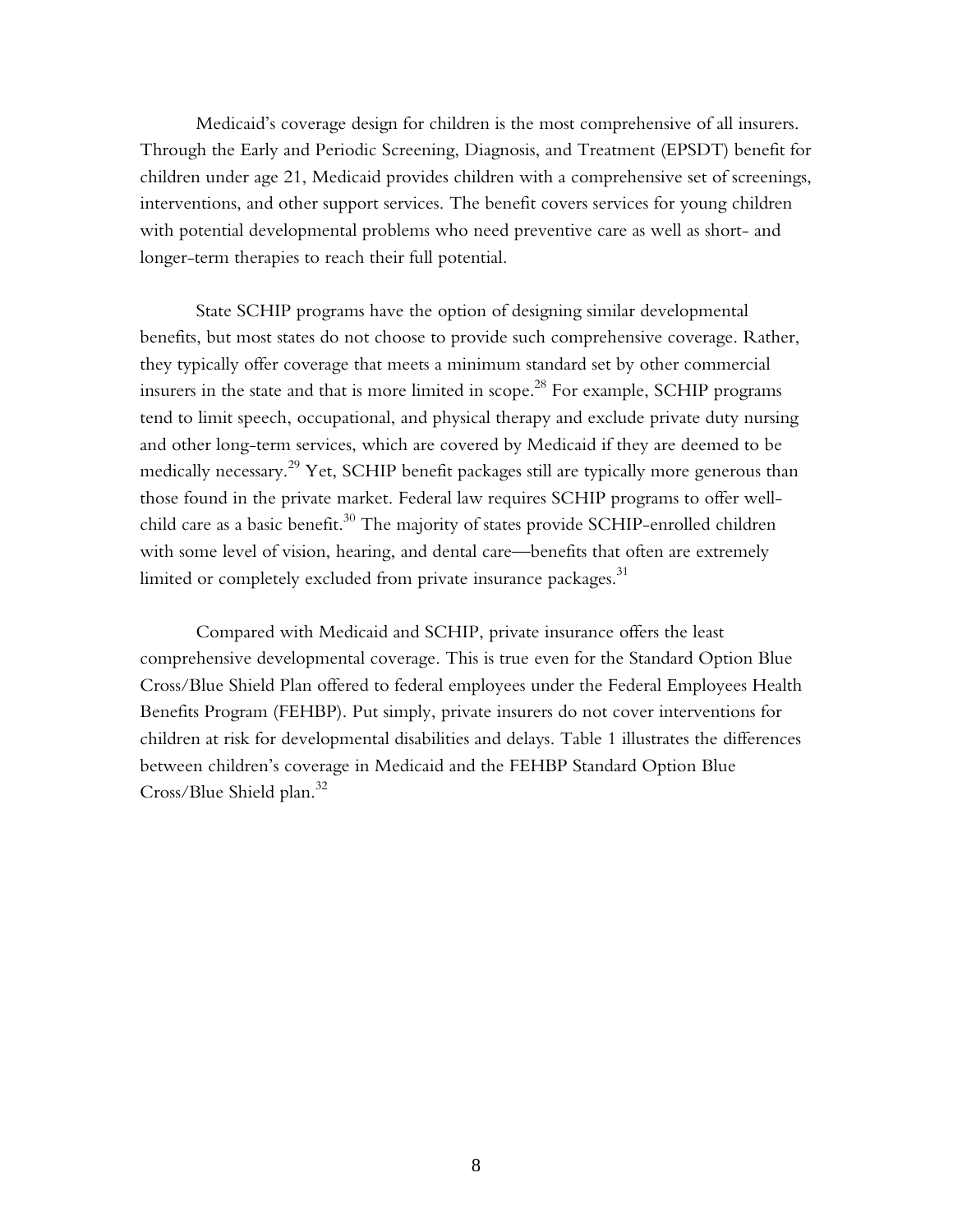| <b>Benefit</b>                                                                                                    | Medicaid                                                                                                                                                                                        | <b>FEHBP Standard Option</b><br>Blue Cross/Blue Shield Plan                                                                                                                                                                                                                                                                                                                                                                                                                                                                                    |
|-------------------------------------------------------------------------------------------------------------------|-------------------------------------------------------------------------------------------------------------------------------------------------------------------------------------------------|------------------------------------------------------------------------------------------------------------------------------------------------------------------------------------------------------------------------------------------------------------------------------------------------------------------------------------------------------------------------------------------------------------------------------------------------------------------------------------------------------------------------------------------------|
| Comprehensive<br>assessment of physical<br>and mental growth<br>and development<br>(developmental<br>assessments) | Covered                                                                                                                                                                                         | Limited to "healthy newborn visits,"<br>"routine screening," "routine physical<br>examinations," "neurological testing," and<br>initial examination of a newborn needing<br>"definitive treatment," when the infant is<br>covered under a family enrollment.                                                                                                                                                                                                                                                                                   |
| Anticipatory guidance                                                                                             | Covered                                                                                                                                                                                         | Not explicitly covered                                                                                                                                                                                                                                                                                                                                                                                                                                                                                                                         |
| Physical, speech, and<br>related therapies                                                                        | Covered without limitations other than<br>medical necessity; no "recovery"<br>requirements; therapy covered for<br>conditions identified through early<br>intervention and child care programs. | Limited to inpatient coverage. "Maintenance<br>therapy" expressly excluded. Also excluded<br>are "recreational and educational" therapy<br>and "any related diagnostic testing except as<br>provided by a hospital as part of a covered<br>inpatient basis." All services billed by schools<br>or school staff members are excluded.                                                                                                                                                                                                           |
| Hearing services                                                                                                  | Covered without limitations, including<br>tests, treatment, hearing aids, and<br>speech therapy related to hearing loss<br>and speech development.                                              | Testing covered only when "related to illness<br>or injury." Routine hearing tests excluded<br>other than as standard part of "routine"<br>screening for children; hearing aids excluded<br>along with testing and examinations for the<br>prescribing or fitting of hearing aids.                                                                                                                                                                                                                                                             |
| Eye examinations<br>and eyeglasses                                                                                | Covered without limitations, as<br>medically necessary.                                                                                                                                         | One pair of eyeglass replacement lenses or<br>contact lenses to "correct an impairment<br>directly caused by a single instance of<br>accidental ocular injury or intraocular<br>injury;" eye examinations for specific<br>medical conditions; nonsurgical treatment<br>for amblyopia and strabismus from birth<br>through age 12. Eyeglasses and routine eye<br>examinations specifically excluded, as are eye<br>exercises, visual training and orthoptics<br>except in connection with the specific<br>diagnosis of amblyopia or strabismus. |
| Durable medical<br>equipment (DME)                                                                                | Covered without limitations, as<br>medically necessary.                                                                                                                                         | Certain DME covered but only if prescribed<br>for the treatment of "illness or injury."                                                                                                                                                                                                                                                                                                                                                                                                                                                        |
| Home nursing                                                                                                      | Covered without limitations, as<br>medically necessary; home visits can<br>cover health educators, therapists,<br>health aides, and others.                                                     | Covered for 2 hours per day, 25 visits per<br>year, when furnished by a nurse or licensed<br>practical nurse and under a physician's<br>orders.                                                                                                                                                                                                                                                                                                                                                                                                |

## Table 1. A Comparison of Benefits for Infants and Young Children: Medicaid and the FEHBP Standard Option Blue Cross/Blue Shield Plan

Sources: S. 1905(r) of the Social Security Act, 42 U.S.C. 1396d(r); Part 5, Section 5122 of the State Medicaid Manual; OPM, FEHBP Blue Cross and Blue Shield Service Benefit Plan, 2005.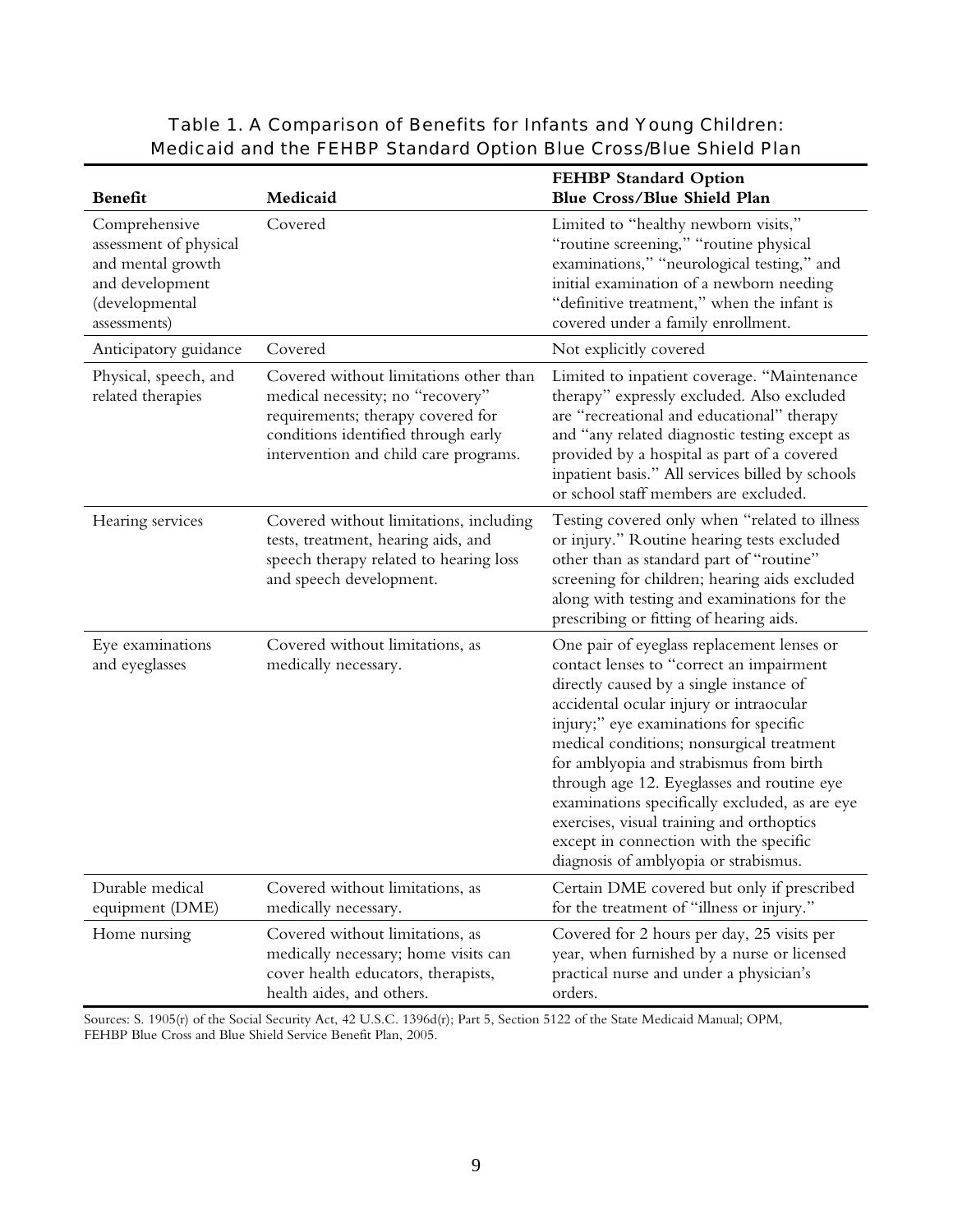#### **Billing Codes and Reimbursement Policies**

Not only are billing codes used to implement coverage policies, they are also used to determine the actual payment levels providers will receive for their services. Billing codes, however, are only one aspect of payment policies. More specifically, reimbursement policies include 1) recognized billing codes, which are combined into a fee schedule, 2) payment rules, 3) adjustments for cost-sharing, and 4) claims analysis software. In practice, these payment policies may limit the coverage for services that are included in the benefit design.

First, insurers use billing codes to identify procedures that are either part of covered benefits, medically unnecessary, or excluded from the benefits. The codes recognized by each individual insurer vary from insurer to insurer and rarely capture the broad terms of coverage. For example, Medicaid covers hearing screenings as part of well-child visits, but a state agency may or may not allow providers to bill separately for that service.

Second, insurers impose a number of rules on payment. These payment rules also vary from insurer to insurer because there are no national standards.<sup>33</sup> Insurers may, for example, require providers to submit claims within a certain time period or meet prior authorization requirements.

Third, insurers may require patients to contribute to the cost of their care through copayments or coinsurance. Providers may have to collect this part of the payment at the point-of-service and bill the insurer for the remainder of the allowable fee.

Finally, insurers often use claims analysis software, which automatically rejects certain combinations of diagnosis, procedure, and visit codes.<sup>34</sup> For example, some insurers will reject certain procedures administered on the same day and billed separately from each other, such as a physician-administered objective developmental test performed during, or on the same day as, the periodic preventive well-child visit. The software also systematically groups, or "bundles," related services into a single payment code or categorizes certain codes as incidental to another procedure, thus in effect limiting payment. These policies are usually found in insurers' provider manuals and fee schedules. In the private sector, these documents are considered proprietary, and insurers may not allow physicians to view their fee schedules before signing a contract and usually do not allow them to review their coding and bundling practices.<sup>35</sup> In the public sector, Medicaid and SCHIP provider manuals and fee schedules are in the public domain, even though they are sometimes incomplete.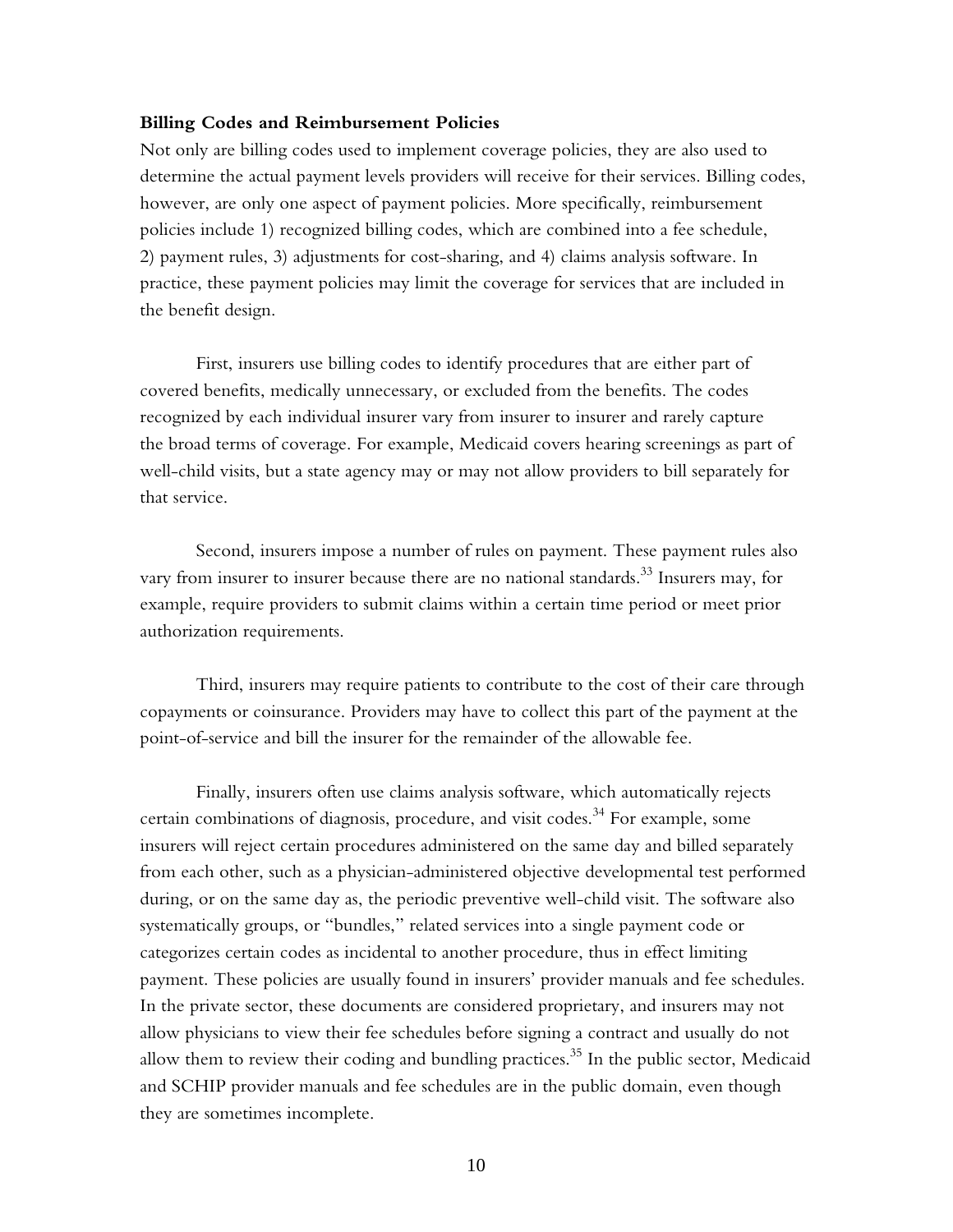#### **HIPAA ADMINISTRATIVE SIMPLIFICATION AND ITS IMPACT**

#### **Where Does HIPAA Administrative Simplification Come into Play?**

The HIPAA administrative simplification requirements affect reimbursement policies by dictating which sets of billing codes insurers may recognize to effectuate their coverage design and by eliminating local codes used by insurers to tailor payment to their coverage policy. This approach is akin to an insurer imposing a poorly designed drug formulary that substitutes more effective brand-name drugs with less-expensive generics, or fails to provide a satisfactory substitute for a drug that is eliminated altogether.

Children enrolled in Medicaid may be most affected by the HIPAA changes. Medicaid covers many classes of benefits not found in standard commercial policies, including comprehensive developmental assessments for children with suspected delays in physical and mental development and anticipatory guidance for families. It also covers long-term therapies for infants and young children with speech, movement, and language delays. In addition, for conditions such as cerebral palsy, the program covers therapies intended to prevent deterioration in function. In contrast, private insurance typically excludes therapies that are not related to the treatment of a specific illness or injury. In many cases, treatment is limited to "recovery" periods and maintenance therapy for permanent conditions is excluded.

There are also important differences between Medicaid and private insurance in terms of the definition of "medical necessity." All insurers use this standard to measure when a covered medical service is actually reimbursed. Medical necessity determinations may be made on a case-by-case basis or written into the definition of a service itself. In Medicaid, a service is considered medically necessary if it "ameliorates" a child's physical or mental "condition." For private insurers, medical necessity frequently is limited to treatments that "restore or improve" functioning following an "illness or injury." This narrower concept of medical necessity eliminates coverage for long-term developmental and maintenance therapies.

Medicaid's benefit classes and medical necessity standard make a significant difference in the extent of coverage for infants and young children. These features expressly require coverage of certain interventions and mandate greater, earlier, and longer-term coverage of others.

In creating the HIPAA payment coding system, policymakers eliminated a coding subset that included local codes for certain procedures. While this affected any insurer that had made use of such codes, it greatly affected Medicaid because its breadth of coverage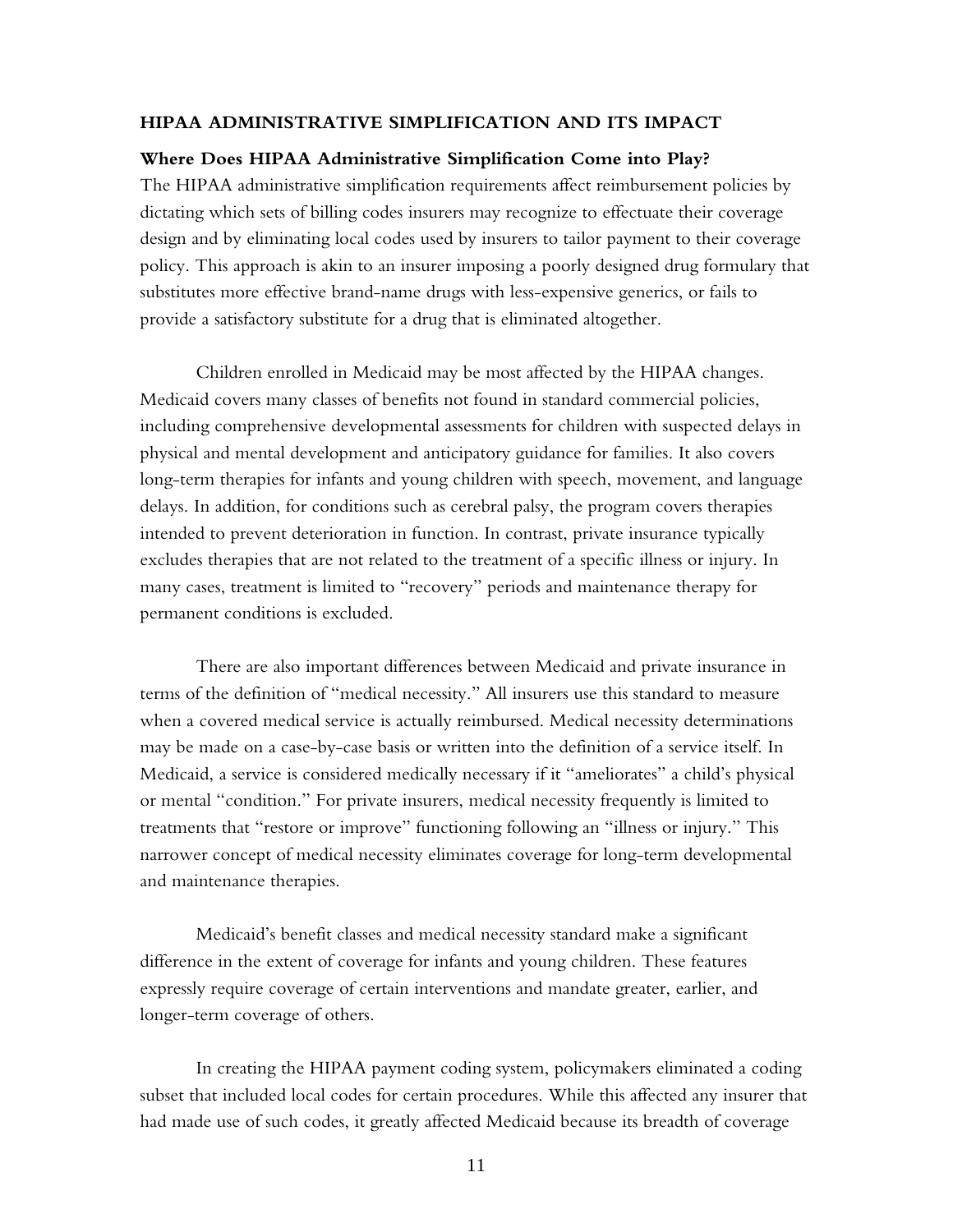requires the most local customization. To the extent that the eliminated codes have no counterpart in the current HIPAA system, Medicaid agencies have lost the ability to pay for certain covered procedures. Although opportunities for creating new codes or modifying existing codes still exist, it may be more difficult to customize the national codes than it had been to customize the local codes.

#### **Overview of the HIPAA Administrative Simplification Requirements**

Congress enacted HIPAA in August 1996 "to improve . . . the efficiency and effectiveness of the health care system, by encouraging the development of a health information system through the establishment of standards and requirements for the electronic transmission of certain health information."36 Congress required the Department of Health and Human Services (HHS) to adopt national standards for certain electronic health care transactions, code sets, and provider, employer, and health plan identifiers and to ensure the security of health information.<sup>37</sup> CMS, which is responsible for implementation and oversight of the transaction and code set standards, anticipated that, upon full implementation, "HIPAA . . . [would] streamline and standardize the electronic filing and processing of health insurance claims, save money and provide better service for providers, insurers and patients."<sup>38</sup> CMS envisioned that the cost of health care would decrease and the quality of care would increase through simplification of administration and management of health information.<sup>39</sup> HHS estimates from 2002 put total net savings at \$29.9 billion over 10 years.<sup>40</sup>

Federal HIPAA regulations implementing the administrative simplification requirements are complex. Since HIPAA's enactment, seven sets of implementing rules have been published, proposed, or placed under development. HHS issued the first rules governing electronic health care transaction and code sets on August 17, 2000.<sup>41</sup> The rules became effective on October 16, 2003, for public and private health insurers that conduct electronic referral authorizations, claim transactions, and other financial and administrative transactions (with the exception of small health plans).<sup>42</sup> In addition, CMS guidance relaxes the 2003 compliance date for entities that make "a good faith" outreach and testing effort to achieve compliance, allowing them to implement contingency plans using nonstandard transactions in order to maintain operations and cash flow.<sup>43</sup>

HIPAA is enforced using a voluntary compliance approach that depends on "a complaint-driven" process.<sup>44</sup> Providers may continue to use paper transactions but the Medicare and Medicaid programs will ultimately require electronic transmission of all transactions (except in some limited instances) and other payers are expected to follow suit.<sup>45</sup> Other businesses may voluntarily comply with the standards.<sup>46</sup>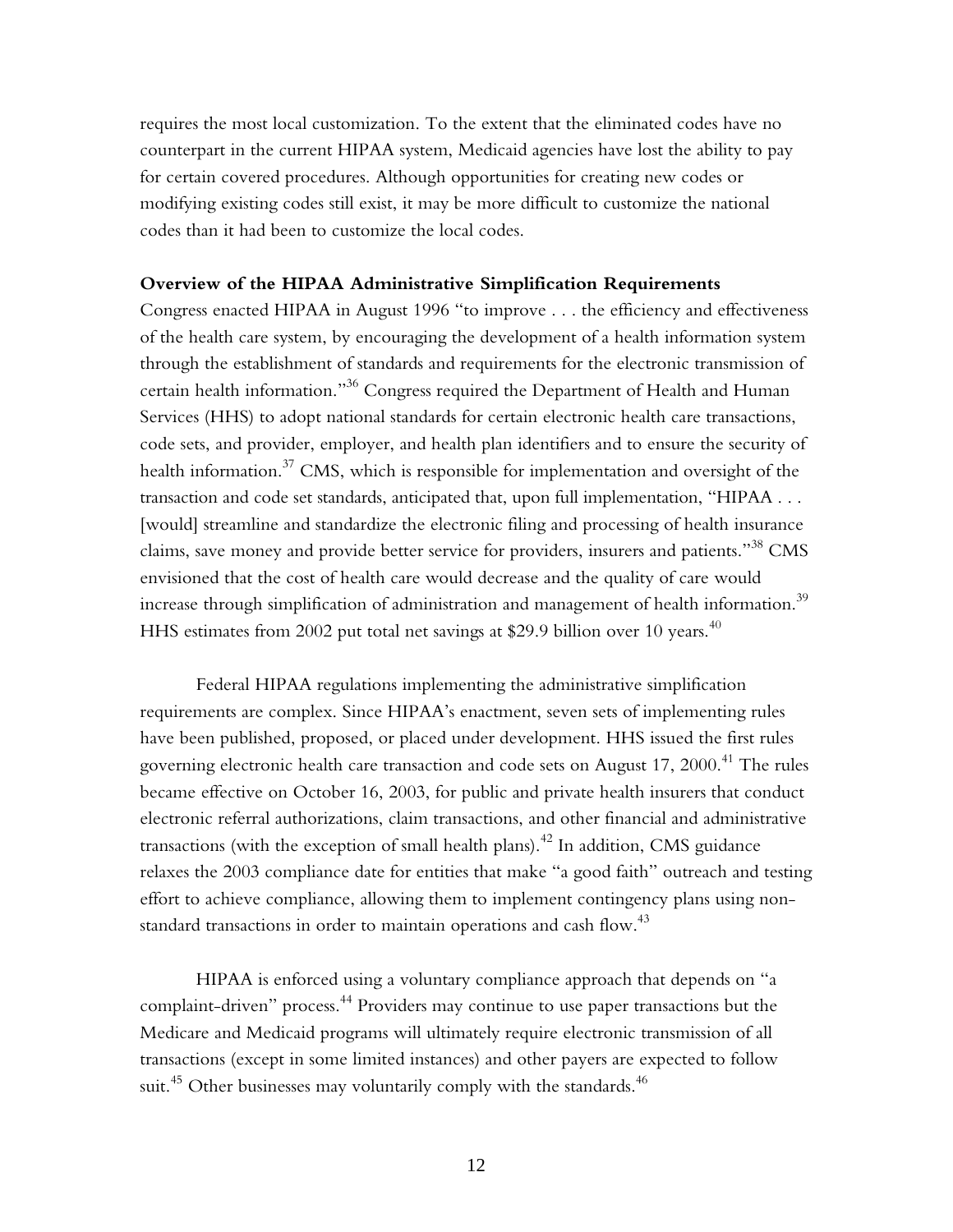#### **Federal Standards on Electronic Transactions and Code Sets**

HIPAA regulations provide four federally recognized code sets covering inpatient services, pharmaceuticals, dental care, and outpatient services (Table 2). Distinct organizations, such as CMS and the American Medical Association (AMA) are responsible for maintaining specific code sets, which are valid within the dates specified by these organizations (Tables 2 through 5).<sup>47</sup> Specifically, HIPAA turns on the following code sets:

- 1. ICD-9-CM, International Classification of Diseases, 9th edition, Clinical Modification (Vol. 3);
- 2. NDC, National Drug Codes;
- 3. Code on Dental Procedures and Nomenclature;<sup>48</sup> and
- 4. HCPCS, Health Care Financing Administration Common Procedure Coding System, and CPT-4, Current Procedural Terminology, Fourth Edition.

| <b>Federally Recognized Code Sets</b>                                                                                                                                                                                                                                                      | Diagnoses/Procedures/Services/Items                                                                                                                                                                                                                                                                                                                                                                                                                                                   |
|--------------------------------------------------------------------------------------------------------------------------------------------------------------------------------------------------------------------------------------------------------------------------------------------|---------------------------------------------------------------------------------------------------------------------------------------------------------------------------------------------------------------------------------------------------------------------------------------------------------------------------------------------------------------------------------------------------------------------------------------------------------------------------------------|
| ICD-9-CM, Volumes 1, 2 and 3<br>(including The Official ICD-9-CM<br>Guidelines for Coding and Reporting),<br>as maintained and distributed by the<br>Department of Health and Human<br>Services (HHS)                                                                                      | Volumes 1 and 2: Diseases, injuries, impairments, other health<br>problems and their manifestations, and causes of injury, disease,<br>impairment, or other health problems.<br>Volume 3: Prevention, diagnosis, treatment, and management<br>procedures or other actions taken for diseases, injuries, and<br>impairments on hospital inpatients, reported by hospitals.                                                                                                             |
| National Drug Codes (NDC), as<br>maintained and distributed by HHS, in<br>collaboration with drug manufacturers                                                                                                                                                                            | Drugs and biologics                                                                                                                                                                                                                                                                                                                                                                                                                                                                   |
| Code on Dental Procedures and<br>Nomenclature (the Code), as<br>maintained and distributed by the<br>American Dental Association (ADA)                                                                                                                                                     | Dental services                                                                                                                                                                                                                                                                                                                                                                                                                                                                       |
| Combination of Health Care Financing<br>Administration Common Procedure<br>Coding System (HCPCS), as maintained<br>and distributed by HHS, and Current<br>Procedural Terminology, Fourth<br>Edition (CPT-4), as maintained and<br>distributed by the American Medical<br>Association (AMA) | Physician and other health care services (e.g., physician services,<br>physical and occupational therapy services, radiologic procedures,<br>clinical laboratory tests, other medical diagnostic procedures, hearing<br>and vision services, and transportation services, including ambulance).<br>All other substances, equipment, supplies, or other items used in<br>health care services (e.g., medical supplies, orthotic and prosthetic<br>devices, durable medical equipment). |

Table 2. HIPAA Standard Code Sets

Source: Fed. Reg. 50370; 45 C.F.R. Subpart J § 162.1000, 162.1002, and 162. 1011.

Notably, the law excludes DSM-IV, Diagnostic and Statistical Manual of Mental Disorders, maintained by the American Psychiatric Association, as a federally recognized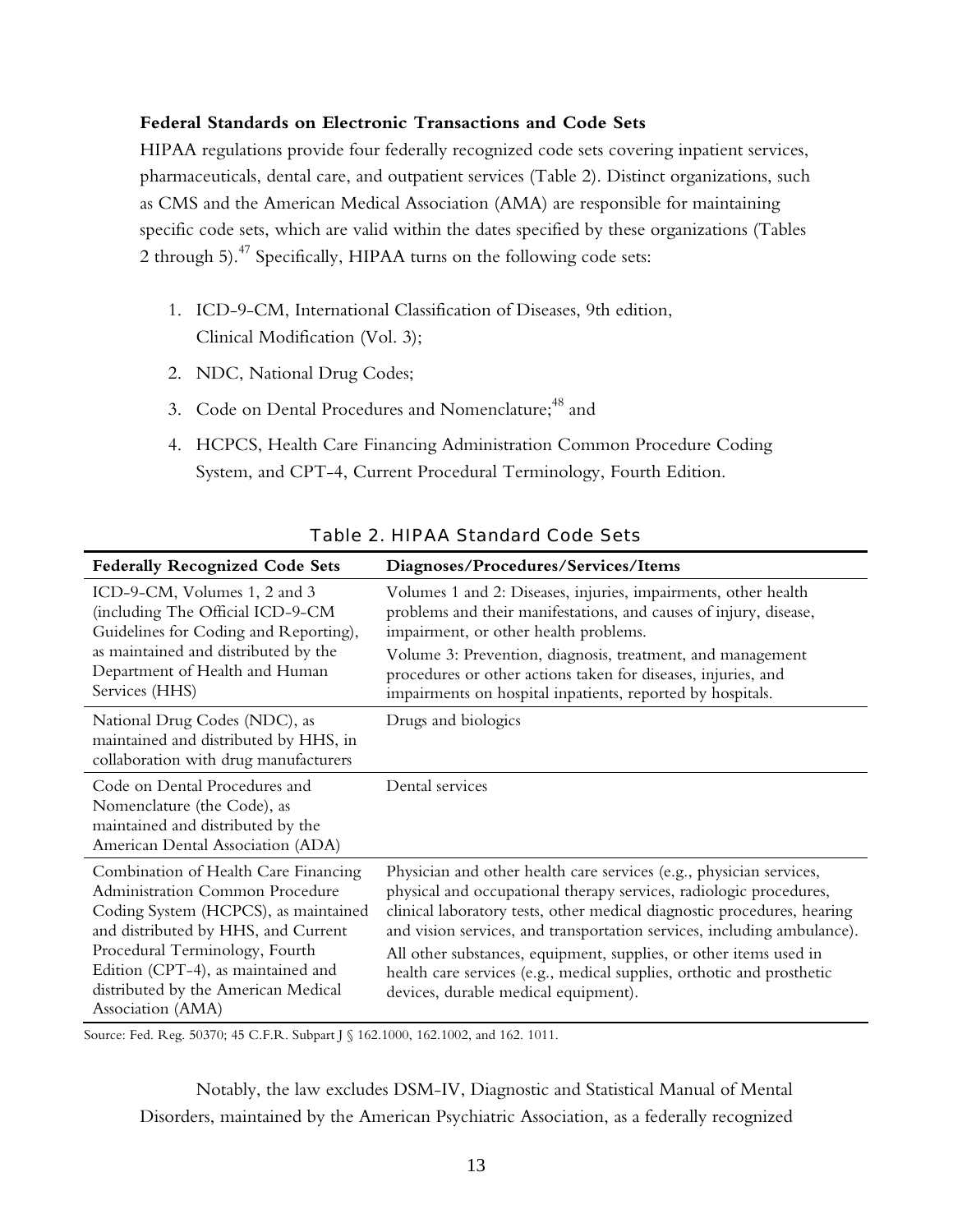code set. Many diagnostic codes used in the delivery of behavioral health services are not captured adequately in the ICD-9-CM's definitions. The implications of this exclusion for behavioral health providers has been discussed in-depth elsewhere.<sup>49</sup>

For providers of preventive and developmental services, the standard code set that combines the existing HCPCS and CPT-4 coding systems maintained by HHS and AMA, respectively, known as Level I codes, is the most important. The HCPCS coding system is an amalgam of the department's original coding system for Medicare claims administration augmented by additional codes developed by selected health professions societies. $^{50}$  It incorporates the AMA's CPT-4 coding system as Level I codes as well as the American Dental Association Code on Dental Procedures and Nomenclature CDT-4 coding system as Level II dental codes.<sup>51</sup> CMS considers this resulting amalgam the overall standard for services delivered in an outpatient setting, even though it does not encompass all professional procedures, particularly those unique to mental and developmental conditions.

While HHS developed HCPCS for the Medicare program, Medicaid agencies and other insurers have also adopted HCPCS, or parts of HCPCS, for their own coding system. $52$  Recognizing the need for a procedure to augment, modify, or delete existing codes, CMS maintains an updating process, discussed below.<sup>53</sup>

Prior to enactment of HIPAA, the HCPCS was divided into three levels of codes—Level I, Level II, and Level III codes (Table 3). Today, only two levels are used.

| <b>HCPCS Subsystems</b> | <b>Coding System</b> | Procedures/Services/Items                                                                                                                                                                  |
|-------------------------|----------------------|--------------------------------------------------------------------------------------------------------------------------------------------------------------------------------------------|
| Before HIPAA            |                      |                                                                                                                                                                                            |
| Level I codes           | $CPT-4$ (AMA)        | Medical services and procedures                                                                                                                                                            |
| Level II codes          | HHS-developed        | Medical services, supplies, equipment, and other<br>items NOT included in CPT-4 coding system, e.g.:<br>ambulance services; durable medical equipment;<br>prosthetics; orthotics; supplies |
| Level III codes         | Locally developed    | Services without a Level I or Level II code                                                                                                                                                |
| After HIPAA             |                      |                                                                                                                                                                                            |
| Level I codes           | $CPT-4$ (AMA)        | Medical services and procedures                                                                                                                                                            |
| Level II codes          | HHS-developed        | Medical services, supplies and equipment NOT<br>included in CPT-4 coding system, e.g.: ambulance<br>services; durable medical equipment; prosthetics;<br>orthotics; supplies               |

Table 3. Structure of HCPCS Before and After HIPAA

Source: CMS, 2004, at [http://www.cms.hhs.gov/medicare/hcpcs.](http://www.cms.hhs.gov/medicare/hcpcs)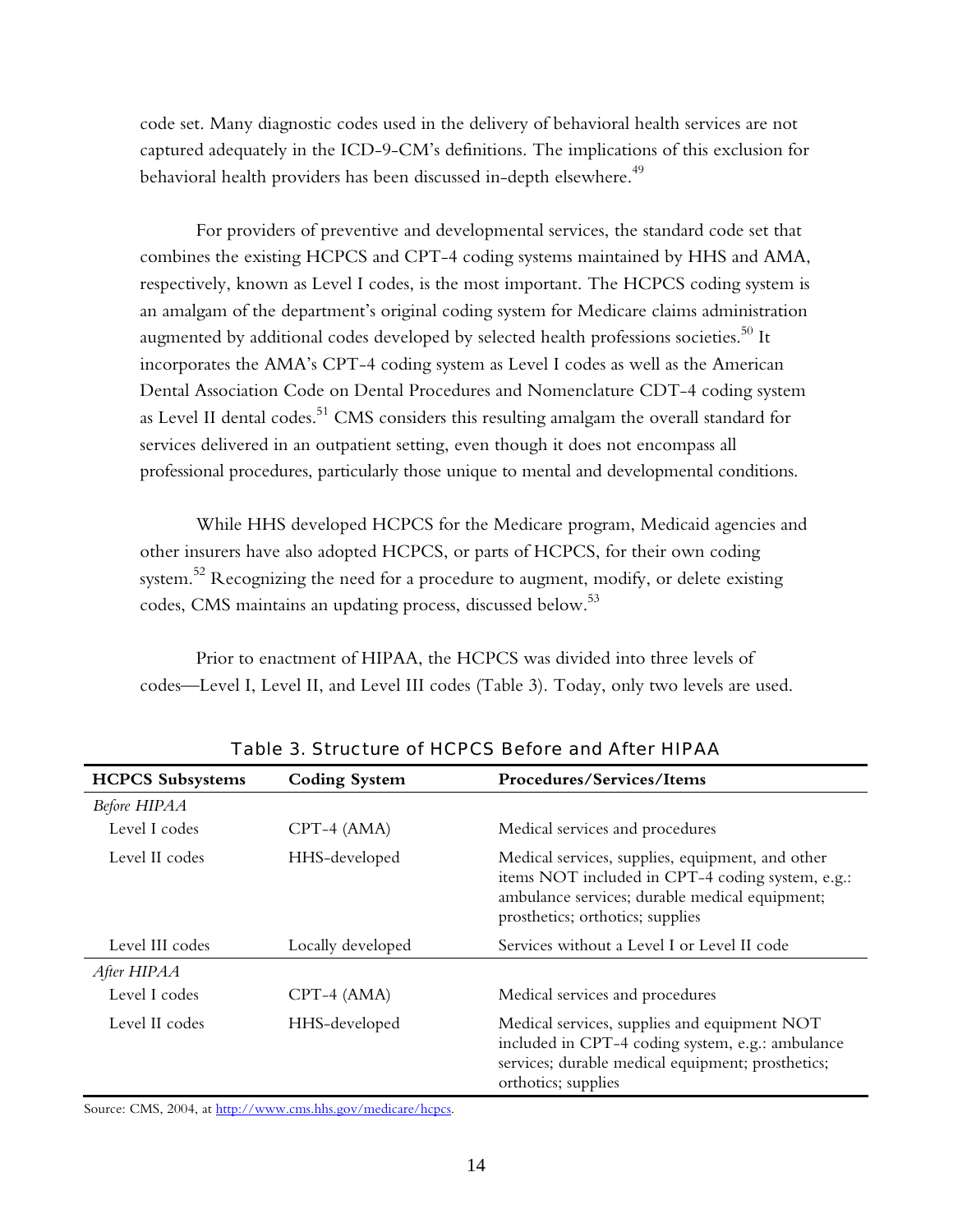<span id="page-22-0"></span>Level I codes (those drawn from the AMA's CPT-4 coding system) date back to 1966 and are updated annually. Level I offers a uniform, numeric coding system consisting of descriptions of medical services and procedures provided by physicians and other health care professionals, each of which is paired with a five-digit number that uniquely identifies these services and procedures. For example, a pediatrician performing a "well-child" exam for a three-year-old child would use CPT-4 code 99392, which covers "an age and gender appropriate history, examination, counseling/anticipatory guidance/risk factor reduction interventions, and the ordering of appropriate immunization(s), laboratory/diagnostic procedures."<sup>54</sup> One code bundles together many different procedures. Assuming that the procedure represents a covered service under a particular health insurance plan and all other reimbursement policies are fulfilled, the insurer would pay the claim at the dollar level assigned to the code.

Level II codes, established for Medicare and other public and private insurance program administration in the 1980s and updated annually, is a standardized, alphanumeric coding system that identifies medical products, supplies, and services that are not included in the CPT-4 coding system. Level II codes represent procedures furnished outside a physician's office and billed regularly by suppliers other than physicians. Level II codes consist of an official treatment and procedure definition and a single alphabetical letter followed by a four-digit number. For example, a dentist furnishing a "prophylaxis" for a five-year-old child would use HCPCS Level II code D1120. Assuming coverage under the child's insurance plan and fulfillment of other reimbursement rules, the insurer would pay at the code's dollar value as determined in the fee schedule.

Within Level II codes, there are several sub-categories of codes (Table 4). These sub-categories include: 1) permanent national codes, 2) dental codes, 3) miscellaneous codes, and 4) temporary national codes, developed for i) professional procedures and services that normally would be coded in CPT-4 but for which no CPT-4 code exists, ii) services, supplies, and equipment not included in CPT-4 and for which no national Level II code exists, and iii) drugs, services, and supplies used by private insurers. Medicaid and SCHIP agencies may use any of these four types of Level II codes and, in addition, are able to develop Medicaid-specific temporary codes necessary to run the program and for which no permanent national code exists (known as T codes) and to reimburse certain mental health services (known as H codes). For example, since November 2004, Illinois reimburses "prenatal care, at–risk assessment" Level II temporary national code H1000 for the screening of prenatal depression in primary care settings as part of the mental health services covered by the state Medicaid program.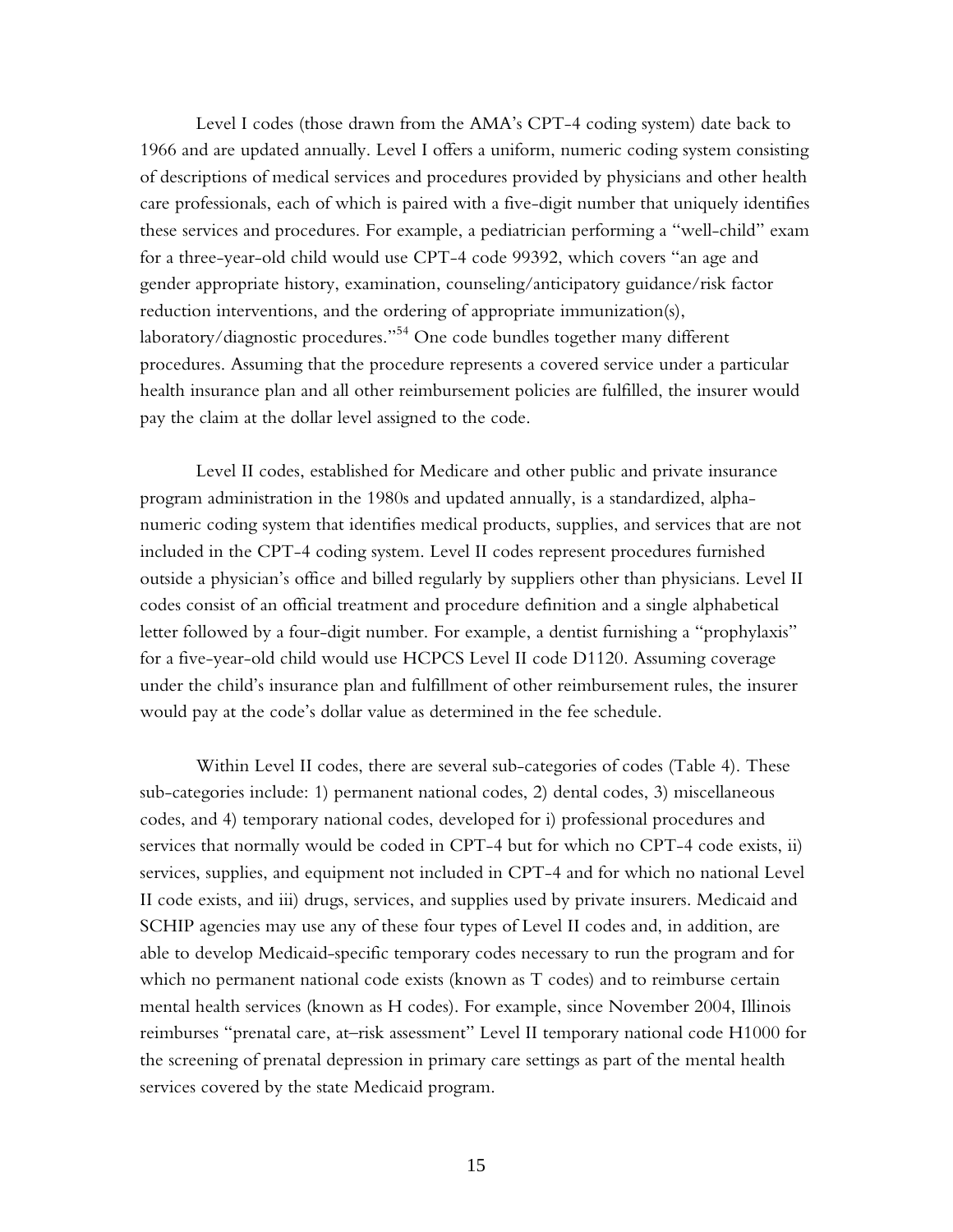| Level II Codes                                      | Purpose                                                                                                                                                                                                                                                                                                                                                                                                                                                                                                                                                                                                                                                                                                                                                                                                                                                                                                                                                                                                                                                                                                                                                                                                                        | <b>Entity Responsible for Additions,</b><br>Deletions, Modifications                                                                                                                                                                                                                                                                                                                                                          |
|-----------------------------------------------------|--------------------------------------------------------------------------------------------------------------------------------------------------------------------------------------------------------------------------------------------------------------------------------------------------------------------------------------------------------------------------------------------------------------------------------------------------------------------------------------------------------------------------------------------------------------------------------------------------------------------------------------------------------------------------------------------------------------------------------------------------------------------------------------------------------------------------------------------------------------------------------------------------------------------------------------------------------------------------------------------------------------------------------------------------------------------------------------------------------------------------------------------------------------------------------------------------------------------------------|-------------------------------------------------------------------------------------------------------------------------------------------------------------------------------------------------------------------------------------------------------------------------------------------------------------------------------------------------------------------------------------------------------------------------------|
| Permanent<br>National Codes                         | For use by all private and public health insurers<br>for medical services, supplies and equipment<br>NOT included in CPT-4 coding system                                                                                                                                                                                                                                                                                                                                                                                                                                                                                                                                                                                                                                                                                                                                                                                                                                                                                                                                                                                                                                                                                       | HCPCS National Panel, which includes<br>representatives from America's Health<br>Insurance Plans (AHIP), Blue Cross and<br>Blue Shield Association (BCBSA), and<br>CMS, and requires unanimous consent<br>of all three parties.                                                                                                                                                                                               |
| Dental Codes                                        | Separate billing of dental services                                                                                                                                                                                                                                                                                                                                                                                                                                                                                                                                                                                                                                                                                                                                                                                                                                                                                                                                                                                                                                                                                                                                                                                            | American Dental Association, which<br>makes unilateral decisions.                                                                                                                                                                                                                                                                                                                                                             |
| Miscellaneous/<br>Not Otherwise<br>Classified Codes | Billing of services for which there are no<br>existing national code; claims are manually<br>reviewed, must clearly describe the item or<br>service, and must provide pricing information as<br>well as documentation of medical necessity                                                                                                                                                                                                                                                                                                                                                                                                                                                                                                                                                                                                                                                                                                                                                                                                                                                                                                                                                                                     | Not applicable. Supplier should check<br>with payer if another code can be used<br>before using a miscellaneous code. If a<br>supplier believes a permanent code is<br>needed, it may submit a request to<br>modify HCPCS to the National Panel.                                                                                                                                                                              |
| Temporary<br><b>National Codes</b>                  | For use by insurers who need codes before the<br>annual update of permanent codes or until<br>consensus on permanent codes can be reached<br>(35% of Level II codes are temporary codes).<br>There are 7 types of temporary codes:<br>1. C codes: Medicare claims by hospital<br>outpatients only<br>2. G codes: Professional procedures and<br>services that would be coded in CPT-4 but<br>for which no CPT-4 code exists<br>3. Q codes: Services, supplies, and equipment<br>NOT included in CPT-4 and for which no<br>national Level II code exists<br>4. K codes: Claims submitted to one of the<br>four durable medical equipment regional<br>carriers (DMERCs) only<br>5. S codes: Private sector claims for drugs,<br>services, and supplies which are used by<br>private insurers and can be used by<br>Medicaid but are not payable by Medicare<br>6. H codes: Medicaid claims for mental health<br>services when state law mandates Medicaid<br>agencies to establish separate codes for these<br>services<br>7. T codes: Medicaid claims necessary to<br>administer the Medicaid program but for<br>which no permanent national code exists.<br>Can be used by private insurers but are not<br>payable by Medicare | CMS (HCPCS workgroup), AHIP, and<br>BCBSA maintain their own series of<br>temporary codes and make unilateral<br>decisions about the type and number of<br>codes considered temporary. CMS<br>temporary national codes may be used<br>by other insurers, if desired. National<br>Panel may decide to replace temporary<br>codes with permanent codes; in other<br>cases, temporary codes may exist on an<br>indefinite basis. |

# Table 4. Types of HCPCS Level II Codes

Source: CMS, 2004, at [http://www.cms.hhs.gov/medicare/hcpcs.](http://www.cms.hhs.gov/medicare/hcpcs)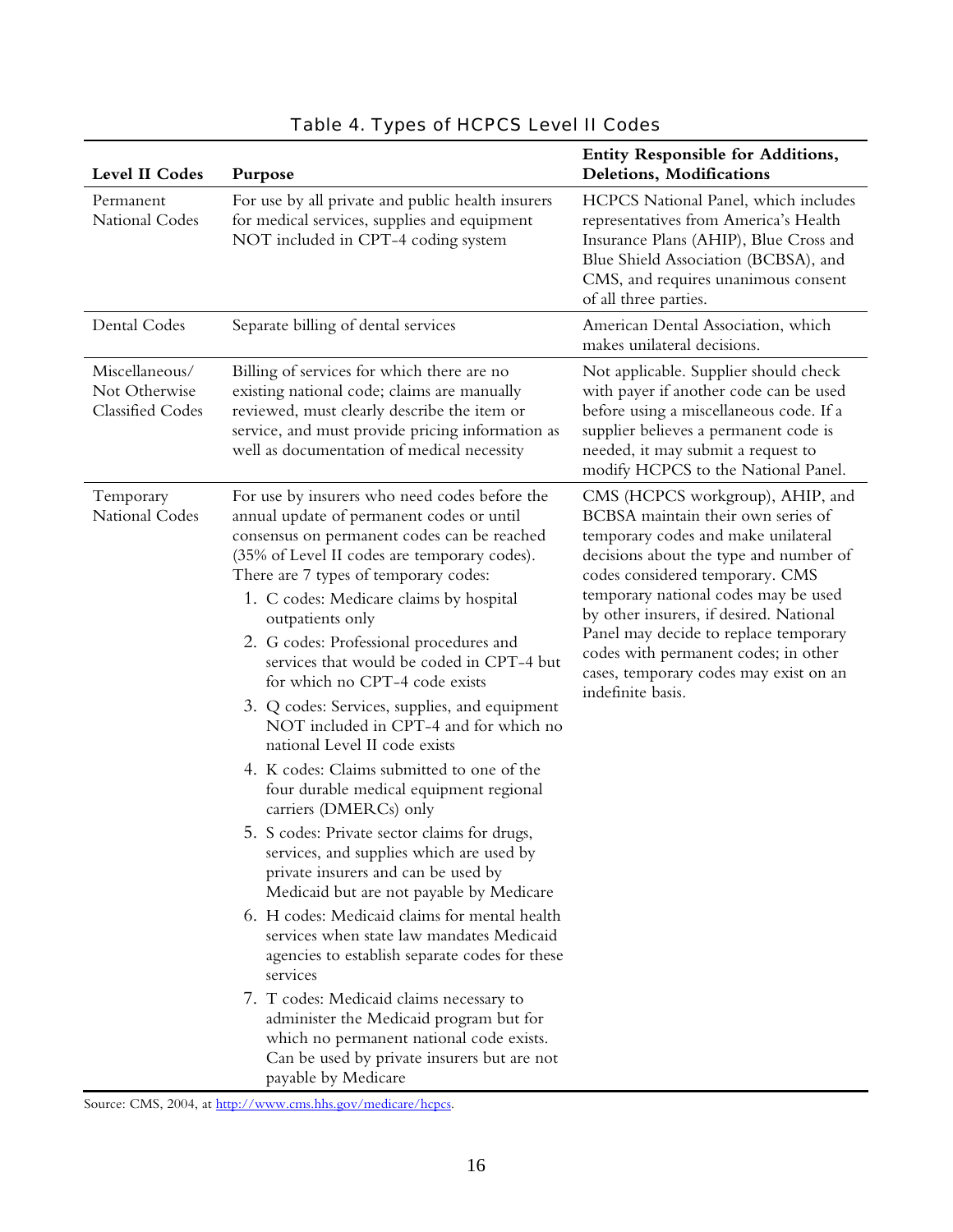Level III codes, which were local codes established by state Medicaid programs, Medicare contractors, and private insurers in their local jurisdictions, are no longer recognized under HIPAA. These codes either were replaced with similar CPT-4 or Level II codes or else were completely eliminated within the timeframe given for compliance.<sup>55</sup> Level III provided a local, alpha-numeric coding system that identified services without a Level I or Level II code, which would have otherwise been identified with a "miscellaneous or not otherwise classified" code. Level III codes consisted of a single letter followed by a four-digit number. For example, a Utah health professional participating in the Child Health Evaluation and Care (CHEC) program (Utah's version of the Medicaid EPSDT program) would have been able to submit a claim for "physical therapy for EPSDT once a month" provided to a four-year-old child, using HCPCS Level III local code Y0013, developed and covered by the Utah Medicaid agency. The Utah Medicaid program eliminated this code in order to comply with HIPAA. No precisely equivalent code exists under Levels I or II.

In addition to codes, HCPCS uses a system of national code modifiers, which insurers may instruct providers to use in conjunction with a HCPCS code in order to provide additional information about the service or item being billed (e.g., type of provider other than a physician who furnished the service). These modifiers are alphanumeric or consist of two letters and are placed after the billing code. For example, the Alabama Medicaid agency requires a pediatrician participating in the state's EPSDT program, in submitting a payment claim for a periodic EPSDT assessment for a threeyear-old, to add the modifier "EP" to the CPT-4 code 99392 (i.e., 99392-EP) to indicate that the well-child exam was provided in the context of an EPSDT visit. In this way, the agency can distinguish between a visit during which all federally mandated screens were performed and other preventive visits with partial screens.

In sum, HIPAA standardized code sets are an outgrowth of earlier coding systems but with certain notable differences that have implications for children's care. To a substantial degree, the HIPAA sets are an amalgam of preexisting coding arrangements used by CMS, AMA, and ADA. At the same time, the amalgam is by no means allinclusive. In addition, in creating the HIPAA coding system, policymakers eliminated a coding subset that contained important local codes applicable to certain procedures and claims used by Medicaid. To the extent that these eliminated claims codes have no counterpart in the current HIPAA coding system, Medicaid programs have lost the ability to pay for some covered procedures in EPSDT benefit classes.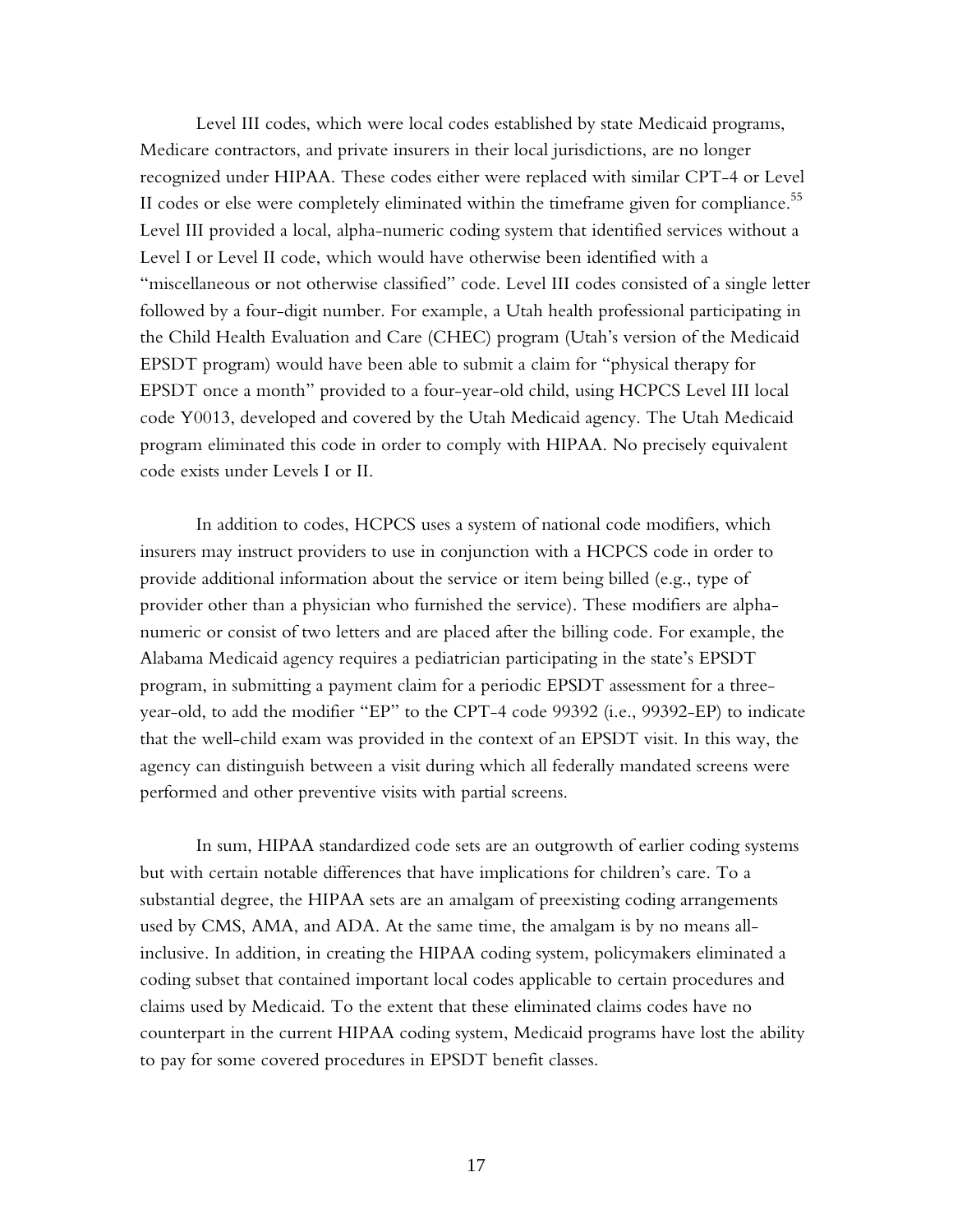Furthermore, the HIPAA coding system is built on preexisting Medicare policy geared to the disabled and older adult population—as well as on coding systems developed by national professional organizations that may not have expertise in child health or Medicaid. It is unlikely that members of AMA or ADA, for example, would be familiar with children's developmental health care or with the distinctive aspects of Medicaid's coverage design. As described above, procedures central to the Medicaid program are commonly excluded from private health insurance because of limitations related to the "illness and injury" and "restoration" coverage standards. Thus, coding systems that emanate from a commercial market and Medicare (which closely follows private insurance principles in coverage design) may not account for the full breadth of coverage under Medicaid's EPSDT. While HIPAA permits some modification of codes, the phased-out elimination of the prior "Level III" coding system may limit the extent to which this actually occurs.

## **National Procedures for Code Modification**

The process of adding, eliminating, or modifying HCPCS codes is independent of the initial benefit design process and quite complex. Depending on the specific HIPAA coding system involved, modification responsibilities are assigned to different entities (Table 5). Thus, for Level I codes, the AMA maintains modification responsibilities. In the case of Level II codes, different entities are involved: a national HCPCS review panel that advises CMS, ADA, and national insurance organizations, such as America's Health Insurance Plans (AHIP) and Blue Cross and Blue Shield Association (BCBSA).

| <b>HCPCS</b>       |                                     |                                                                                                                                                                                                                                                                                                                                                                                                                                |                                                                                            |
|--------------------|-------------------------------------|--------------------------------------------------------------------------------------------------------------------------------------------------------------------------------------------------------------------------------------------------------------------------------------------------------------------------------------------------------------------------------------------------------------------------------|--------------------------------------------------------------------------------------------|
| Subsystems         | <b>Coding System</b>                | <b>Entities</b>                                                                                                                                                                                                                                                                                                                                                                                                                | <b>Type of Action</b>                                                                      |
| Level I<br>codes   | $AMA's CPT-4$<br>coding system      | AMA (CPT-4 Editorial Panel)                                                                                                                                                                                                                                                                                                                                                                                                    | Additions, eliminations,<br>modifications                                                  |
| Level II<br>codes  | HHS-developed<br>coding system      | Permanent National Codes: HCPCS National<br>Panel, composed of representatives from<br>America's Health Insurance Plans (AHIP),<br>Blue Cross and Blue Shield Association<br>(BCBSA), and Centers for Medicare and<br>Medicaid Services (CMS)<br>Dental Codes: American Dental Association<br>(Code Revision Committee)<br>Temporary National Codes: CMS (HCPCS<br>workgroup), AHIP and BCBSA<br>independently from each other | Additions, eliminations,<br>modifications                                                  |
| Level III<br>codes | Locally developed<br>coding systems | State Medicaid agencies, Medicare contractors,<br>and private insurers                                                                                                                                                                                                                                                                                                                                                         | Phasing out, with total<br>elimination required by<br>the federal HIPAA<br>compliance date |

Table 5. Entities Responsible for Modifying HCPCS

Source: CMS, 2004, at [http://www.cms.hhs.gov/medicare/hcpcs.](http://www.cms.hhs.gov/medicare/hcpcs)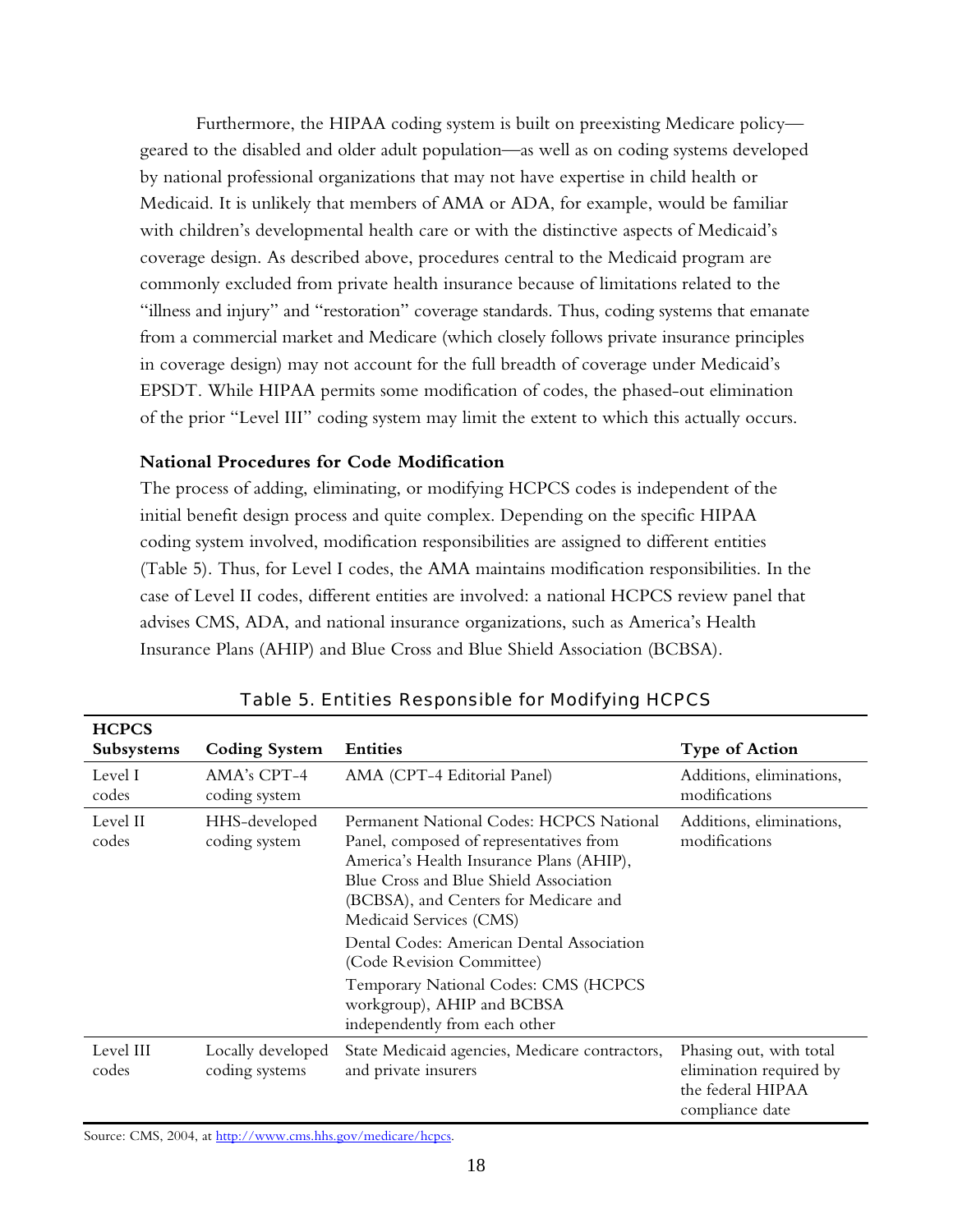#### **MODIFICATION PROCESS FOR LEVEL I, HCPCS CODES**

**CPT-4 codes.** The AMA is authorized to add, eliminate, or modify existing Level I, CPT-4 codes. Updates and publications occur annually, in October of each year. In its revision efforts, the AMA is informed by a CPT-4 editorial panel, which reviews requests for coding modifications throughout the year and makes coding decisions by June.56 A CPT advisory committee, consisting of specialists, allied health professionals, and organizations concerned with performance measures, provides expert advice.<sup>57</sup> Any interested entity (e.g., medical specialty societies, state medical associations, individual physicians, hospitals, third-party payers) can submit a request to AMA staff members, who, in turn, make recommendations to the committee.

If advisors unanimously conclude that no change is needed, the AMA informs the requestor on how to use existing codes to report the procedure. If members all agree that a change should be made or if two or more members disagree, then the request is referred to the panel for final resolution. The standard of review for modification requests is crucial, because it delineates the substantive bases on which modification may be granted or denied.<sup>58</sup> Under the review standard, the AMA has broad discretion to grant or deny requests that may bear significantly on clinical practice and the extent to which compensable procedures mirror actual coverage design.

New codes hinge on a finding that a request meets all of the following distinct criteria, thus placing the bar for approval at a high level.<sup>59</sup> The request must document: 1) FDA approval for the specific use of a drug or device; 2) that the procedure or service is a distinct service performed by "many" physicians or practitioners in multiple locations in the United States.; 3) the clinical efficacy of the service or procedure as documented in the U.S. peer-reviewed literature; 4) that the suggested procedure or service does not represent the "fragmentation" of an existing service or procedure and is not currently reportable by one or more existing codes; and 5) that the service or procedure is not a means of reporting extraordinary circumstances related to a service or procedure that already has a specific CPT code. $^{60}$  The panel may add a new code or revise existing nomenclature, postpone or table an item to obtain further information, or reject a request.

The rules permit written appeals of the panel's decisions to the CPT executive committee of the panel for a decision to reconsider.<sup>61</sup> If the executive committee rejects a proposal to reconsider, a second proposal to reconsider may be submitted immediately to the committee, if it is based on new information that has recently become available. Otherwise, the "appellant" must wait at least 12 months before resubmitting a request to reconsider. No further appeals are permitted, either to CMS or the courts.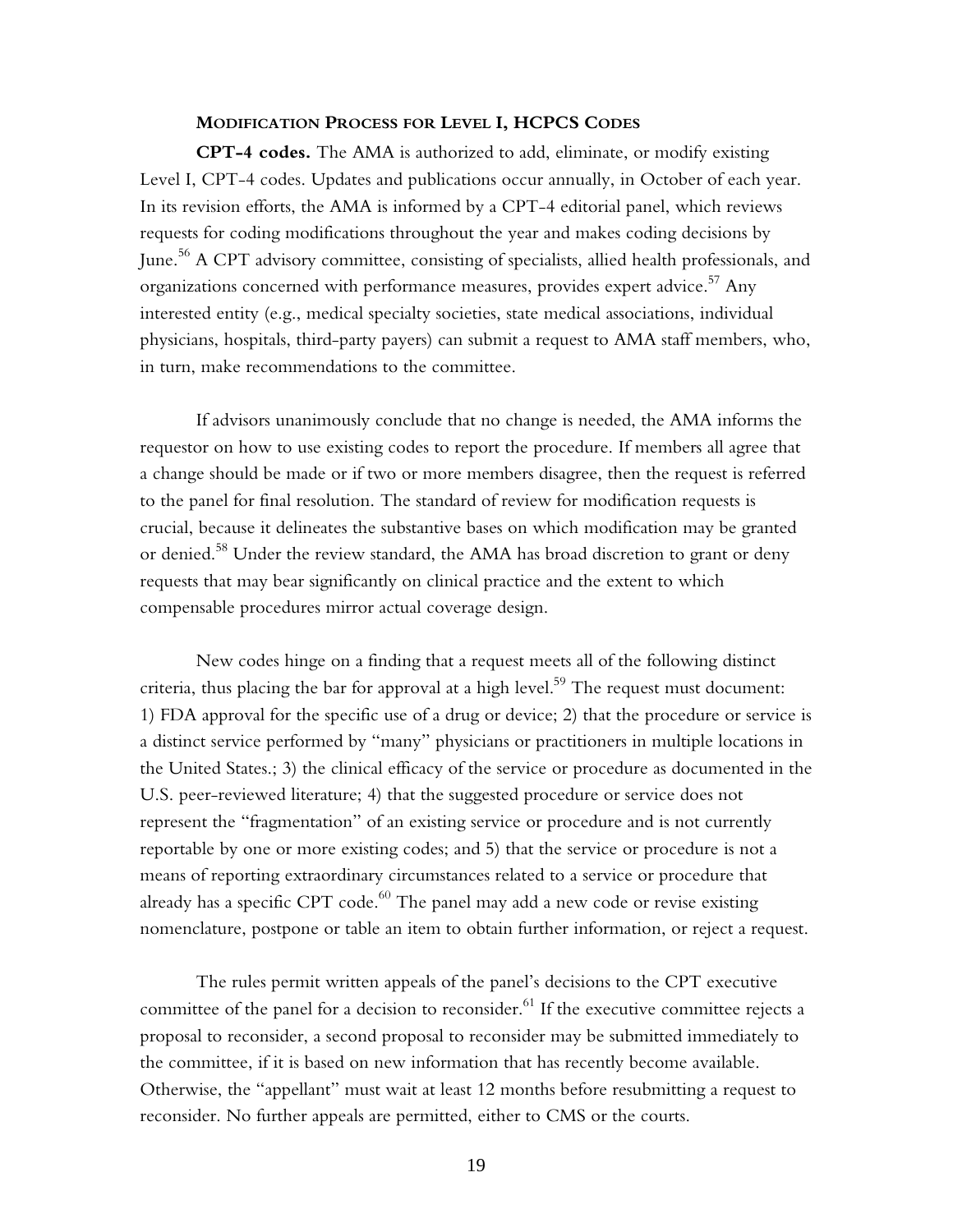#### **CONVERTING LEVEL I, CPT-4 CODES INTO PAYMENTS**

Following the modification of codes, the AMA CPT-4 editorial panel submits the new, approved codes into the Resource Based Relative Value Scale (RBRVS), which is Medicare's physician fee schedule, enacted in 1986 and fully implemented in 1992. There is some dialogue between CMS, AMA, and AAP about how to apply the RBRVS payment system—which was developed for adults—to pediatric services.<sup>62</sup> This translation of a new code into the RBRVS allows for the recognized procedure to be given a dollar value. Like the coding system, the RBRVS system is updated annually.  $^{63}$ 

#### **MODIFICATION PROCESS FOR LEVEL II, HCPCS CODES**

**Permanent national codes.** The HCPCS national panel, composed of representatives from AHIP, BCBSA, and CMS, is authorized to add, eliminate, or modify existing Level II codes, an annual process with results published in January. As with Level I CPT-4 codes, the process follows a number of steps but is conducted directly under CMS authority. A HCPCS workgroup reviews modification requests annually and submits recommendations on behalf of CMS to the HCPCS national panel.<sup>64</sup> The standard of review allows for the addition of codes if three criteria are met: 1) the product or item has received FDA approval to be marketed in the U.S.; 2) the product has been on the market for a minimum of six months; and 3) the product represents 3 percent or more of the outpatient use for that type of product in the national market.<sup>65</sup> The workgroup can recommend the addition of a permanent or temporary code to cover an additional procedure for changes representing large volume, the use of an existing code, the use of an existing "miscellaneous" code to cover an additional procedure for changes representing small volume, or the elimination of an obsolete code. The panel's recommendations to add, modify, or eliminate must be unanimous and the decision cannot be appealed.

**Dental codes.** The ADA holds the rights to add, eliminate, or modify existing codes, a process that is conducted biannually.<sup>66</sup> The ADA's code revision committee reviews requests for coding modifications periodically, and requests can be made in accordance with ADA guidelines.<sup>67</sup>

**Temporary national codes.** The HCPCS workgroup, AHIP, and BCBSA are authorized to add temporary national codes or eliminate or modify existing codes, and each has its own review process.<sup>68</sup> Updates take place every quarter and new temporary codes typically take four to six months to be fully implemented.<sup>69</sup>

In sum, the process for updating codes is multilayered, allocated to national organizations that operate under broad grants of authority, and non-reviewable in the courts. (Similarly, a health plan beneficiary may challenge the denial of a covered benefit.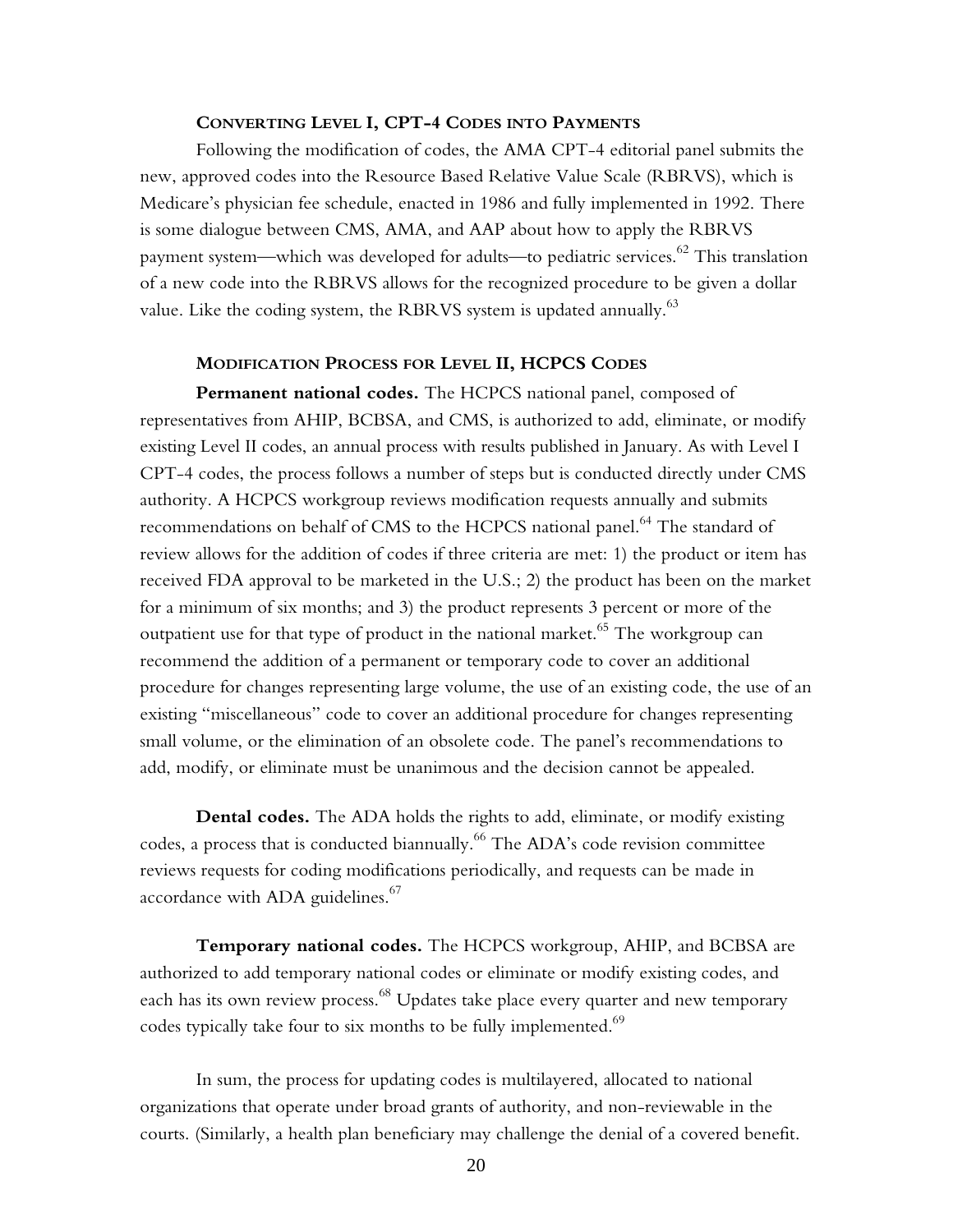But in terms of challenges to the fact of coverage or lack of coverage, courts eschew interference.) As long as the process follows basic principles of procedural fairness, final decisions are allowed to take effect. For this reason, requests to customize coding procedures to take into account the unique aspects of a particular benefit plan's coverage design may not receive full consideration. The process does not necessarily take into account the extent to which coding patterns affect the fundamentals of a particular insurer's coverage design. This "below the radar" system for translating coverage into actual medical practice is a vital and yet unseen aspect of health policy.

#### **Elimination Process for Local Codes**

HIPAA simplification means that the Level I CPT-4 coding system is the official language used by pediatric professionals to claim payment for covered services. HIPAA required state Medicaid and SCHIP agencies, as part of simplification, to review their existing code sets and use a process known as "cross-walking" in order to determine whether a local code was similar to an existing Level I or Level II code, multiple Level I or Level II codes, or a portion thereof. The outcome of this process was the elimination of local codes and their replacement with an existing Level I CPT-4 or Level II code or multiple codes, where appropriate. Local codes deemed unnecessary because they were no longer used were not replaced at all. Similarly, local codes with no comparable, existing Level I or II codes were to be eliminated, at least temporarily, until a process known as "gap filling" is initiated.

#### **The Net Effect of Standardization**

Despite the HIPAA move toward standardization, there continues to be great variation in the range of codes that insurers recognize. Few, if any, recognize the complete set of CPT-4 codes.<sup>70</sup> In fact, this variation among insurers is a hallmark of Medicaid and SCHIP programs, as will be examined in a forthcoming study of interstate variation in Medicaid and SCHIP procedure payment policies. $1/1$ 

#### **MEDICAID CHANGES FOLLOWING HIPAA IMPLEMENTATION**

While HIPAA is intended to standardize payment for health services, individual insurers retain considerable discretion in adopting specific codes that define their coverage. Following HIPAA implementation, insurers have three choices. First, they can maintain the same level of coverage by "cross-walking" their local codes to existing CPT-4 and/or Level II codes deemed equivalent. Second, they can reduce their level of coverage either by eliminating their local codes and not replacing them with national codes or recognizing less extensive coverage through existing CPT-4 or Level II codes. Third, they can expand their level of coverage by recognizing CPT-4 or Level II codes they did not recognize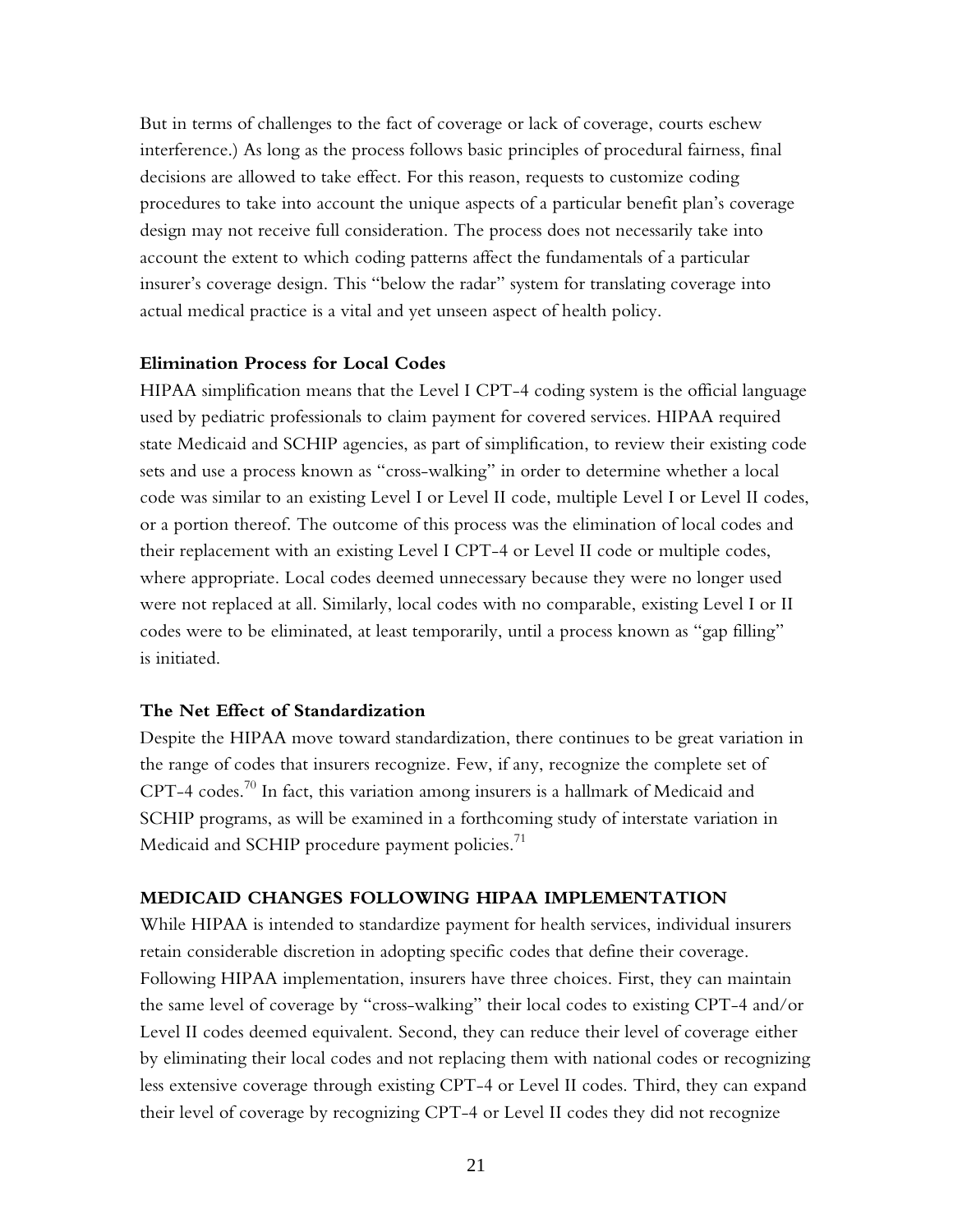before (e.g., CPT-4 codes 96110-111, developmental testing) or codes they recognized before but for different purposes (e.g., CPT-4 code 99420, health risk assessment for mental health and substance abuse services, expanded to include screening for perinatal maternal depression performed during post-partum and well-child visits).

This section presents our findings regarding the types of changes undertaken by state Medicaid and SCHIP agencies following the implementation of the HIPAA administrative simplification requirements.

#### **Methodology**

We undertook a point-in-time descriptive study, relying on publicly available documents that were readily accessible online. State Medicaid agencies either have sections of their Web sites devoted to HIPAA and implementation issues or have HIPAA information included with other information for providers. The 35 separately administered SCHIP agencies either link to HIPAA information on Medicaid or managed care contractors' sites or do not provide any specific information.

Because HIPAA documents were generally more available from state Medicaid agencies than SCHIP agencies, our analysis focuses on changes in the Medicaid program.<sup>72</sup> We also reviewed the Medicaid fee-for-service provider manuals for EPSDT services to identify language that would explain the payment coding changes to participating physicians. We did this to verify the information provided in HIPAA documents online or in lieu of these documents to gather information about states that had not posted HIPAA information online.

We gathered information about changes in coding made to comply with HIPAA, particularly those related to the provision of EPSDT and other child development services. The results are summarized below and represent information as of December 2004. We provide specific examples to illustrate the types of changes in payment policy that appear to disproportionately affect child development services. More research is needed to determine the actual impact of these changes on the provision of these services.

#### **Findings**

For 24 states, we could not locate explicit HIPAA-related documentation to explain changes in Medicaid coding policies. These 24 states may have transmitted written instructions to providers through means other than Web postings, or may still be in the process of becoming HIPAA-compliant.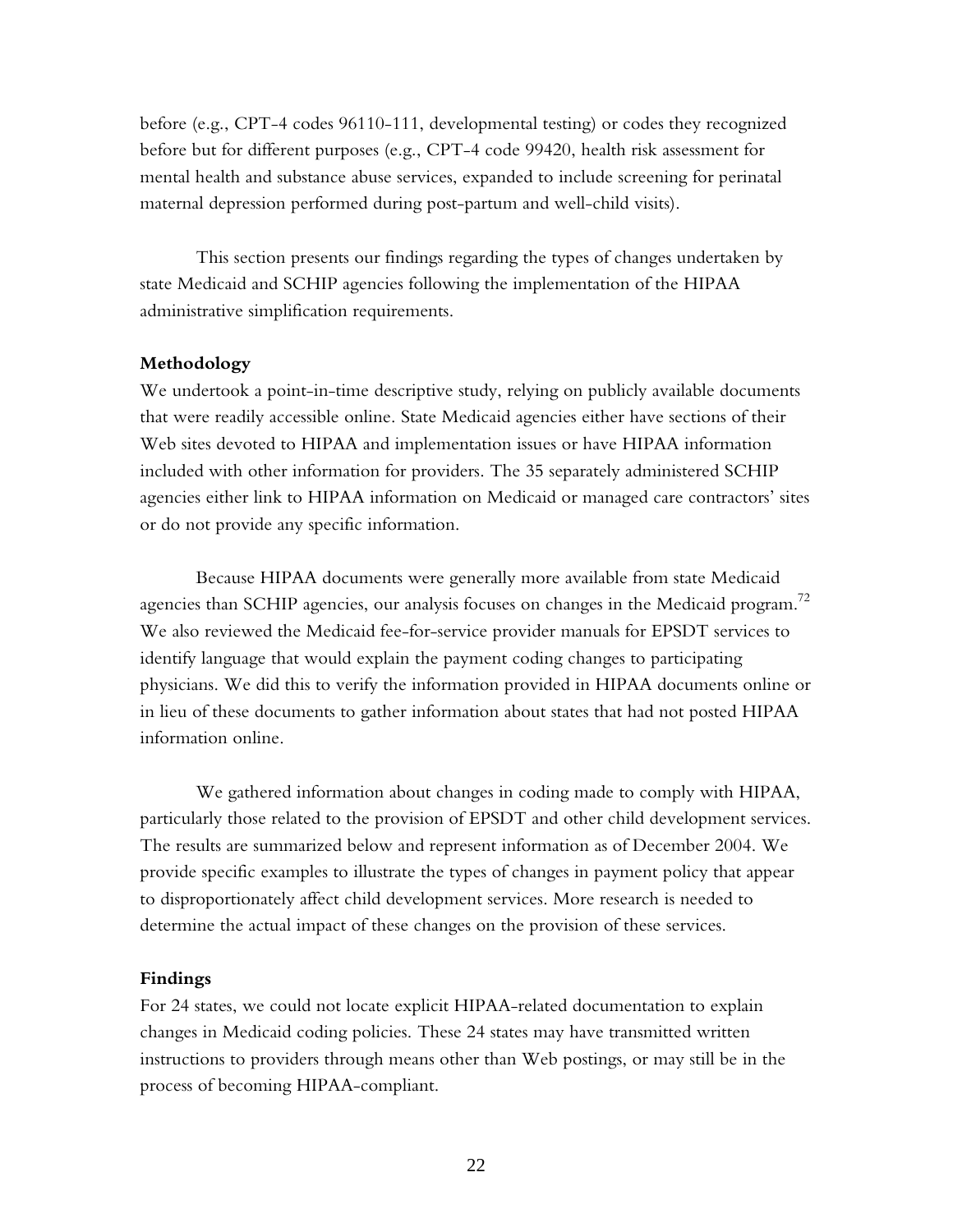Twenty-six states posted information about HIPAA-related coding changes on their Web sites. The information generally included tables of codes showing how the agency had "cross-walked" local codes to existing, federally recognized codes, where available. Some states explicitly stated how HIPAA would affect providers. For example, North Dakota documents say that the state "cannot accept electronic claims that contain local codes, as they are not HIPAA compliant."<sup>73</sup> The documents also "strongly encourage all providers to use electronic transactions to increase efficiency in the exchange of health care information and timely processing and payment of claims."74 They indicate that providers who use paper claims can still use local codes and modifiers, but changes in submission requirements affect these providers in the same manner as they affect providers who submit electronic claims.<sup>75</sup>

The 26 states made one or more of the following changes to their coding system following the implementation of HIPAA: 1) they eliminated their local codes and did not replace them; 2) they eliminated local codes and replaced them with a smaller number of existing CPT codes, and in some cases required the use of a modifier in addition to the CPT code; 3) they eliminated local codes and replaced them with an equivalent number of existing CPT codes; 4) they eliminated local codes and replaced them with a higher number of existing CPT codes; and/or 5) they did not have local codes in the first place but started recognizing an existing CPT code or added certain services to existing CPT codes. Because it is difficult to tease out the number of states that made each type of change based on the information collected, we have aggregated all categories of change.

Because the documents collected were not always comprehensive, we could not determine which categories of services were most affected by the coding changes. The examples below illustrate state-specific changes; they do not represent all the changes made by particular states or the most frequent changes across all states. In addition, some states are overrepresented because their written communications were more explicit or complete. Despite these limitations, the examples illustrate the variation among states in the payment coding changes made to specific preventive and developmental services.

## **EXAMPLES OF REDUCTION OR POTENTIAL REDUCTION IN COVERAGE** *Eliminated Codes, No Replacement*

Utah, New Jersey, Kansas, and Delaware, like many other states, eliminated a number of local codes and did not replace them at all, in effect discontinuing the provision of services previously reimbursed under these codes.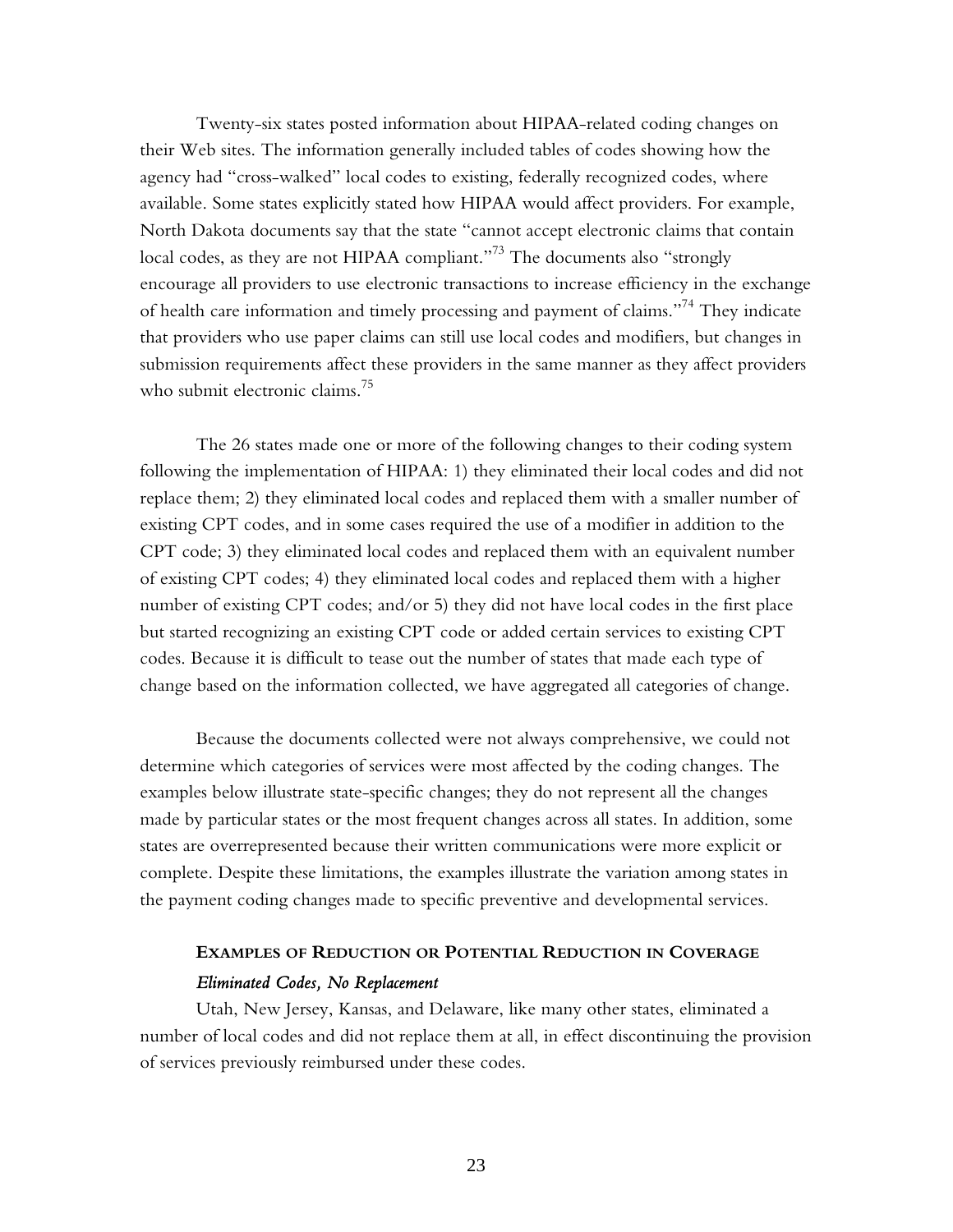**Utah** eliminated hundreds of local codes, replacing 75 percent of those with equivalent HCPCS codes and eliminating the remainder. Several of those eliminated were child-specific, particularly in the case of physical therapy, durable medical equipment, and targeted case management. For example, monthly physical therapy maintenance provided to children enrolled in Child Health Evaluation and Care (Utah's name for EPSDT) is no longer reimbursable. Similarly, the state eliminated "special manual wheelchairs" sold by a manufacturer specializing in pediatric wheelchairs, "pediatric reachers" designed for children with limited reach or strength to pick up objects, and inpatient and outpatient targeted case management for children with special health needs furnished in 15-minute increments by the agency for Community and Family Health Services. Other eliminated codes affected services such as hourly and daily respite care and portable oxygen refills for non-medical activities—services used by children with special needs.

In **New Jersey,** the Medicaid agency notified providers of services under the home- and community-based service community care waiver that they could no longer use seven of 10 local codes for the developmentally disabled and five of 13 local codes for persons with acquired traumatic brain injuries. Similarly, the state dropped about a quarter of local codes used by all physicians, nurse midwives, certified nurse practitioners, clinical nurse specialists, and independent clinics; about a third of local codes used by EPSDT providers; and all local codes used by providers of mental health services. Codes that were retained were converted to HIPAA-compliant codes.

**Kansas** dropped a few local codes used by providers to obtain reimbursement for behavioral management services for seriously emotionally disturbed children.

The **Delaware** Medicaid program discontinued a number of services, including EPSDT mental health counseling services consisting of family training and counseling offered through the state's Part H/Early Intervention Program and intermittent nursing services consisting of two visits per day.

#### *Eliminated Codes, Replacement with Smaller Number of Existing Codes*

Illinois, Iowa, and West Virginia eliminated local codes and replaced them with a smaller number of existing codes without adding modifiers that would allow distinctions between the type of provider furnishing the service or the specific service provided. Nebraska used a similar "narrowing" process by substituting one national code modifier for a number of local code modifiers. This practice may make it more difficult for agencies to determine which services and procedures were actually furnished and monitor the quality of care received by children. It may also eliminate a previous financial incentive for physicians to perform the service in the first place.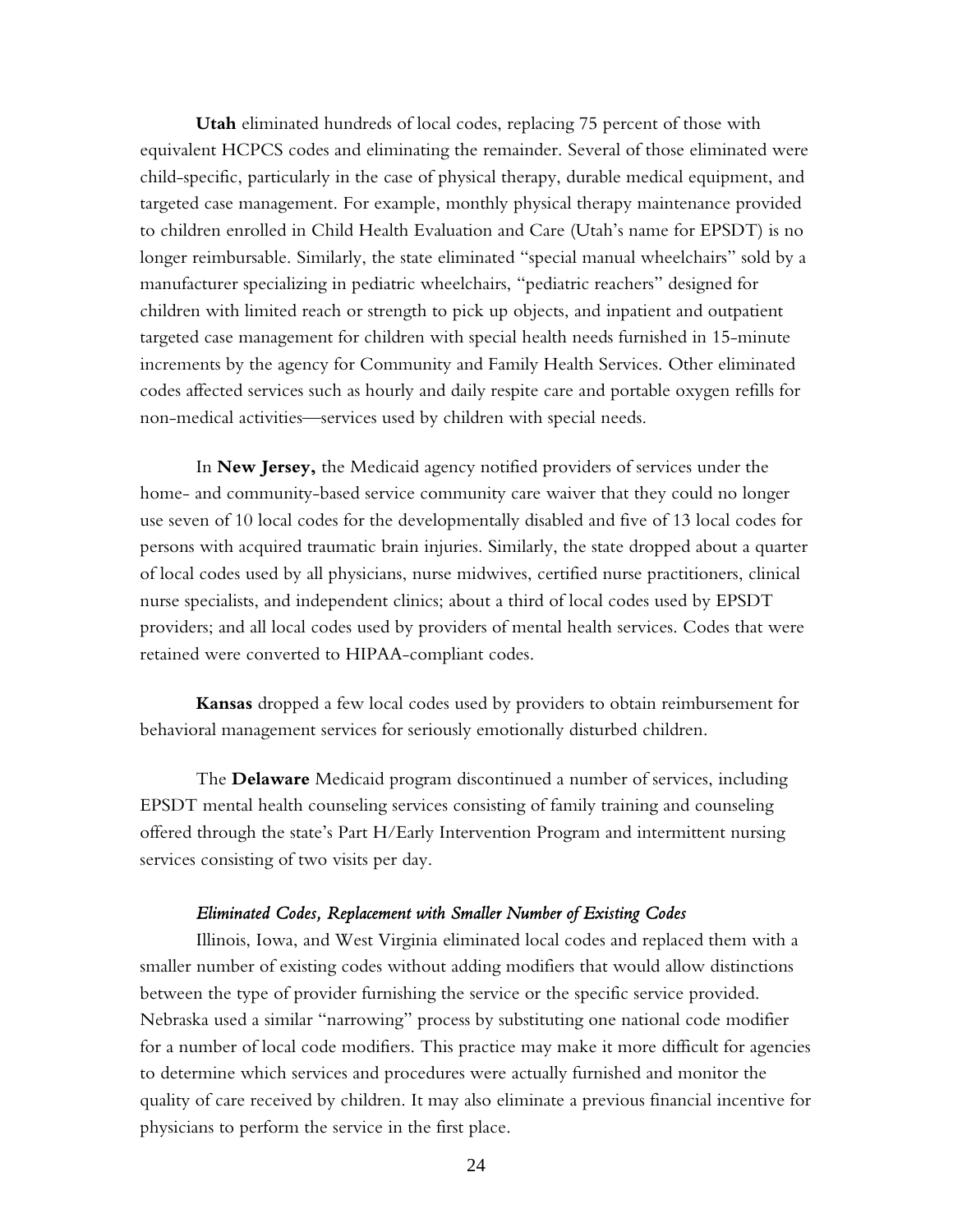The **Illinois** Medicaid program covers developmental assessments performed as part of an EPSDT visit. Prior to HIPAA, the state used individual local codes for each screening tool the program recognized as a valid instrument. Following HIPAA, the state consolidated these individual codes into a smaller number of federally recognized codes. For example, the five local codes (W7114 through W7118) used to bill separately for the McCarthy Screening Test, Early Screening Inventory, Developmental Profile II, Minneapolis Preschool Screening Instrument, and Vineland Social Maturity Scale are now billable under CPT-4 codes 96110 (Early Screening Inventory, Developmental Profile II, Minneapolis Preschool Screening Instrument) and 96111 (McCarthy Screening Test and Vineland Social Maturity Scale). Similarly, the 12 additional local codes recognized for a number of other tools (e.g., Denver II, Bayley Scales of Infant Development) are now covered under CPT-4 codes 96110-96111. The state also covers health risk assessments performed as part of an EPSDT visit. Prior to HIPAA, the Medicaid agency permitted providers to use four local codes (W7360-W7363) to bill separately for 1) a risk assessment and referral to mental health assessment/services, 2) a risk assessment for mental health services with no referral needed, 3) a risk assessment and referral to substance abuse assessment/treatment, and 4) a risk assessment for substance abuse and no referral needed. Today, all of these assessments are billed under CPT-4 code 99420.

In **Iowa,** the Medicaid program replaced the local codes used for group or family therapy provided by solo psychologists, social workers, or psychiatric nurses; therapy provided by a combination of professionals; or therapy provided by a professional working in collaboration with a psychiatrist with one CPT-4 code (90853, group psychotherapy other than of a multiple-family group). The state does not require these different providers or teams of providers to add modifiers to the code to specify their disciplines, as the local codes had.

The **West Virginia** Medicaid program previously maintained separate codes for dental and vision screening. Following conversion to HIPAA-compliant codes, the state no longer allows providers to bill for each service in addition to the CPT-4 codes used for comprehensive well-child examinations. This means that providers are expected to accept reimbursement of CPT-4 codes 99381-385 and 99391-395 as reimbursement in full without supplemental payment for the dental and vision services provided during the visit.

**Nebraska** collapsed 15 local modifiers into a single, nationally recognized modifier, "EP." The various local modifiers had enabled the state to distinguish between EPSDT referral types, such as follow-up by another physician, screening physician and dentist, screening physician and ear specialist or audiologist, and screening physician and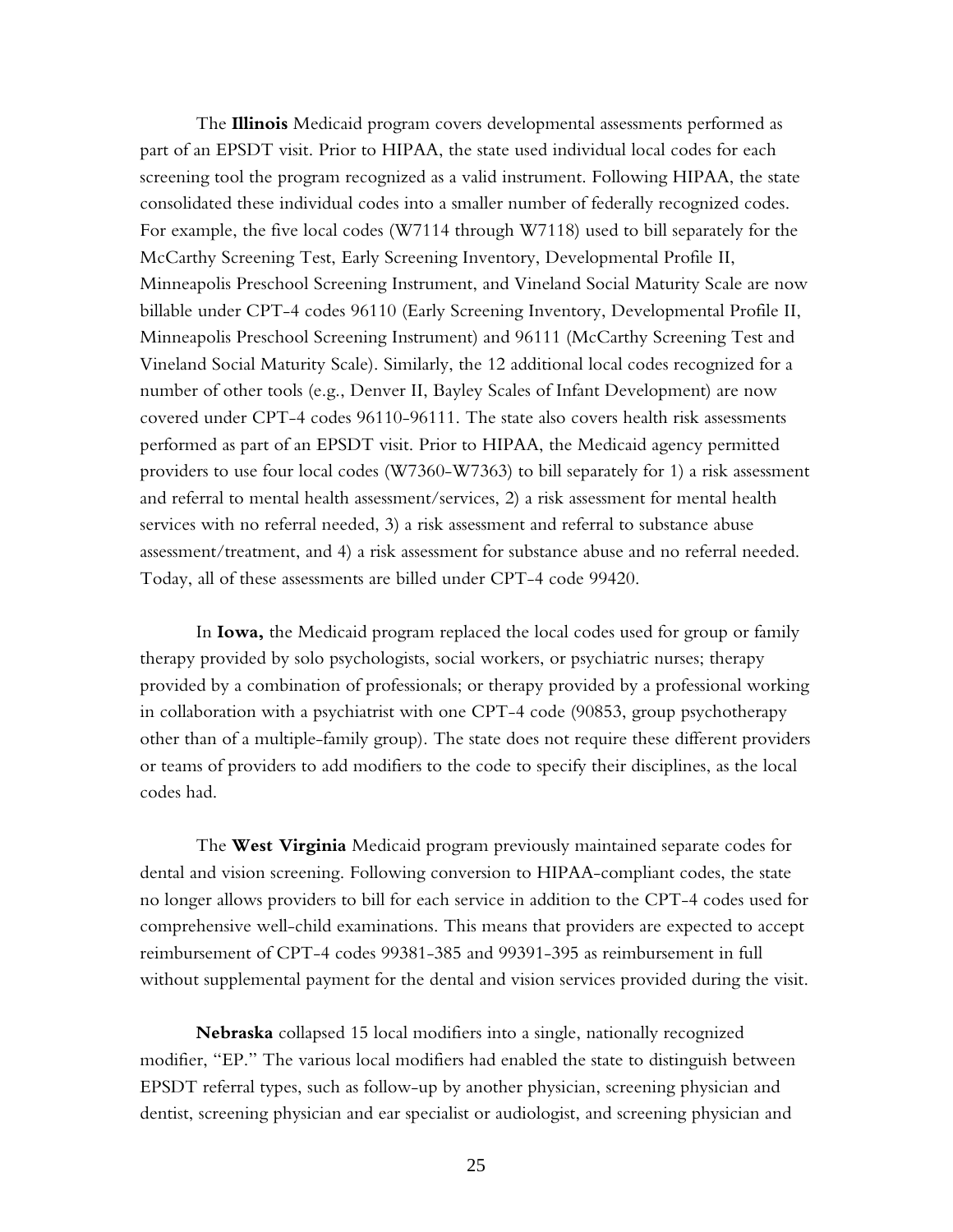eye specialist. The new modifier only permits the state to distinguish broadly between services provided as follow-up to an EPSDT visit or those provided as follow-up to another type of visit.

## **EXAMPLES OF MAINTENANCE OF SIMILAR LEVELS OF COVERAGE** *Eliminated Codes, Replacement with Equivalent Number of Existing Codes*

Kansas and Illinois replaced their local codes with an equivalent number of existing codes. Iowa, Minnesota, and Missouri essentially maintained the same level of coverage by attaching distinct modifiers to a smaller number of CPT-4 codes.

Changes in the **Kansas** Medicaid program focused on services provided by local education agencies, children and family services, early childhood intervention programs, and behavioral management. For example, all of the local codes used by local education agencies were converted to HCPCS temporary codes. Local codes used for behavioral management, specifically one hour of attendant care and one hour of in-home family treatment, were replaced with the HCPCS temporary code for 15 minutes of personal care services and modifier HA (denotes "child/adolescent program") and CPT-4 code 90847 ("family psychotherapy, conjoint psychotherapy, with patient present"), respectively. It is not clear how many "units" of personal care a provider can bill for but the state may specify an amount ("up to four") that would provide the same intensity of coverage as before. The program also maintained a few local codes to use in conjunction with HCPCS Level II codes.

**Illinois** allows reimbursement of hearing and vision screens performed during an EPSDT visit separately from the well-child visit (CPT-4 codes 99381-385, 99391-395). Before HIPAA, it used local codes (W7020 for hearing; W7087 for vision), which were replaced with CPT-4 codes 92551 (hearing) and 99173 (vision) following HIPAA implementation.

The **Missouri** Medicaid agency combined the two local codes it used to reimburse EPSDT case management with the same national temporary code (T1016) and instructed providers to distinguish between the first visit and follow-up visits by using a modifier for the follow-up visit (TS). The new code is time specific and the state authorizes providers to "bill up to 4 units for the initial month visit and up to 2 units for each subsequent month visit." Similarly, the state collapsed the four distinct local codes for environmental lead assessment into one code (T1029) and now uses three modifiers that enable it to distinguish between the four levels of care, i.e., assessment pertaining to lead, initial assessment, second assessment, and subsequent reassessments.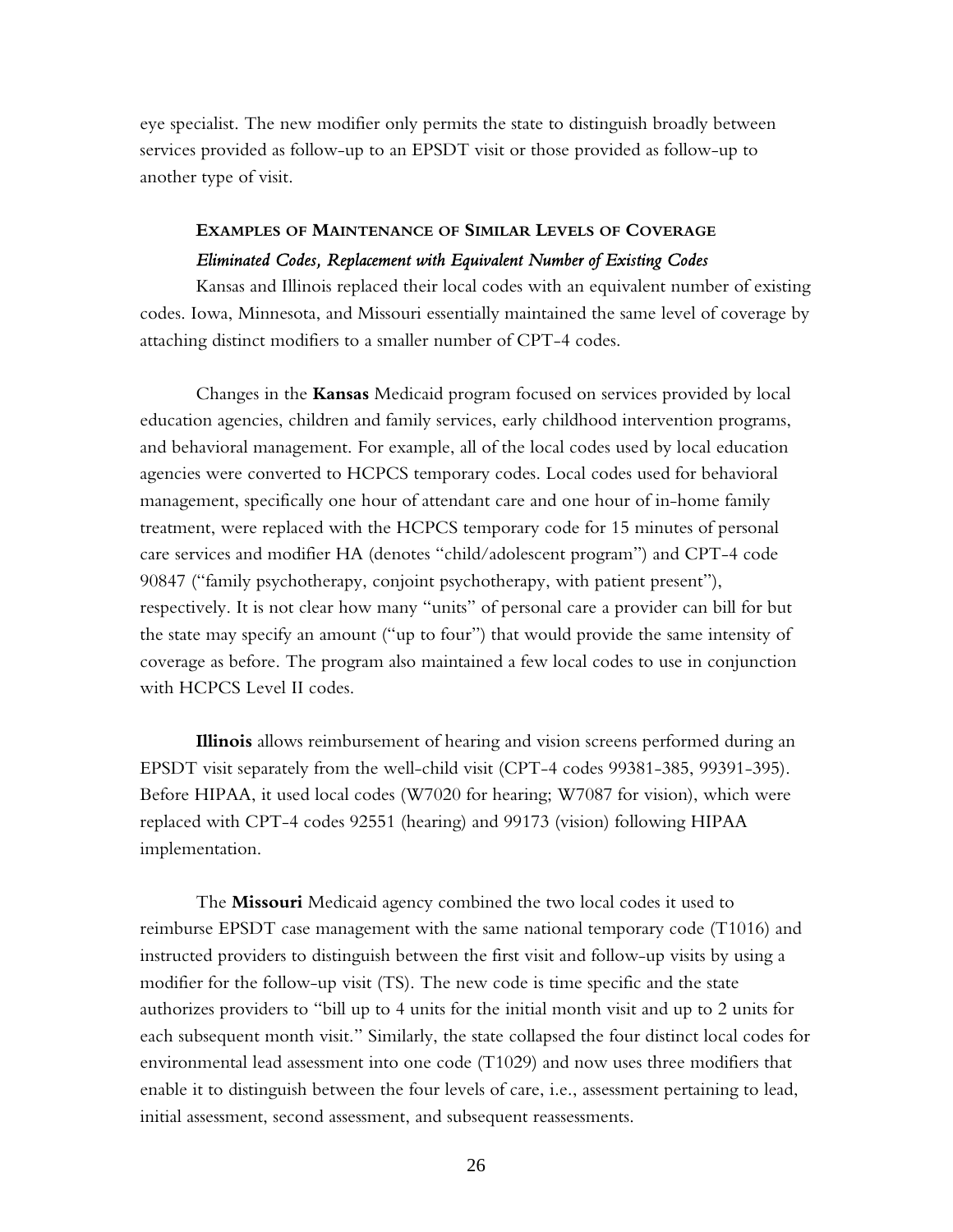**Minnesota** made changes to the billing codes used by schools or school districts to bill for health services included in an Individualized Education Program, an Individualized Family Service Plan, or an Individual Interagency Intervention Plan. Each of the distinct local codes used to recognize daily sessions of physical therapy, occupational therapy, speech/language/hearing therapy, mental health services, nursing services, and personal care assistant/paraprofessional services as well as assistive technology devices and special transportation are now recognized as T1018 (HCPCS temporary code) with distinct modifiers (U1-U8) that identify each of these services.

In **Iowa,** the Medicaid program replaced the local codes used for individual psychotherapy provided by psychologists (W0844), social workers (W0845), and psychiatric nurses (W0846) with one CPT-4 code, 90804. The agency also instructed each professional to use a different modifier to identify his discipline and determine his reimbursement level, which varies by profession. As a result of these changes, a psychologist will use 90804-HP (denotes "doctoral level"), the social worker 90804-HO (denotes "masters degree level"), and the psychiatric nurse 90804-HN (denotes "bachelors degree level") to bill for this specific service.

#### *Deleted Codes, Replacement with Higher Number of Existing Codes*

Delaware, Missouri, and North Dakota are examples of states that expanded the number of codes reimbursed for certain services in order to maintain comparable levels of coverage. In some cases the replacement of local codes with national codes may actually result in broader coverage, though determining the extent of this growth would require further research.

**Delaware** replaced the local EPSDT code for an annual comprehensive mental health treatment evaluation with CPT-4 codes 90801 (psychiatric diagnostic interview examination) and 90802 (interactive psychiatric diagnostic interview examination using play equipment, physical devices, language interpreter, or other mechanisms of communication). It also replaced the local EPSDT code for biweekly, half-hour individual mental health treatment therapy sessions with 10 CPT-4 codes (90804, 90805, 90810, 90811, 90816, 90817, 90823, 90824, 90845, and 90875). Finally, it replaced the local EPSDT code for a biannual speech, language, and hearing screen with eight nationally recognized codes, including CPT-4 92551, 92552, 92553, 92555.

**Missouri** replaced the sole local code it recognized for EPSDT screening services with CPT-4 codes 99381-385 and 99391-395 and two modifiers to differentiate between an unclothed physical examination/history and full or partial medical screenings.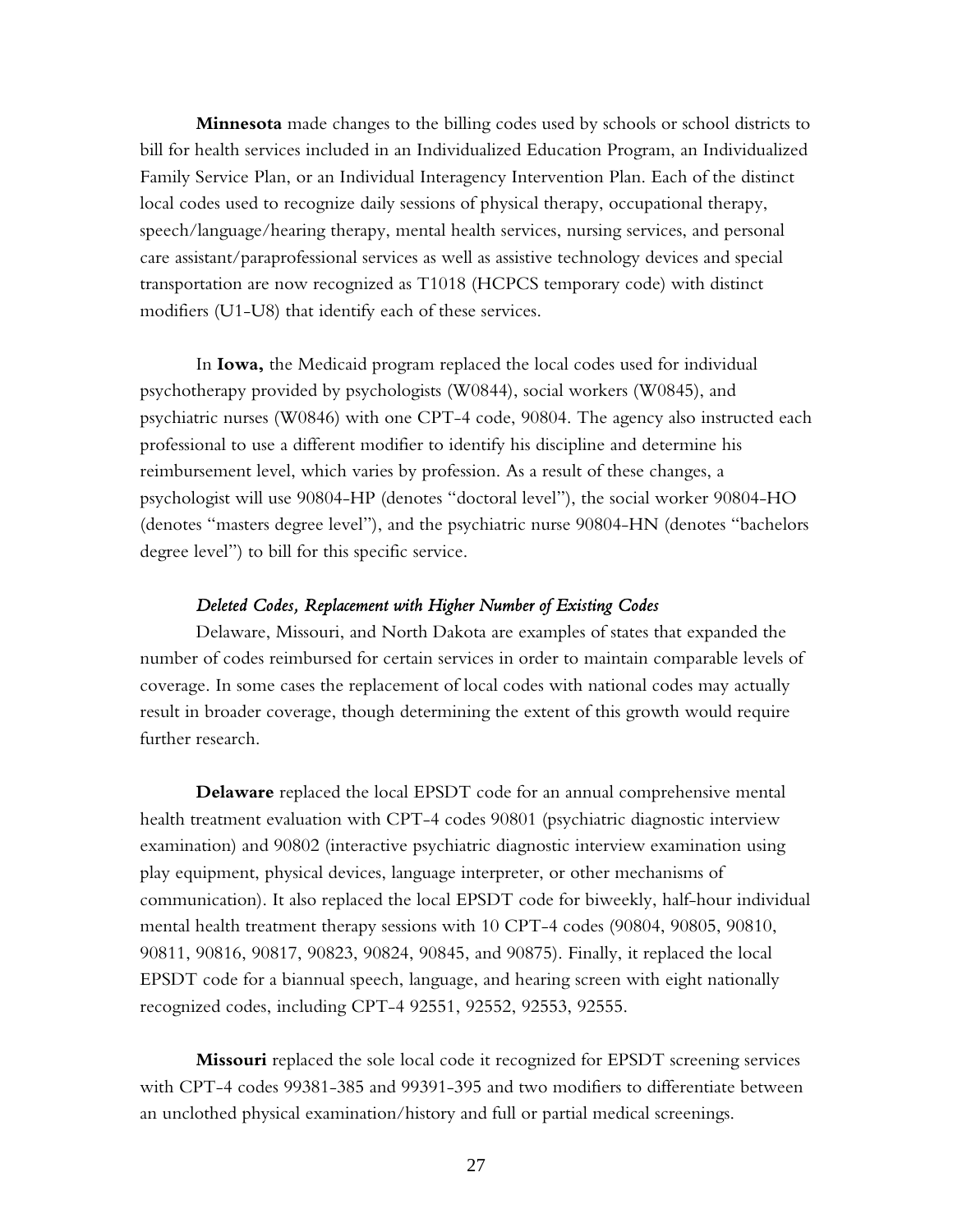For certain audiology services, **North Dakota** eliminated one local code and introduced two or more existing national codes. For example, the local code used for electric acoustic analysis either for one ear or both ears was converted to CPT-4 92594 for monaural and 92595 for binaural electroacoustic evaluation for a hearing aid.

# **EXAMPLES OF EXPANSION IN COVERAGE**

## *Absence of Local Codes and Addition of National Codes*

In a few instances, some states, in becoming HIPAA-compliant, added national codes for services for which they had not previously had local codes.

As mentioned above, **Illinois** covers developmental assessments performed as part of an EPSDT visit. The state also now recognizes 19 tools, such as the Ages and Stages Questionnaire and Parent's Evaluation and Development, for reimbursement under CPT-4 codes 96110-96111, which did not have a local code assigned to them before HIPAA. Recently, the state began to recognize assessment for perinatal depression under CPT-4 code 99420 (health risk assessments performed as part of an EPSDT visit) and requires the use of the modifier HD to distinguish that service from other services provided under the same code.

#### **Summary**

In order to comply with HIPAA, many states made changes to their billing codes. In some cases, states appeared to find true equivalencies between the local codes they employed prior to HIPAA and the national codes they adopted. In other cases, states could not find equivalencies and/or determined that services were no longer needed and thus dropped them altogether. Finally, some states recognized CPT-4 codes they had not recognized before HIPAA or expanded the procedures reimbursable under a CPT-4 code that they had recognized previously.

It is not clear whether the use of additional CPT-4 codes with or without modifiers constitutes a perfect translation of the breadth of coverage recognized prior to HIPAA. Some of the CPT-4 codes are limited to certain time periods or differ in other ways from the local codes prescribed (as in Kansas). In addition, the modifiers may have different meanings for different codes and provider types. They may not capture some of the subtleties in services provided in the same way local codes could (as in Nebraska).

Across states, changes made to local codes often target services provided in venues other than physicians' offices. These include family support services and services to enhance access to care provided by county and local agencies. Mental health services, early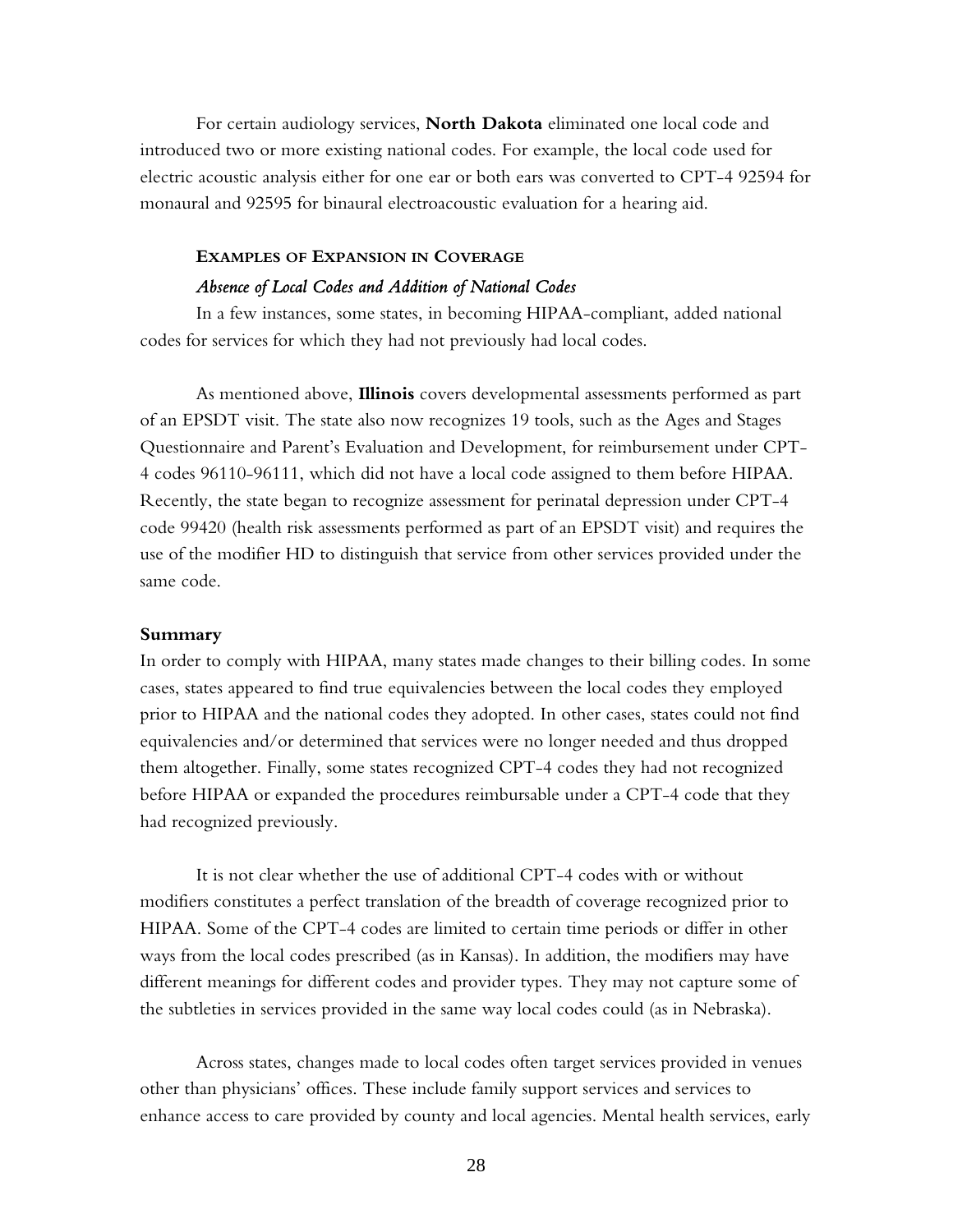intervention, physical and speech therapy, home care, case management, and transportation seem particularly affected.

#### **DISCUSSION**

HIPAA has had a major impact on the standards and procedures used to translate the coverage design of health insurance into the actual terms of payment within each class of benefits. The implementation of HIPAA presents both opportunities and challenges for purchasers of early childhood preventive and developmental services, particularly for Medicaid, which offers comprehensive child development coverage.

HIPAA has the potential to simplify coding and payment and thus ease the administrative burdens on health plans and providers. It may also improve understanding of population patterns in the buying and selling of health care. At the same time, HIPAA standardization presents challenges for health plans, particularly Medicaid plans, that employ coverage aimed at promoting child health but that rely on services not typically included in commercial coverage. For low-income children who depend on Medicaid and SCHIP, standardization has the potential to foster or impede high-quality care.

The HIPAA standardization process is complex, involving extensive translational steps and an intricate system for revisiting and refining the codes. These translational and review activities vest broad discretion in the entities charged with their conduct, including the federal government, large insurers, and professional societies for medicine and dentistry. No specific authority is vested in an entity with expertise in developmental pediatrics. Given the modest cost of child development services and the fact that their coverage is largely confined to Medicaid, there is strong potential for these critical services to be overlooked in the drive to standardize. Although states have some ability to customize national coding to compensate for omissions and ensure that pediatric coverage meets local needs, this analysis suggests that only a portion appear to have undertaken this complex task.

In navigating the standardization process, there is opportunity for states to learn from each other. State Medicaid agencies that have made progress in implementing standard codes and modifying them to support coverage of child development services could share their experiences with other states. Pediatric providers will have to adapt the national coding system to account for the particulars of pediatric practice. In cases where states do not recognize certain national codes, providers can approach the entities responsible for modification of codes and "make the case" for their value in promoting child health. Key to this process are professional consensus on what constitutes preventive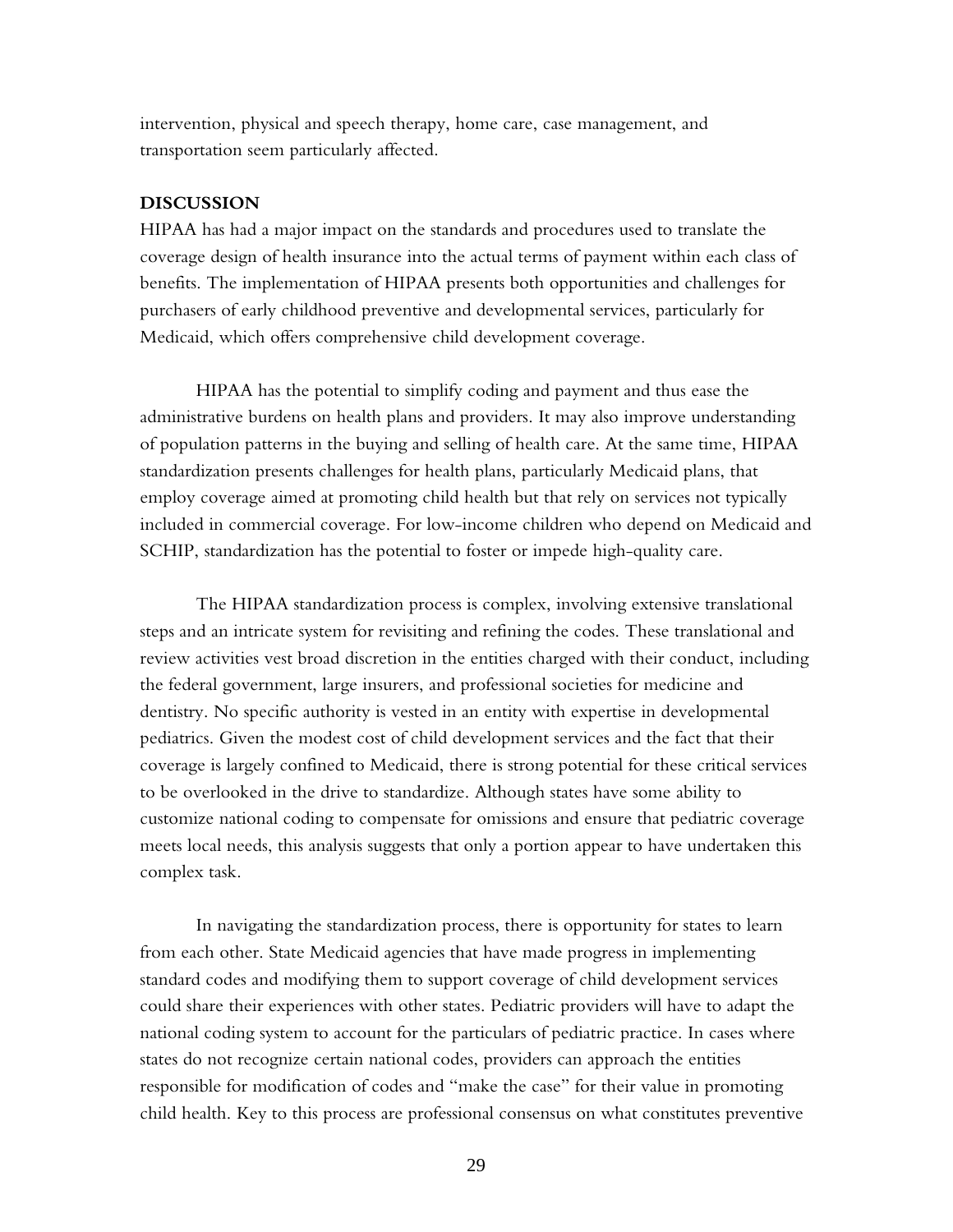and developmental services and the development of HIPAA-compliant billable codes to translate this standard of care into billable services. In addition, systematic documentation of the relationship between coverage design, reimbursement rules, actual payment levels, and the quality of pediatric care is essential in supporting these efforts.

This analysis suggests that more research is needed to understand the full impact of states' efforts to customize national standards. In some cases, local codes were eliminated entirely. In others, states replaced disaggregated local codes with aggregations of codes. In a few cases, states actually augmented their codes in order to promote certain services related to child development.

Over the past decade, research on brain development and early childhood experience has underscored the importance of preventive and developmental care. The Medicaid and SCHIP programs include coverage for preventive and developmental care that are not available in the commercial market. In Medicaid, these interventions are required for most enrolled children, while in SCHIP programs, equally broad interventions qualify for federal financing.

As critical as developmental services are, they are of modest cost. But their financing depends on how the unique aspects of Medicaid and SCHIP benefit designs are translated into provider payment policy. This analysis suggests that even as obscure a discipline as insurance coding can have a considerable impact on the provision of child development services. Continued research is needed to gauge the effect of HIPAA's requirement that payers eliminate local codes or substitute "equivalent" codes from standard code sets. In particular, it will be important to track whether the standardized code set is sufficiently attuned to the nuances of child development services to offer a comprehensive treatment and payment pathway.

A recent Commonwealth Fund study found that publicly covered children were more likely to receive recommended preventive health care visits than their privately insured or uninsured counterparts.<sup>76</sup> However, a sizable portion of publicly covered children—25 percent—did not. The study also found that the actual content of physician visits for preventive care differed among various practices/states and certain patient characteristics (e.g., poverty, race/ethnicity).

Payment codes need to be explicitly linked to preventive and developmental services in order to ensure access to and quality of pediatric care.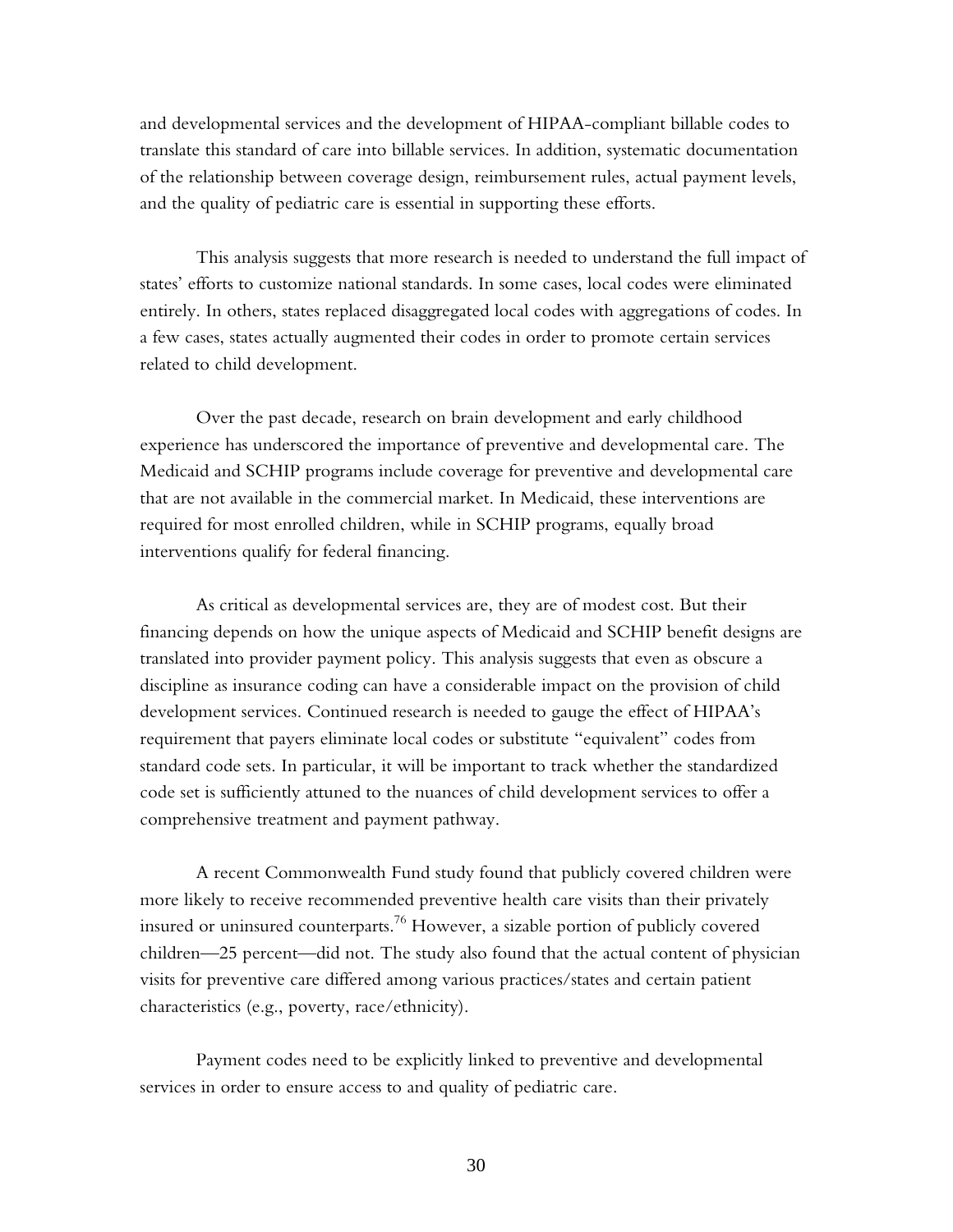#### **NOTES**

1 Pub. L. No. 104-191, Subtitle F—Administrative Simplification; 42 U.S.C. § 201 et seq*.*

 $^2$  American Academy of Pediatrics, "Issues in the Application of the Resource-Based Relative Value Scale System to Pediatrics: A Subject Review," *Pediatrics* 102 (October 1998): 996–98; P. White, "Access to Health Care: Health Insurance Considerations for Young Adults with Special Health Care Needs/Disabilities," *Pediatrics* 110 (December 2002): 1328–35. Examples of nonprocedural services include: prolonged physician service without patient contact, team conferences, telephone calls, care plan oversight services, or preventive services with individual or group counseling.

3 National Research Council and Institute of Medicine, *From Neurons to Neighborhoods: The Science of Early Child Development* (Washington, D.C.: National Academies Press, 2000); Institute of Medicine, *Children's Health, The Nation's Wealth: Assessing and Improving Child Health* (Washington, D.C.: National Academies Press, 2004).

4 NRC and IOM, *Neurons*; IOM, *Children's Health*; American Academy of Pediatrics, "Scope of Health Care Benefits for Newborns, Infants, Children, Adolescents, and Young Adults Through Age 21 Years," *Pediatrics* 100 (December 1997): 1040–41; N. Halfon et al., *[Building a](http://www.cmwf.org/publications/publications_show.htm?doc_id=221307)  [Bridge from Birth to School: Improving Developmental and Behavioral Health Services for Young Children](http://www.cmwf.org/publications/publications_show.htm?doc_id=221307)* (New York: The Commonwealth Fund, 2003); S. Rosenbaum et al., *[Room to Grow: Promoting](http://www.cmwf.org/publications/publications_show.htm?doc_id=221346)  [Child Development Through Medicaid and CHIP](http://www.cmwf.org/publications/publications_show.htm?doc_id=221346)* (New York: The Commonwealth Fund, 2001); K. VanLandeghem, D. Curtis, and M. K. Abrams, *[Reasons and Strategies for Strengthening Childhood](http://www.cmwf.org/publications/publications_show.htm?doc_id=221338)  [Development Services in the Health Care System](http://www.cmwf.org/publications/publications_show.htm?doc_id=221338)* (New York: The Commonwealth Fund, 2002).

5 Halfon et al., *Building a Bridge*; M. Regalado and N. Halfon, "Primary Care Services Promoting Optimal Child Development from Birth to 3 Years: Review of the Literature," *Archives of Pediatrics & Adolescent Medicine* 155 (December 2001): 1311–22; M. Regalado and N. Halfon, *[Primary Care Services: Promoting Optimal Child Development from Birth to Three Years](http://www.cmwf.org/publications/publications_show.htm?doc_id=221268)* (New York: The Commonwealth Fund, 2002).

<sup>6</sup> [See Appendix](#page-44-0) for more details.

 $^7$  J. Hadley, "Sicker and Poorer—The Consequences of Being Uninsured: A Review of the Research on the Relationship Between Health Insurance, Medical Care Use, Health, Work, and Income," *Medical Care Research and Review* 60 (June 2003): 3S–75S; Kaiser Family Foundation/ Kaiser Commission on Medicaid and the Uninsured, *Children's Health—Why Health Insurance Matters* (Menlo Park, Calif.: Henry J. Kaiser Family Foundation, 2002),

[http://www.kff.org/uninsured/4055-index.cfm;](http://www.kff.org/uninsured/4055-index.cfm) B. Starfield, "Social, Economic, and Medical Care Determinants of Children's Health," in *Health Care for Children—What's Right? What's Wrong? What's Next,* ed. R. Stein (New York: United Hospital Fund, 1997), 39–52.

8 S. Leatherman and D. McCarthy, *[Quality of Health Care for Children and Adolescents:](http://www.cmwf.org/publications/publications_show.htm?doc_id=225395) [A Chartbook](http://www.cmwf.org/publications/publications_show.htm?doc_id=225395)* (New York: The Commonwealth Fund, 2004).

9 L. Ku and S. Nimalendran, *Improving Children's Health: A Chartbook About the Roles of Medicaid and SCHIP* (Washington, D.C.: Center on Budget and Policy Priorities, 2004).

 $10$  Ibid.

 $11$  S. M. Yu et al., "Factors That Influence Receipt of Recommended Preventive Pediatric Health and Dental Care," *Pediatrics* 110 (December 2002): e73, in Leatherman and McCarthy, *Quality Chartbook.*

 $12$  G. M. Kenney, J. M. Haley, and A. Tebay, "Children's Insurance Coverage and Service Use Improve," in *Snap Shots of America's Families III* (Washington, D.C.: The Urban Institute, 2003).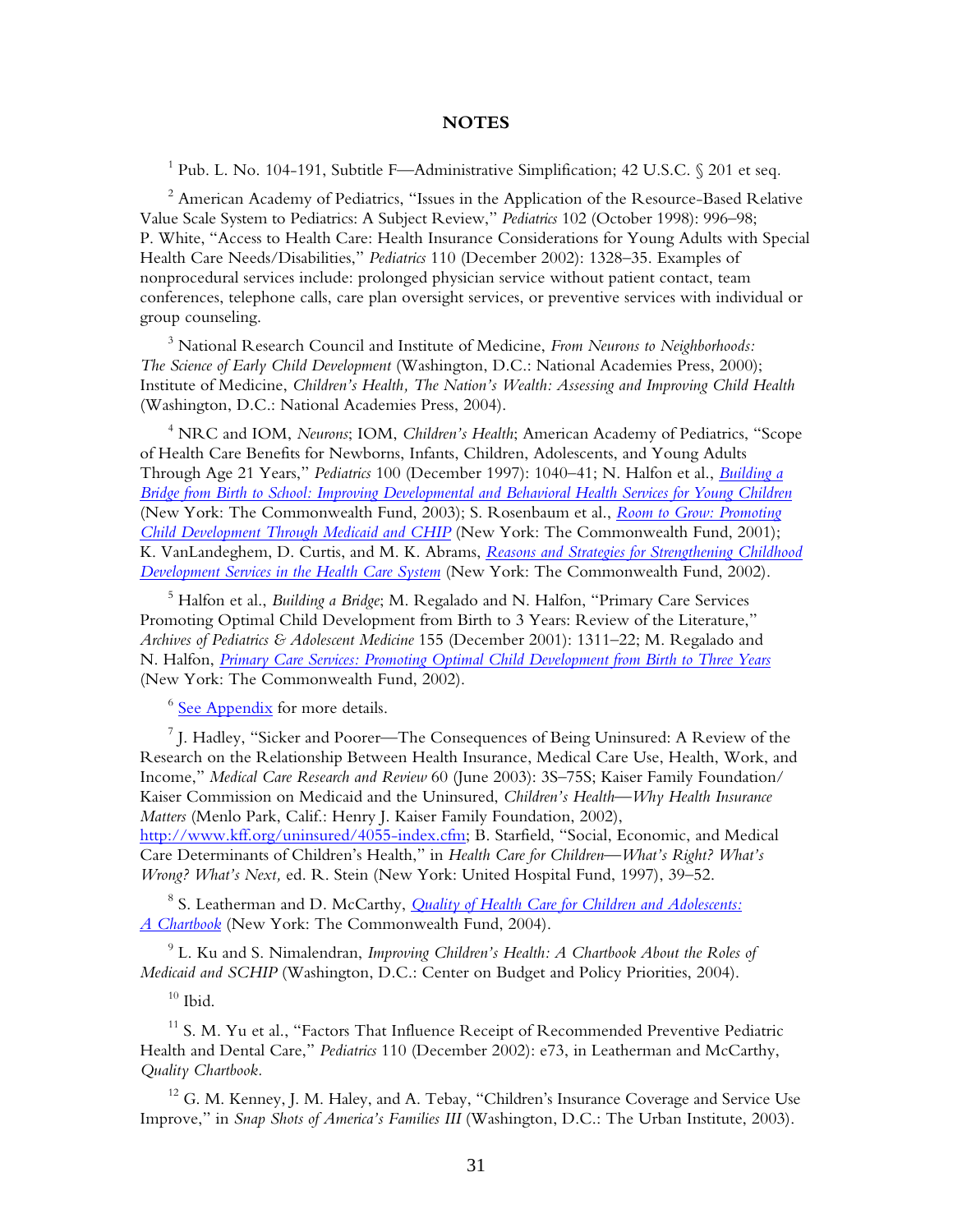<sup>13</sup> Medicaid pays, on average, 63 percent of the Medicare physician fees, which are below what commercial insurers customarily pay providers (White, "Access to Health Care").

<sup>14</sup> J. W. Thompson et al., "Quality of Care for Children in Commercial and Medicaid [Managed Care,](http://www.cmwf.org/publications/publications_show.htm?doc_id=221477)" *Journal of the American Medical Association* 290 (September 17, 2003): 1486–93.

<sup>15</sup> Both 1999 HEDIS data and 2000 household survey data (National Immunization Survey and National Survey of Early Childhood Health) found disparities between privately insured and publicly insured children (Thompson et al., "Quality of Care"; J. M. Santoli et al., "Insurance Status and Vaccination Coverage Among U.S. Preschool Children," *Pediatrics* 113 (June 2004 Suppl.): 1959–64). However, when controlling for other factors such as sociodemographic and socioeconomic factors, insurance status was no longer a predictor of up-to-date vaccinations (Santoli et al., "Insurance Status").

<sup>16</sup> American Academy of Pediatrics, Committee on Practice and Ambulatory Medicine, "Recommendations for Preventive Pediatric Health Care," *Pediatrics* 96 (August 1995): 373–74.

<sup>17</sup> B. Zuckerman et al., "Prevalence and Correlates of High-Quality Basic Pediatric Preventive Care," *Pediatrics* 114 (December 2004): 1522–29.

 $18$  T. K. McInerny, W. L. Cull, and B. K. Yudkowsky, "Physician Reimbursement Levels and Adherence to American Academy of Pediatrics Well-Child Visit and Immunization Recommendations," *Pediatrics* 115 (April 2005): 833–38.

 $19$  Ibid. Other factors not examined in the study, but with potential mediating effects, include regional practice patterns and concentration of technology, general community awareness about the benefits of preventive and primary health care, and level of system accountability, monitoring, and enforcement.

<sup>20</sup> White. "Access to Health Care."

<sup>21</sup> McInerny, Cull, and Yudkowsky, "Physician Reimbursement Levels."

22 Leatherman and McCarthy, *Quality Chartbook.*

 $23$  S. Rosenbaum, A. R. Markus, and C. Sonosky, "Public Health Insurance Design for Children: The Evolution from Medicaid to SCHIP," *Suffolk Journal of Health and Biomedical Law* 1 (2004): 1–47.

24 Centers for Medicare and Medicaid Services (CMS), *Medicare Program; Procedures for Coding and Payment Determinations for Clinical Laboratory Tests and for Durable Medical Equipment* (Washington, D.C.: CMS, 2004), [http://www.cms.hhs.gov/medicare/hcpcs/codpayproc.asp.](http://www.cms.hhs.gov/medicare/hcpcs/codpayproc.asp)

<sup>25</sup> U. E. Reinhardt, P. S. Hussey, and G. F. Anderson, "U.S. Health Care Spending in an International Context," *Health Affairs* 23 (May/June 2004): 10–25.

 $^{26}$  Ibid.

27 K. S. Collins, C. Schoen, and D. R. Sandman, *[The Commonwealth Fund Survey of Physician](http://www.cmwf.org/publications/publications_show.htm?doc_id=221402)  [Experiences with Managed Care](http://www.cmwf.org/publications/publications_show.htm?doc_id=221402)* (New York: The Commonwealth Fund, 1997).

28 S. Rosenbaum et al., *Policy Brief #2: State Benefit Design Choices Under SCHIP—Implications for Pediatric Health Care* (Washington, D.C.: Center for Health Services Research and Policy, George Washington University, 2001), [http://www.gwumc.edu/sphhs/healthpolicy/chsrp/](http://www.gwumc.edu/sphhs/healthpolicy/chsrp/downloads/SCHIP_brief2.pdf) [downloads/SCHIP\\_brief2.pdf;](http://www.gwumc.edu/sphhs/healthpolicy/chsrp/downloads/SCHIP_brief2.pdf) Title XXI §2103(a)(1); 42 U.S.C. 1397cc.

29 Rosenbaum et al., *State Benefit Design.*

 $30$  Ibid.

 $^{31}$  Ibid.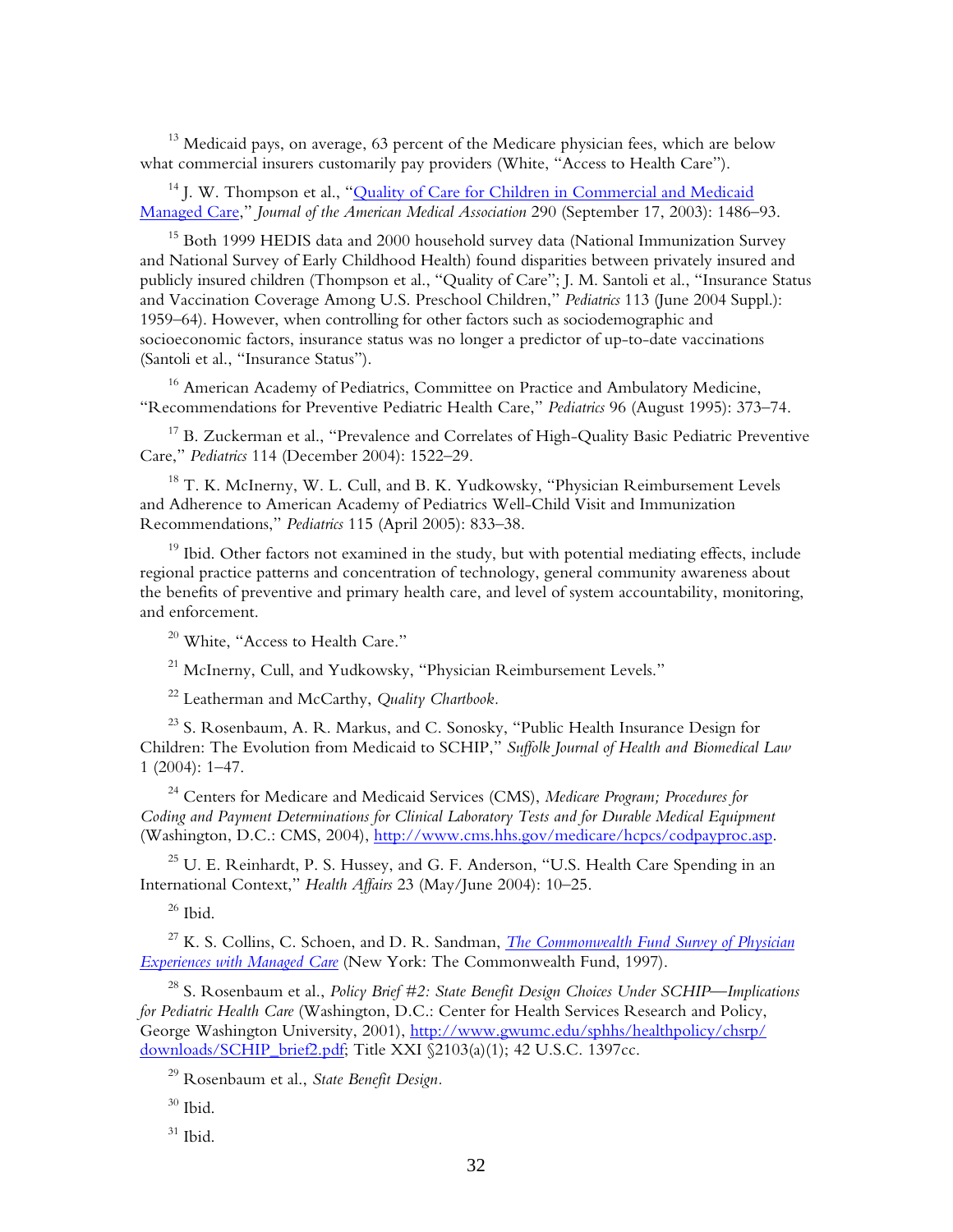32 Available at [http://www.opm.gov/insure/05/brochures/pdf/71-005.pdf.](http://www.opm.gov/insure/05/brochures/pdf/71-005.pdf)

33 T. Doran, American Academy of Pediatrics, *Testimony Before the Federal Trade Commission on Health Care and Competition Law and Policy, February 27, 2003,* [http://www.aap.org/advocacy/](http://www.aap.org/advocacy/washing/Doran_2_27_testimony.htm) [washing/Doran\\_2\\_27\\_testimony.htm](http://www.aap.org/advocacy/washing/Doran_2_27_testimony.htm).

34 A. Gawande, "Medical Dispatch: Piecework—Medicine's Money Problem," *The New Yorker* (April 4, 2005): 44–53.

35 Doran, *Testimony.*

36 42 U.S.C. § 261. Purpose.

37 U.S. Department of Health and Human Services, *Fact Sheet—Administrative Simplification Under HIPAA: National Standards for Transactions, Privacy and Security* (Washington, D.C.: DHHS, 2003), [http://www.hhs.gov/news/press/2002pres/hipaa.html.](http://www.hhs.gov/news/press/2002pres/hipaa.html) HIPAA was also designed to 1) improve the accessibility of health insurance by guaranteeing the portability of health insurance under certain circumstances, and 2) protect medical records and other personal health information by comprehensively regulating health privacy.

38 U.S. Department of Health and Human Services, *News Release—CMS Named to Enforce HIPAA Transaction and Code Set Standards; HHS Office for Civil Rights to Continue to Enforce Privacy Standards* (Washington, D.C.: DHHS, 2002), [http://www.hhs.gov/news/press/2002pres/20021015a.html.](http://www.hhs.gov/news/press/2002pres/20021015a.html) 

39 Centers for Medicare and Medicaid Services, *Health Insurance Portability and Accountability Act (HIPAA)—Administrative Simplification* (Washington, D.C.: CMS), [http://www.cms.hhs.gov/](http://www.cms.hhs.gov/hipaa/hipaa2/default.asp?) [hipaa/hipaa2/default.asp?.](http://www.cms.hhs.gov/hipaa/hipaa2/default.asp?)

40 B. Kamoie, *Issue Brief #22: HIPAA's Electronic Transactions Rule: Implications for Behavioral Health Providers* (Washington, D.C.: Center for Health Services Research and Policy, George Washington University, 2002). Available at: [http://www.gwumc.edu/sphhs/healthpolicy/chsrp/](http://www.gwumc.edu/sphhs/healthpolicy/chsrp/downloads/behavioral_health/bhib-22.pdf) [downloads/behavioral\\_health/bhib-22.pdf.](http://www.gwumc.edu/sphhs/healthpolicy/chsrp/downloads/behavioral_health/bhib-22.pdf)

<sup>41</sup> 65 Fed. Reg. 50312. HHS adopted modifications to some of these standards in final regulations published on February 20, 2003. See DHHS, *Fact Sheet.*

 $42$  The original effective date was October 2003; this date was delayed by a year as a result of the Administrative Simplification Compliance Act, enacted in 2001, which extended the compliance date for all covered entities (including small health plans). H.R. 3323 signed into law by President Bush on December 27, 2001. See also DHHS, *Fact Sheet.*

43 See DHHS, *Fact Sheet.*

 $44$  Ibid.

45 See Kamoie, *HIPAA's Rule.*

46 Ibid.

47 Fed. Reg. 50370; 45 C.F.R. Subpart J § 162.1000, 162.1002, and 162. 1011.

48 Also called "the Code," which can be found within the American Dental Association's publication titled CDT-4, Current Dental Terminology, Fourth Edition. The newest version is available within CDT-5, which became effective January 1, 2005.

49 See Kamoie, *HIPAA's Rule.*

50 See CMS, *Medicare Procedures for Coding.*

<sup>51</sup> CMS incorporated the AMA's CPT-4 coding system as Level I codes within HCPCS in 1983.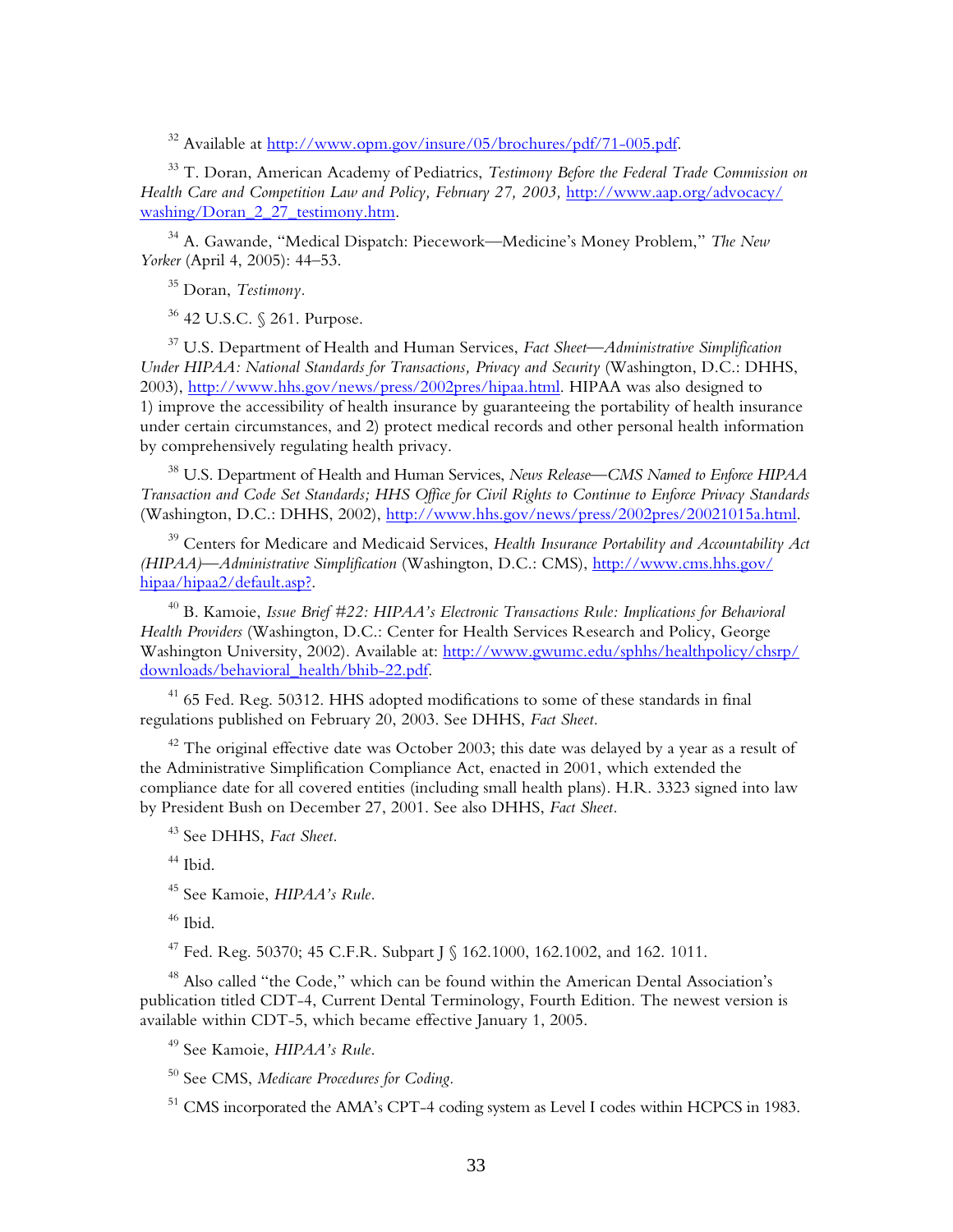<sup>52</sup> In fact, in 1986, CMS required state Medicaid agencies to use HCPCS in the Medicaid Management Information System. See American Medical Association, *CPT Process—How a Code Becomes a Code* (Chicago: AMA, 2004), [http://www.ama-assn.org/ama/pub/category/print/3882.html.](http://www.ama-assn.org/ama/pub/category/print/3882.html) 

53 See CMS, *Medicare Procedures for Coding.* See also 65 Fed. Reg. 50376; 45 C.F.R. § 160.104, in Kamoie, *HIPAA's Rule.*

54 American Medical Association, *Current Procedural Terminology CPT 2004* [Professional Edition] (Chicago: AMA, 2003).

 $55$  [See page 15.](#page-22-0) In addition, the elimination of local codes was postponed until December 21, 2003, as a result of § 532(a) of the Medicare+Choice Benefits Improvement Protection Act of 2000 (BIPA). See CMS, 2004, supra.

<sup>56</sup> The Panel is composed of 17 members, all physicians, the majority of whom are nominated by the AMA and four of whom are nominated by BCBSA, AHIP, American Hospital Association, and CMS. All members are appointed by the AMA board of trustees. See AMA, *CPT Process.*

 $57$  Organizations concerned with performance measures include the Agency for Healthcare Research and Quality (AHRQ), AMA, CMS, Joint Commission on Accreditation of Healthcare Organizations (JCAHO), National Committee for Quality Assurance (NCQA), and the Physician Consortium for Performance Improvement. See AMA, *CPT Process.*

58 45 C.F.R. §162.1002(e) and §162.1011.

59 Written electronic communication with AMA staff, March 9, 2005.

 $60$  Other codes considered for review are tracking codes used for performance measurement, which are optional and cannot substitute for regular codes, and temporary tracking codes used for new and emerging technologies, which are intended to help with data collection or to substantiate widespread usage needed in the FDA approval process. Different evaluation criteria separate from those used for regular codes apply to these two types of codes. See AMA, *CPT Process.*

 $61$  Five members of the panel serve as the executive committee and are elected by the entire panel. See AMA, *CPT Process.*

 $62$  Many third-party payers other than Medicare, including state Medicaid/SCHIP programs, Blue Cross Blue Shield carriers, and other private carriers, use variations of the RBRVS to determine physician reimbursement and capitation rates. Because RBRVS was originally created for Medicare, it did not include pediatric CPT-4 codes and pediatric practice expense valuations. The American Academy of Pediatrics (AAP) has been working with the AMA's Specialty RVS Update Committee (RUC), which develops and assigns a relative value unit to a new or revised CPT-4 code, and CMS to rectify the content of RBRVS so that it reflects pediatric care more accurately. It has initiated the process with the AMA CPT editorial panel to add needed pediatric CPT-4 codes, some of which have been accepted and incorporated into the CPT-4 manual (e.g., most recently in 2004, developmental testing CPT-4 codes 96110-96111). It also has initiated the process with the AMA RUC to provide recommendations to CMS on the valuation of physician work involved in providing services to children for the approved pediatric CPT-4 codes. While CMS has approved and assigned values to these pediatric codes in RBRVS, it has not assigned a reimbursement level for services that are commonly and uniquely pediatric in nature, such as vision screening, so that payment levels for these services are left to carrier discretion. In addition, the AAP is pushing for the recognition of added physician work for non–pediatric specific CPT-4 codes used to provide care to children, which take more time when provided to children than when they are provided to adults. In some cases, state Medicaid/SCHIP agencies have recognized these issues and adjusted payment levels at a higher level than called for in RBRVS for some pediatric services or created separate fees (e.g., case management fee) to increase physician payment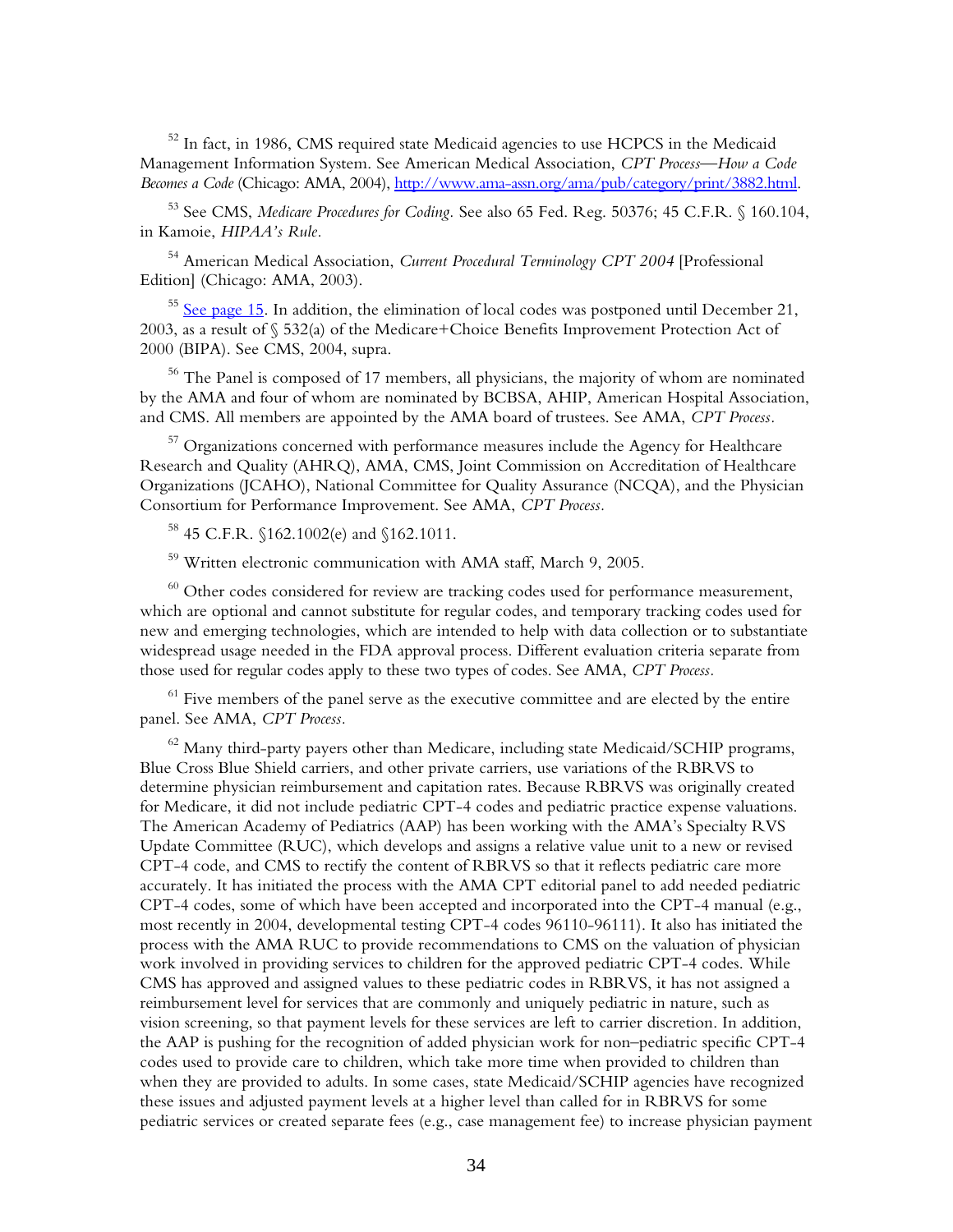for pediatric services. See AAP, "Issues in Application of RBRVS." Still, many Medicaid/CHIP agencies have yet to reimburse all of the services listed in RBRVS (e.g., developmental testing CPT-4 codes 96110-96111).

 $63$  The RBRVS updating process is led by the AMA's Specialty RVS Update Committee (RUC), which develops and assigns a relative value unit to a new or revised CPT-4 code. The RUC was created in 1991 and consists of 29 members, the majority of whom are appointed by national medical specialty societies. The remaining six seats are held by the RUC chair, the chair of the AMA's Practice Expense Advisory Committee, the co-chair of the AMA's Health Care Professionals Advisory Committee (an advisory committee representing non-physician health professionals who use CPT coding to report the services they provide independently), and representatives from the AMA, American Osteopathic Association, and CPT editorial panel. The RUC process is distinct from the CPT editing panel process described in this report. It consists of two main components. First, a RUC Advisory Committee and its individual members (appointed from each of the 98 specialty societies seated in the AMA House of Delegates) make recommendations to the RUC. The RUC also advises a separate Health Care Professionals Advisory Committee (HCPAC) Review Board, which then makes recommendations to CMS on relative values for new and revised codes used mainly by non-physician professionals. The Review Board includes all members of HCPAC, which represent organizations of physician assistants, chiropractors, nurses, occupational therapists, optometrists, physical therapists, podiatrists, psychologists, audiologists, speech pathologists, registered dietitians, and social workers, and three physician members of the RUC. Upon receiving RUC recommendations, CMS typically convenes a meeting of health plan medical directors to review the RUC recommendations. The product of this review is published in the Federal Register along with a 60-day public comment period. These CMS-approved relative values remain interim values for one year, with modifications by "refinement" by a separate panel convened by CMS in light of timely submitted comments. The whole RUC process follows on average a two-year cycle, and initial RUC recommendations tend to prevail. See AMA, *History of RBRVS and the RUC* (Chicago: AMA, 2004), [http://www.ama-assn.org/ama/pub/category/print/10559.html;](http://www.ama-assn.org/ama/pub/category/print/10559.html) AMA, *Update Committee: RVS Updating Committee and Members (RUC)* (Chicago: AMA, 2005), [http://www.ama-assn.org/](http://www.ama-assn.org/ama/pub/category/print/3108.html) [ama/pub/category/print/3108.html;](http://www.ama-assn.org/ama/pub/category/print/3108.html) and AMA, 2004. *Two Illustrations of RUC Recommendations* (Chicago: AMA, 2004), [http://www.ama-assn.org/ama/pub/category/print/3142.html.](http://www.ama-assn.org/ama/pub/category/print/3142.html) 

 $64$  The workgroup is composed of representatives from CMS, the Veterans Administration, state Medicaid agencies, and the Statistical Analysis Durable Medical Equipment Carrier (SADMERC), which is responsible for providing suppliers and manufacturers with assistance in determining which HCPCS code should be used for a given piece of durable medical equipment, prosthetics, orthotics, and supplies, and participates in the workgroup as a representative of the four durable medical equipment regional carriers. See CMS, *Medicare Procedures for Coding.*

65 CMS, *Medicare Procedures for Coding.*

66 American Dental Association, *Requesting a Change to the Code* (Chicago: ADA, 2004), [http://www.ada.org/prof/resources/topics/cdt/change.asp.](http://www.ada.org/prof/resources/topics/cdt/change.asp)

 $67$  Ibid.

 $68$  See previous description of the process used by the HCPCS workgroup for CMS decisions; no information was readily available on the AHIP and BCBSA Web sites but we assumed a similar process is used internally.

69 CMS, *Medicare Procedures for Coding.*

 $70$  AAP, "Issues in Application of RBRVS."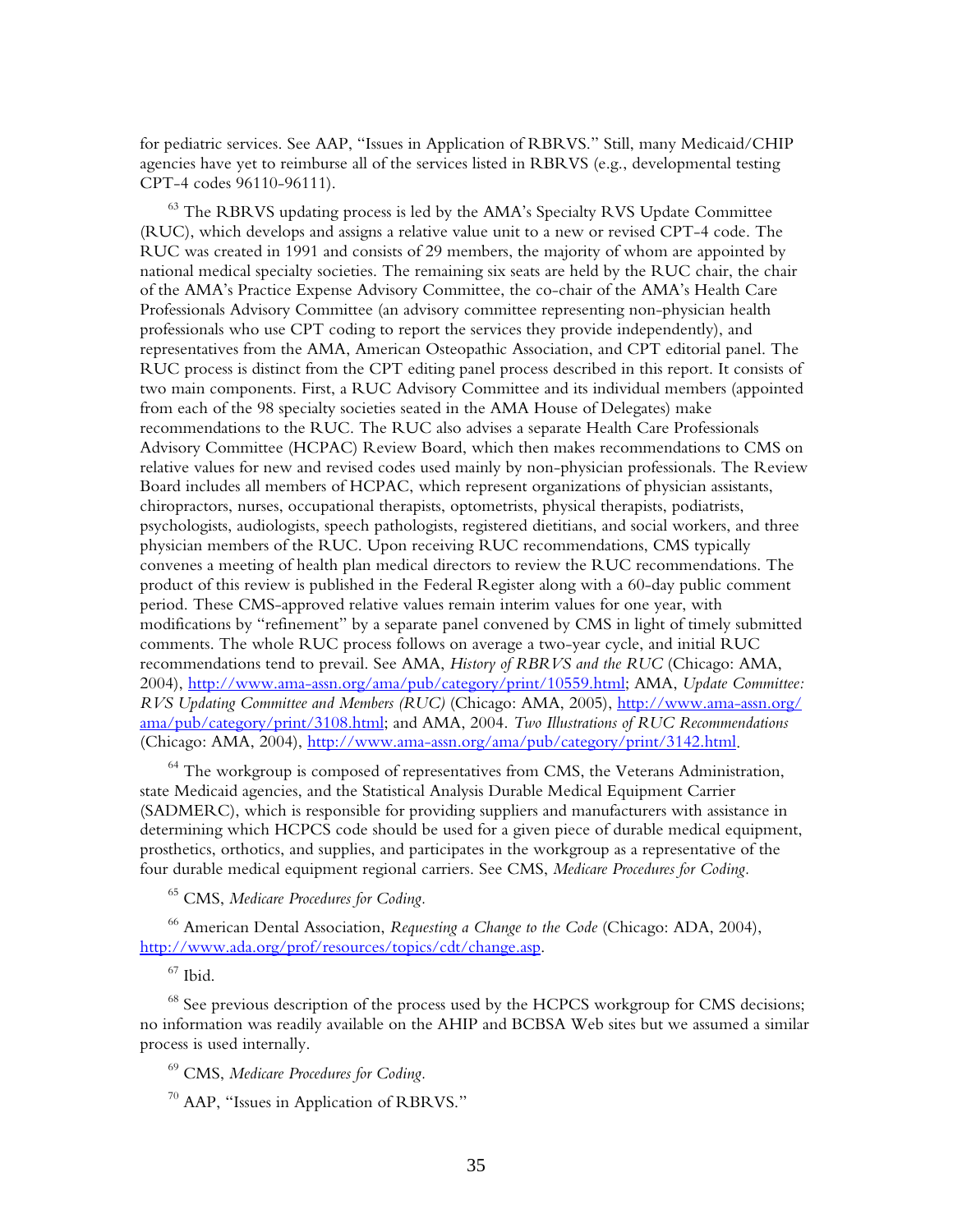71 A. R. Markus et al., *Fulfilling the Promise: A 50 State Compendium of How State Medicaid and SCHIP Programs Invest in Child Development Services* [working title] (forthcoming).

 $72$  Note that for 13 of the 35 separately administered SCHIP programs—Arizona, Delaware, Illinois, Indiana, Kentucky, Maine, Massachusetts, Nevada, New Jersey, North Dakota, Oregon, Washington, and West Virginia—the Medicaid agency is the administering agency and thus, changes affecting Medicaid would also affect children enrolled and physicians participating in SCHIP.

73 North Dakota Department of Human Services, Medical Services Division, "HIPAA Electronic Transaction Update," *Medicaid Bulletin* 56 (Bismarck, N.D.: NDDHS, 2004), 1, [http://www.state.nd.us/humanservices/services/medicalserv/medicaid/docs/](http://www.state.nd.us/humanservices/services/medicalserv/medicaid/docs/medicaid-bulletin-200409.pdf) medicaid-bulletin-200409.pdf.

 $74$  Ibid.

 $75$  Ibid.

76 Leatherman and McCarthy, *Quality Chartbook.* [See Figure 1 on page 4.](#page-11-0)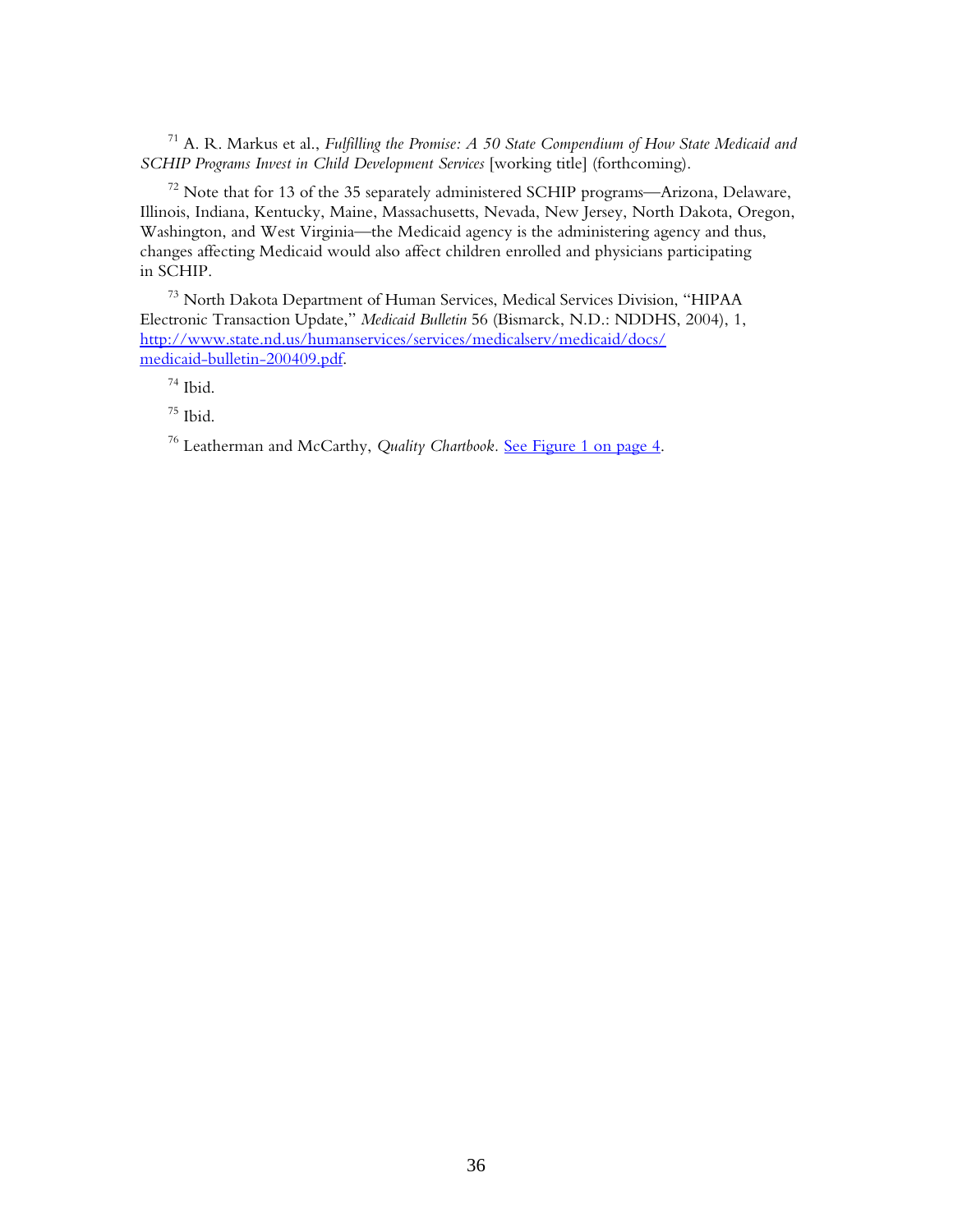## <span id="page-44-0"></span>**APPENDIX. PRELIMINARY HIPAA-COMPLIANT CODING TAXONOMY FOR EFFECTIVE DEVELOPMENTAL SERVICES IN A PRIMARY CARE SETTING**

|                                 | <b>JCJJIII</b> UII                                                                                                 |
|---------------------------------|--------------------------------------------------------------------------------------------------------------------|
| Service                         | Available/Used/Reimbursed Code(s)                                                                                  |
| (a) Parental Concerns           |                                                                                                                    |
| Parental concerns assessment    | • Initial comprehensive preventive medicine, new patient<br>(99381-99385, well-child, age-determined)              |
|                                 | • Periodic comprehensive preventive medicine, established patient<br>(99391-99395, well-child, age-determined)     |
|                                 | - Office or other outpatient visit, new patient<br>(99201-99205, problem-oriented, time-determined)                |
|                                 | Office or other outpatient visit, established patient<br>(99211-99215, problem-oriented, time-determined)          |
| (b) Developmental Screening     |                                                                                                                    |
| Developmental history           | Initial comprehensive preventive medicine, new patient<br>(99381-99385, well-child, age-determined)                |
|                                 | • Periodic comprehensive preventive medicine, established patient<br>(99391-99395, well-child, age-determined)     |
|                                 | - Office or other outpatient visit, new patient<br>(99201-99205, problem-oriented, time-determined)                |
|                                 | - Office or other outpatient visit, established patient<br>(99211-99215, problem-oriented, time-determined)        |
| Developmental screening test    | • Developmental testing (96110-96111)                                                                              |
| (c) Psychosocial Risk Screening |                                                                                                                    |
| Psychosocial history            | • Initial comprehensive preventive medicine, new patient<br>(99381-99385, well-child, age-determined)              |
|                                 | • Periodic comprehensive preventive medicine, established patient<br>(99391-99395, well-child, age-determined)     |
|                                 | - Office or other outpatient visit, new patient<br>(99201-99205, problem-oriented, time-determined)                |
|                                 | Office or other outpatient visit, established patient<br>(99211-99215, problem-oriented, time-determined)          |
| Psychosocial risk assessment    | • Administration and interpretation of health risk assessment instrument,<br>e.g., health hazard appraisal (99420) |
|                                 | • Health and behavior assessment, nonphysician provider (96150-96151)                                              |
| Stress management interview     |                                                                                                                    |
| Home environment screening      |                                                                                                                    |

#### Assessment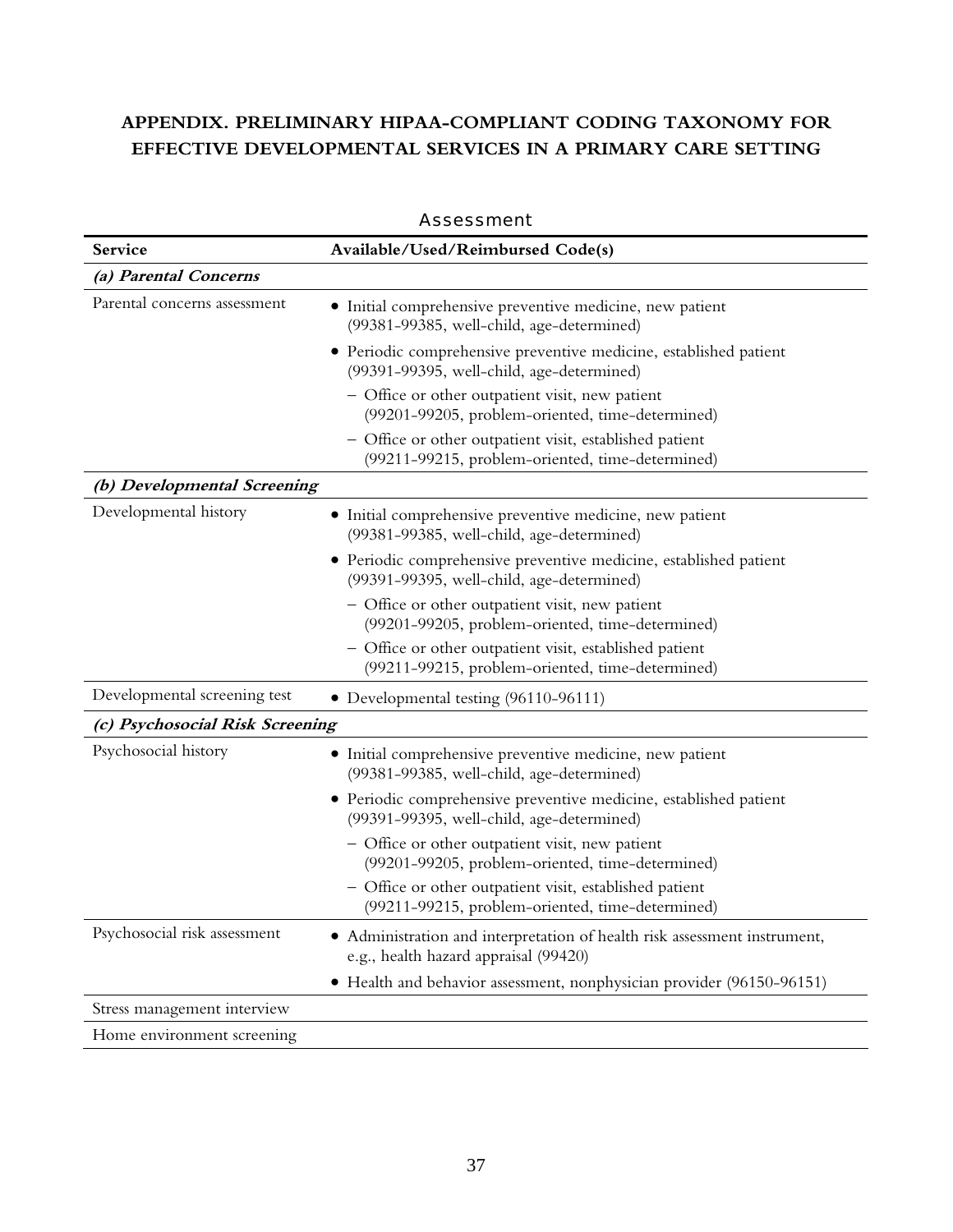| Service                                 | Available/Used/Reimbursed Code(s)                                                                                  |  |
|-----------------------------------------|--------------------------------------------------------------------------------------------------------------------|--|
| (d) Parent-Child Relationship           |                                                                                                                    |  |
| Parent-child interaction<br>observation | Initial comprehensive preventive medicine, new patient<br>(99381-99385, well-child, age-determined)                |  |
|                                         | • Periodic comprehensive preventive medicine, established patient<br>(99391-99395, well-child, age-determined)     |  |
|                                         | - Office or other outpatient visit, new patient<br>(99201-99205, problem-oriented, time-determined)                |  |
|                                         | - Office or other outpatient visit, established patient<br>(99211-99215, problem-oriented, time-determined)        |  |
| (e) Behavior Concerns                   |                                                                                                                    |  |
| Child behavior problems<br>assessment   | Initial comprehensive preventive medicine, new patient<br>(99381-99385, well-child, age-determined)                |  |
|                                         | • Periodic comprehensive preventive medicine, established patient<br>(99391-99395, well-child, age-determined)     |  |
|                                         | - Office or other outpatient visit, new patient<br>(99201-99205, problem-oriented, time-determined)                |  |
|                                         | - Office or other outpatient visit, established patient<br>(99211-99215, problem-oriented, time-determined)        |  |
|                                         | - Administration and interpretation of health risk assessment instrument,<br>e.g., health hazard appraisal (99420) |  |
|                                         | - Health and behavior assessment, nonphysician provider (96150-96151)                                              |  |
| Temperament assessment                  | • Initial comprehensive preventive medicine, new patient<br>(99381-99385, well-child, age-determined)              |  |
|                                         | • Periodic comprehensive preventive medicine, established patient<br>(99391-99395, well-child, age-determined)     |  |
|                                         | - Office or other outpatient visit, new patient<br>(99201-99205, problem-oriented, time-determined)                |  |
|                                         | - Office or other outpatient visit, established patient<br>(99211-99215, problem-oriented, time-determined)        |  |

## Assessment (cont.)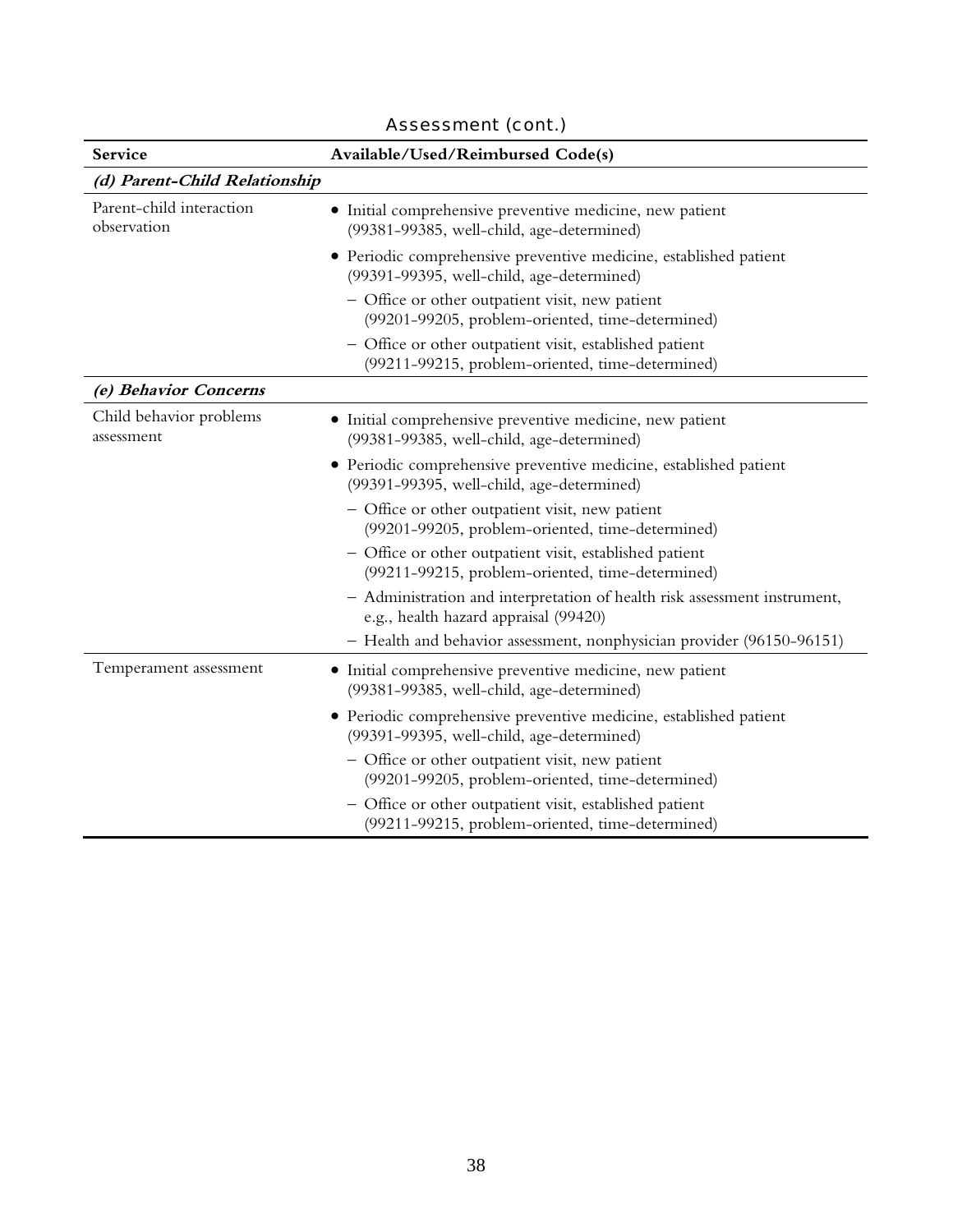| cuucation                              |                                                                                                                |  |
|----------------------------------------|----------------------------------------------------------------------------------------------------------------|--|
| Service                                | Available/Used/Reimbursed Code(s)                                                                              |  |
| (a) Anticipatory Guidance              |                                                                                                                |  |
| Optimizing parent-child<br>interaction | • Initial comprehensive preventive medicine, new patient<br>(99381-99385, well-child, age-determined)          |  |
|                                        | • Periodic comprehensive preventive medicine, established patient<br>(99391-99395, well-child, age-determined) |  |
|                                        | - Preventive medicine counseling and/or risk factor reduction,<br>separate encounter (99401-99404)             |  |
| Temperament-based counseling           | • Initial comprehensive preventive medicine, new patient<br>(99381-99385, well-child, age-determined)          |  |
|                                        | • Periodic comprehensive preventive medicine, established patient<br>(99391-99395, well-child, age-determined) |  |
|                                        | - Preventive medicine counseling and/or risk factor reduction,<br>separate encounter (99401-99404)             |  |
| Sleep habits counseling                | • Initial comprehensive preventive medicine, new patient<br>(99381-99385, well-child, age-determined)          |  |
|                                        | • Periodic comprehensive preventive medicine, established patient<br>(99391-99395, well-child, age-determined) |  |
|                                        | - Preventive medicine counseling and/or risk factor reduction,<br>separate encounter (99401-99404)             |  |
| Promoting children's learning          | • Initial comprehensive preventive medicine, new patient<br>(99381-99385, well-child, age-determined)          |  |
|                                        | • Periodic comprehensive preventive medicine, established patient<br>(99391-99395, well-child, age-determined) |  |
|                                        | - Preventive medicine counseling and/or risk factor reduction,<br>separate encounter (99401-99404)             |  |
| Discipline practices counseling        | · Initial comprehensive preventive medicine, new patient<br>(99381-99385, well-child, age-determined)          |  |
|                                        | • Periodic comprehensive preventive medicine, established patient<br>(99391-99395, well-child, age-determined) |  |
|                                        | - Preventive medicine counseling and/or risk factor reduction,<br>separate encounter (99401-99404)             |  |
| (b) Parent Education/Support Groups    |                                                                                                                |  |
| Developmental behavioral<br>brochures  | • Educational supplies (99071)                                                                                 |  |
| Audio-visual materials                 | Educational supplies (99071)<br>$\bullet$                                                                      |  |
| Parenting classes/training             |                                                                                                                |  |
| Group well-child care                  | • Preventive medicine counseling and/or risk factor reduction (99411-99412)                                    |  |

Education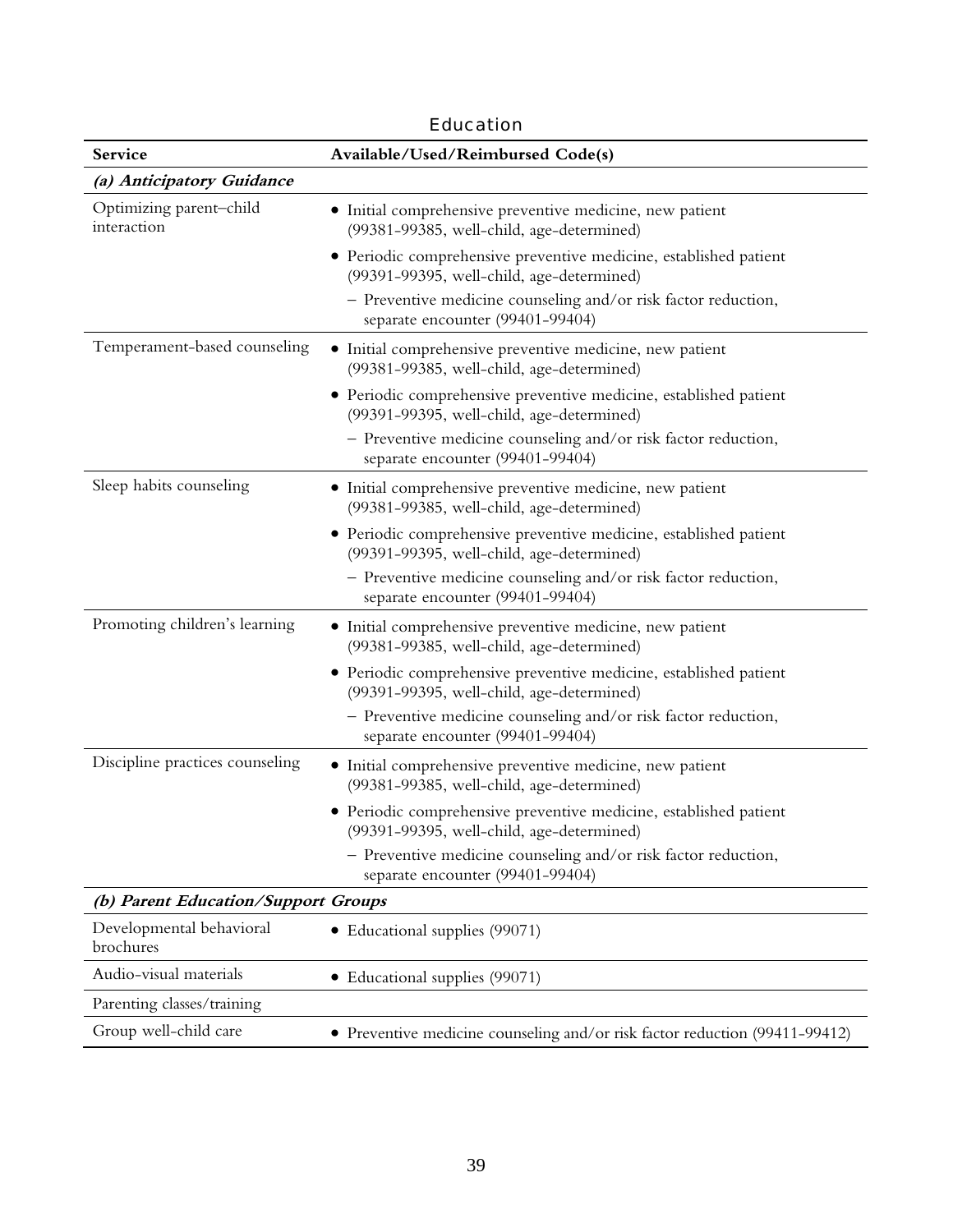| <b>Intervention Services to Help Manage Developmental</b> |
|-----------------------------------------------------------|
| and Behavioral Concerns, Including Counseling             |

| <b>Service</b>                   | Available/Used/Reimbursed Code(s)                                                                                                                                                                                                                                         |  |
|----------------------------------|---------------------------------------------------------------------------------------------------------------------------------------------------------------------------------------------------------------------------------------------------------------------------|--|
| (a) Problem-Focused Intervention |                                                                                                                                                                                                                                                                           |  |
| Office counseling                | Office or other outpatient visit, new patient<br>(99201-99205, problem-oriented, time-determined)                                                                                                                                                                         |  |
|                                  | · Office or other outpatient visit, established patient<br>(99211-99215, problem-oriented, time-determined)                                                                                                                                                               |  |
|                                  | $\bullet$ -25 modifier                                                                                                                                                                                                                                                    |  |
|                                  | • Office or other outpatient consultation (99241-99245)                                                                                                                                                                                                                   |  |
|                                  | Prolonged physician services in office or other outpatient setting,<br>$\bullet$<br>direct patient contact (99354-99355, time-determined, used in<br>conjunction with 99201-99215, 99241-99245)                                                                           |  |
|                                  | • Health and behavior intervention performed by a nonphysician provider<br>to improve health and well-being using cognitive, behavioral, social,<br>and/or other psychophysiological procedures designed to ameliorate<br>specific disease-related problems (96152-96155) |  |
| Telephone advice line            | • Telephone calls (99371-99373)                                                                                                                                                                                                                                           |  |
|                                  | • Prolonged physician services in office or other outpatient setting,<br>without direct patient contact (99358-99359, time-determined)                                                                                                                                    |  |
|                                  | Services requested after office hours (99050, 99052, 99054, 99056, 99058)                                                                                                                                                                                                 |  |
| Home visitation                  | Home visit, new patient (99341-99345)<br>$\bullet$                                                                                                                                                                                                                        |  |
|                                  | • Home visit, established patient (99347-99350)                                                                                                                                                                                                                           |  |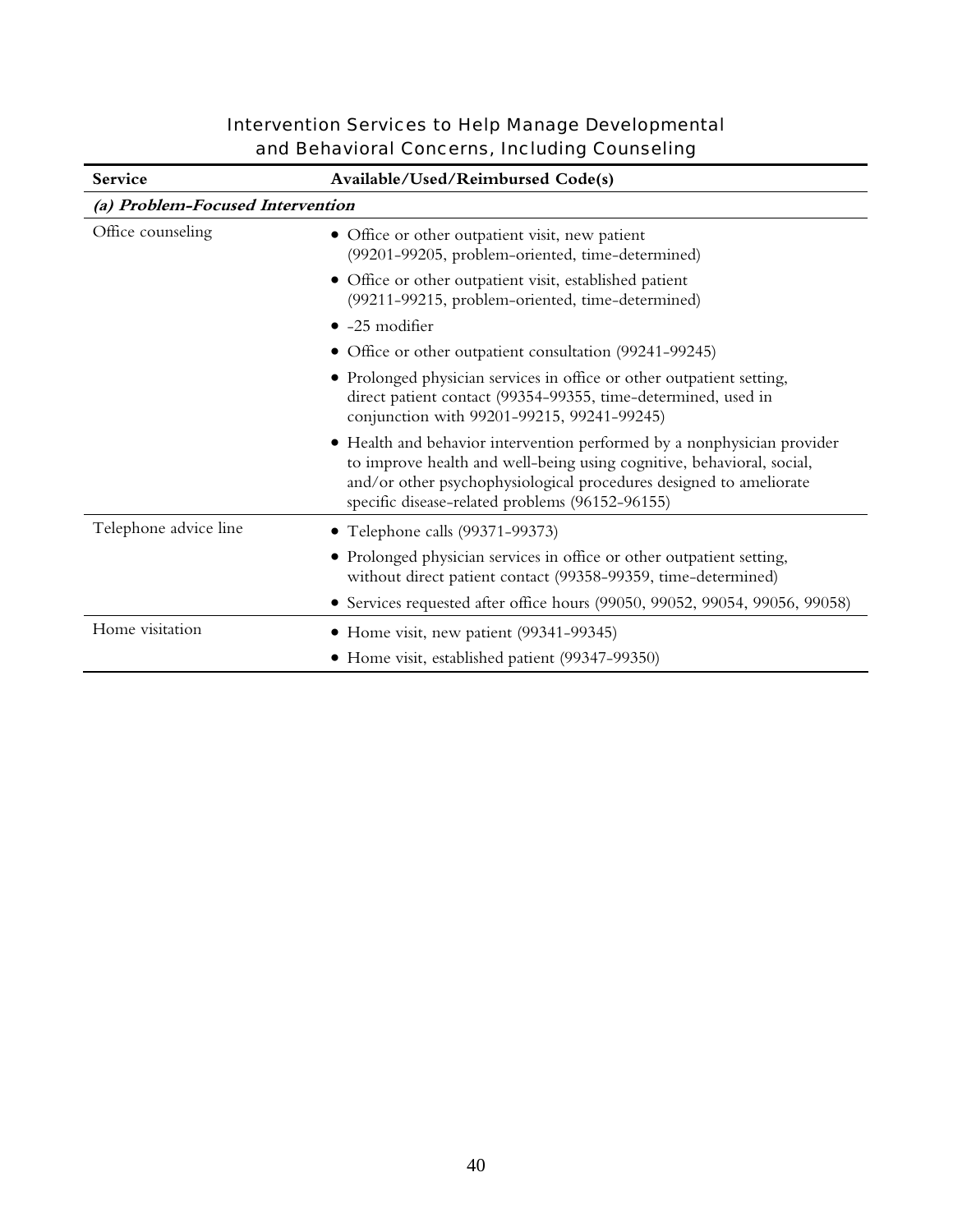## Care Coordination for Children with Developmental and Behavioral Concerns Within the Primary Care Setting

| Service                                                       | Available/Used/Reimbursed Code(s)                                                                                                                                                                                                    |
|---------------------------------------------------------------|--------------------------------------------------------------------------------------------------------------------------------------------------------------------------------------------------------------------------------------|
| Office care coordinator/follow-up<br>for office interventions | • Team conferences (99361-99362)                                                                                                                                                                                                     |
| Developmental passport/journal                                | • Special reports (99080)                                                                                                                                                                                                            |
| Monitoring of sub-specialist/<br>program referrals            | • Supervision of patient under care of home health agency (99374-99375)                                                                                                                                                              |
| Developmental services resource<br>manual                     | Educational supplies (99071)<br>$\bullet$<br>• Special reports (99080)                                                                                                                                                               |
| Office tracking system                                        | • Analysis of clinical computerized data (99090)<br>• Collection and interpretation of physiologic data (99091)<br>• Special reports, such as insurance forms, agency forms,<br>report of medical pediatric exam for surgeon (99080) |

Sources: M. Regalado and N. Halfon, *[Primary Care Services: Promoting Optimal Child Development from Birth to Three Years](http://www.cmwf.org/publications/publications_show.htm?doc_id=221268)* (New York: The Commonwealth Fund, 2002); American Academy of Pediatrics, *Medical Home Crosswalk to Reimbursement* (Elk Grove Village, Ill.: AAP, 2003); American Academy of Pediatrics, *2004 Resource-Based Relative Value Scale* (Elk Grove Village, Ill.: AAP, 2004); American Academy of Pediatrics, *Top Ten Underutilized CPT Codes in Pediatrics* (Elk Grove Village, Ill.: AAP, 2003); and Society for Developmental and Behavioral Pediatrics, *Practice Issues and Financial Concerns Survey—2002, Preliminary Outcomes* (Mount Laurel, N.J.: SDBP, 2004).